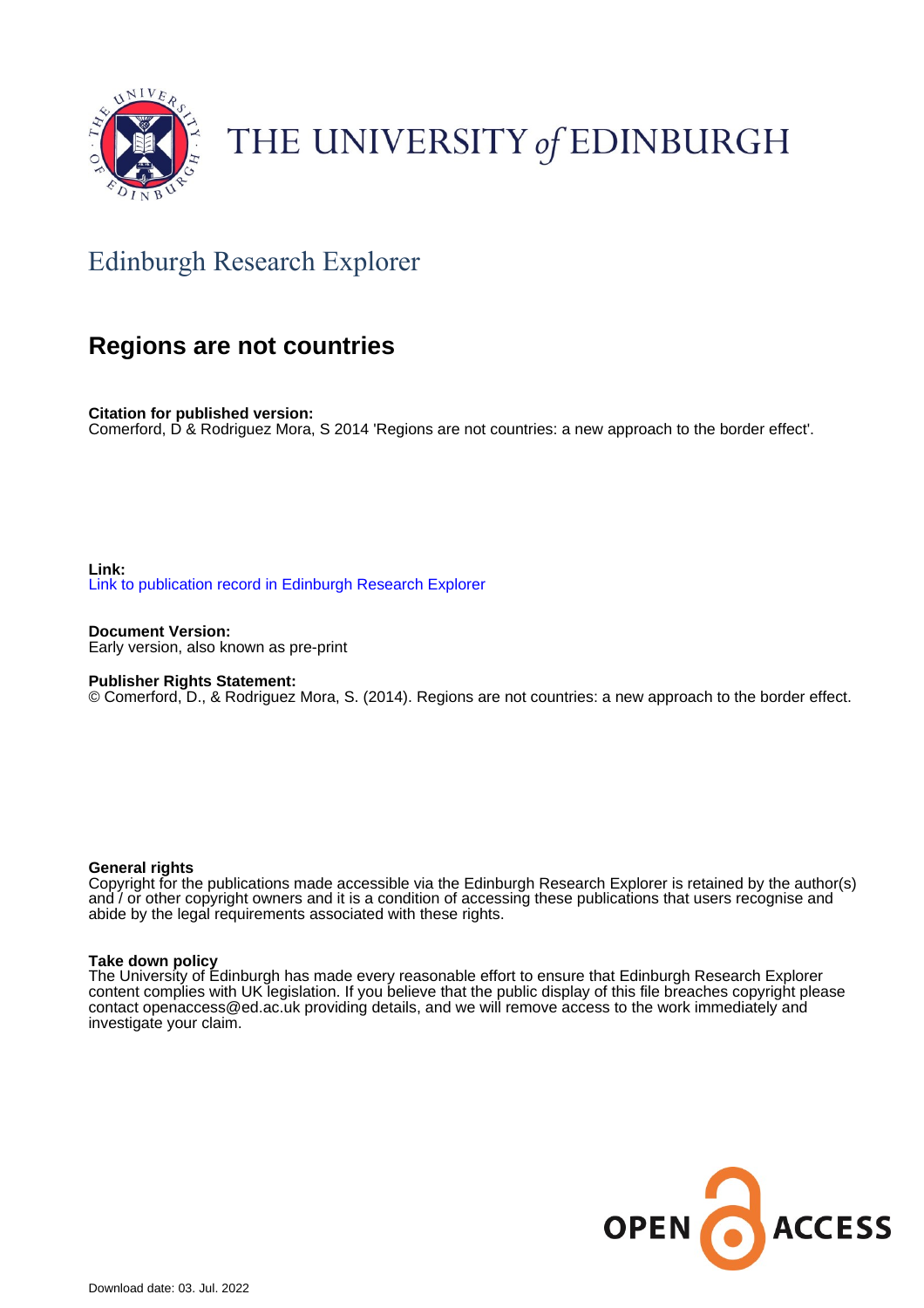## Regions are not countries: a new approach to the border effect

David Comerford<sup>∗</sup> University of Stirling José V. Rodríguez Mora University of Edinburgh

April 27, 2014

#### Abstract

We use a version of the Melitz (2003) model to calibrate the magnitude and impact of the border effect, the well-known empirical regularity that trade is much lower across a national border than would otherwise be expected. We calibrate total bilateral trade frictions as a parameter and show that frictions between nation states are systematically higher than those between sub-national states or regions. Using plausible counterfactual analysis, we assess the costs of independence for Scotland, Catalonia, & the Basque Country: the intellectual experiment that is performed is to suppose that the region on independence takes on the calibrated frictions of a counterfactual independent country. If the main change that comes with the independence of regions of larger countries is that their border with their former union partner comes to resemble a normal country border, then the trade costs of the breakup of countries into smaller states (even within the EU) are significant. The border effects associated with membership of the European Union or otherwise, are much lower than the border effect differences between countries and regions. As an illustration of this we produce a potential quantification of the trade costs of a British exit from the EU. Conversely, the potential gains from the European Union achieving the sort of integration seen within a nation state, a United States of Europe, are very large.

Key words: Border effect, trade, independence. JEL Classification: F15, R13

<sup>∗</sup>David Comerford would like to acknowledge Economic and Social Research Council and Scottish Institute for Research in Economics support whilst conducting this research.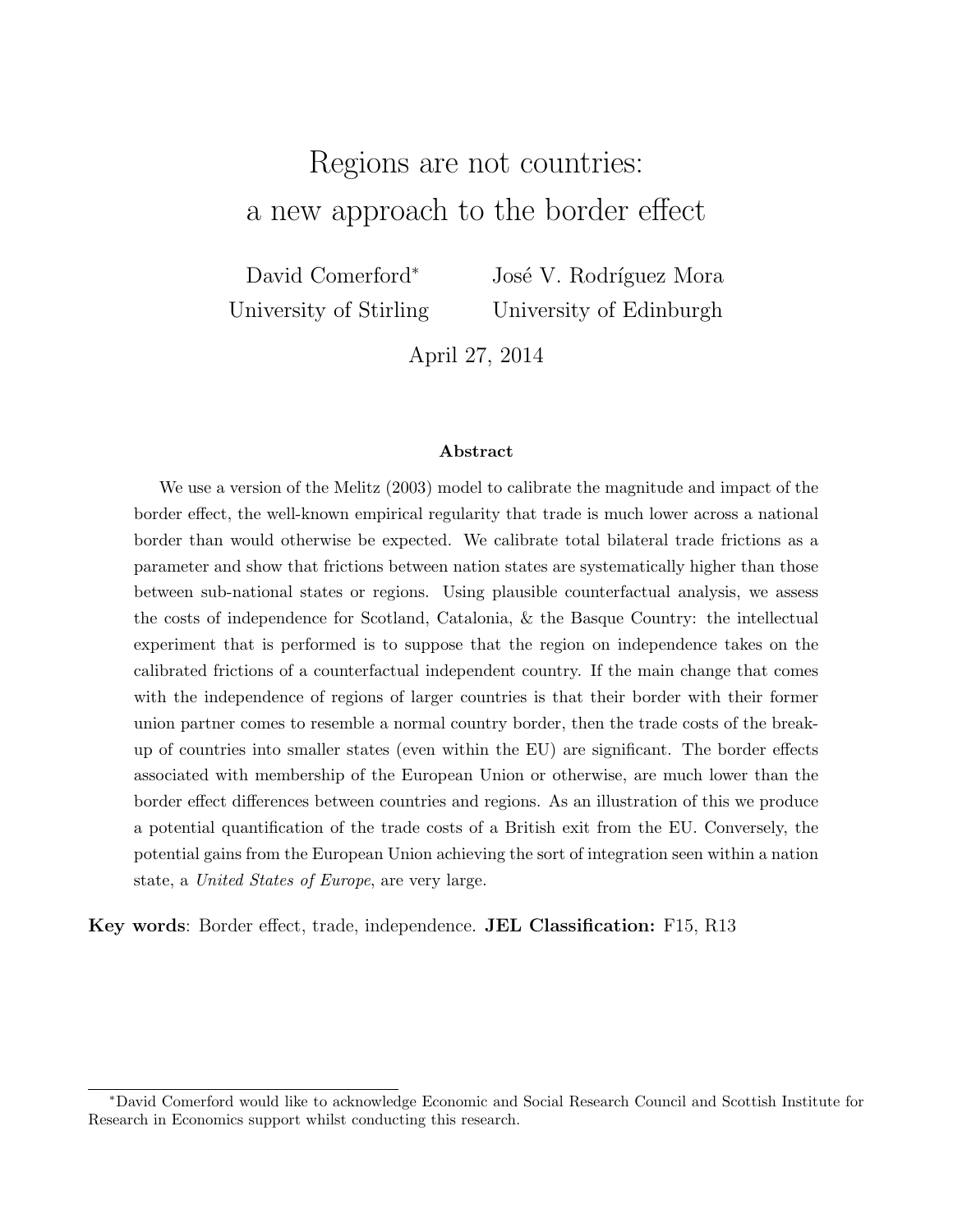### 1. Introduction

Across Europe there is political momentum behind secessionist movements and some desire to achieve the creation of smaller states within the European Union.<sup>[1](#page-2-0)</sup> Given this background, it is important to understand the differences in the level of economic integration that is entailed by sharing a country or nation state, compared with the integration that comes with membership of a supra-national organization like the European Union. What are the welfare consequences of these degrees of economic integration?

Using a structural model, this paper documents that there are large differences between na-tional and regional borders (i.e. borders between entities within a country or nation state<sup>[2](#page-2-1)</sup>) in terms of how frictional these borders seem to be for trade flows. We implement a framework that can quantify these frictions. We use counterfactual exercises to show that the differences between regional and country borders have important welfare effects. We ask what would be the consequences of regions taking on country level frictions, and countries taking region level frictions.

It is important to remark upon two things that we do not do in this paper. We do not provide an explanation for why frictions are different between countries and regions - we simply document these differences, and look at the effects of these differences disappearing (in either direction). Also, we do not look at the correlation (or lack thereof) of country size and income.

Whilst measurement of the difference between trade frictions of national and regional borders is a contribution to the economic calculus of a decision for or against independence, there are many other contributions to the costs and benefits of size, and there are many other considerations beyond economics.[3](#page-2-2) We abstract from all these issues and simply document the frictions across regional and national borders, and quantify the ceteris paribus welfare consequences of replacing regional borders with country borders and vice versa. This paper should not be read as implying a judgement upon the desirability or otherwise of independence of regions.

In order to quantify the value of the trade links that come from an integrated economy with a larger market, we consider the application of new trade theory, following [Anderson and van](#page-25-0) [Wincoop](#page-25-0) [\(2003\)](#page-25-1), [Melitz](#page-25-1) (2003) and Arkolakis, Costinot, and Rodríguez-Clare [\(2012\)](#page-25-2) (ACR). Trade benefits can arise for many different underlying reasons, for example: a love of variety means that the available product range expands with the size of the market and leads to aggregate increasing returns to scale, as in [Krugman](#page-25-3) [\(1980\)](#page-25-3); a larger market can lead to better firm selection as

<span id="page-2-0"></span><sup>&</sup>lt;sup>1</sup>Scotland has a referendum on independence from the United Kingdom due to be held on the 18th of September 2014. The governing parties in the Spanish autonomous community of Catalonia have proposed that a referendum on Catalan independence be held on the 9th of November 2014. There is a long standing independence movement in the Basque Country of Spain. In Belgium, political disagreements between Flemish and Walloon parties prevented the formation of a national government for 18 months in 2010 and 2011.

<span id="page-2-1"></span><sup>&</sup>lt;sup>2</sup>In this paper we label Scotland, Catalonia, and the Basque Country as regions, and the UK and Spain as countries. This is a point of nomenclature rather than any point that should be interpreted politically.

<span id="page-2-2"></span><sup>3</sup>E.g. the costs and failures that may arise from overly distant government under union (e.g. [Alesina, Spolaore,](#page-25-4) [and Wacziarg](#page-25-4) [\(2005\)](#page-25-4)); the costs of "race to the bottom" fiscal competition (with independence); and other sources of economies and dis-economies of scale.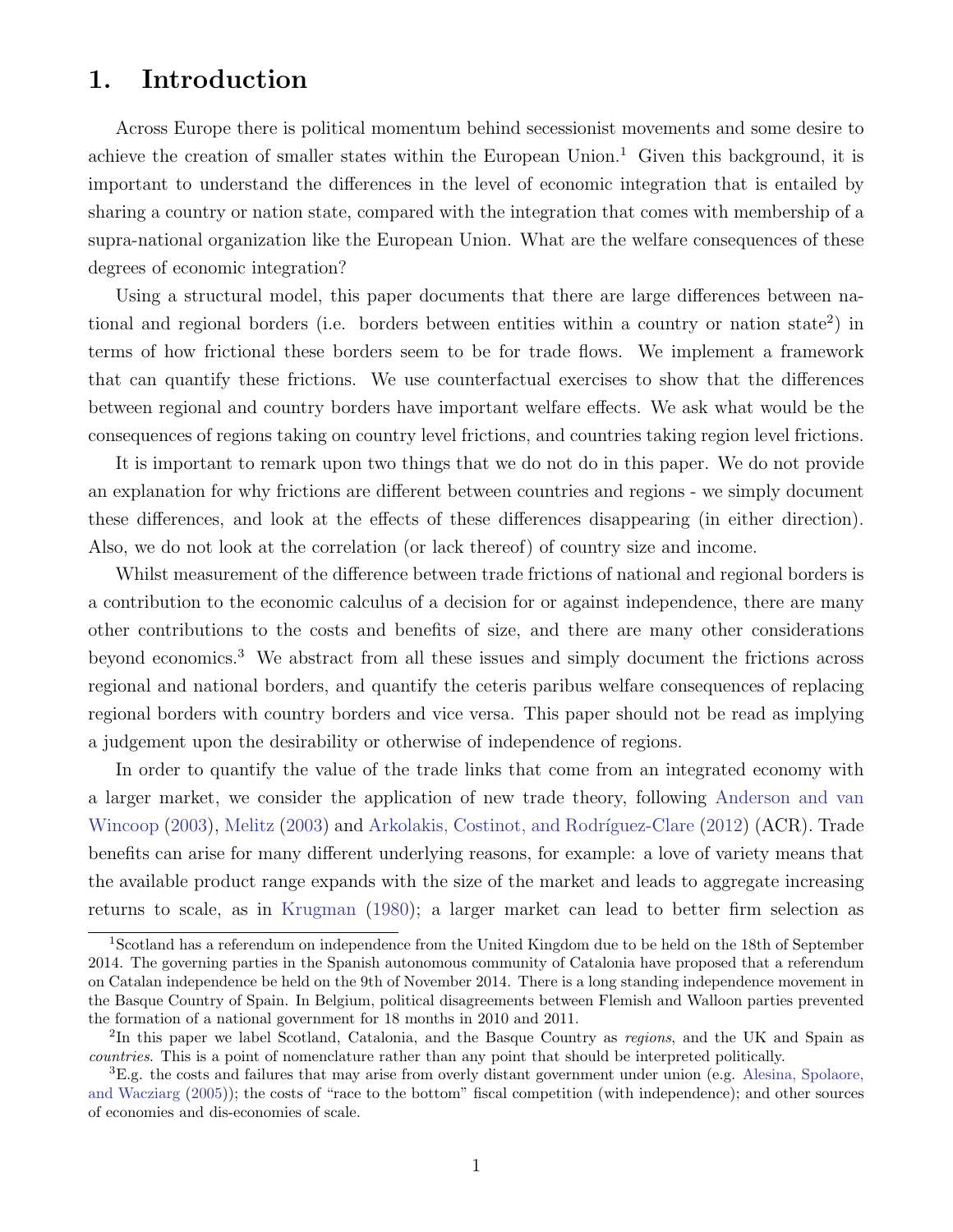efficient firms expand to serve this larger market, putting upward preassure on wages, and lowering profitability of low productivity firms who exit, as in [Melitz](#page-25-1) [\(2003\)](#page-25-1); and traditional Ricardian trade explanations as in [Eaton and Kortum](#page-25-5) [\(2002\)](#page-25-5). Arkolakis, Costinot, and Rodríguez-Clare [\(2012\)](#page-25-2) show that for all "gravity models" of trade, the microfoundations underlying gains from trade, conditional on the value of the elasticity of trade flows to trade frictions, do not affect the calibrated value of these gains. Therefore without loss of generality, we can select a specific model to work with.

We develop a model that under some parameter restrictions falls within the class where the ACR formula for determining the gains from trade applies. In that case the numerical procedure is straightforward, and our contribution is simply to measure frictions across countries and regions, and to propose counterfactual scenarios and view its consequences within a wide class of wellunderstood models.

Nevertheless, under some parameter values of interest the ACR formula for gains for trade does not apply. In these cases the specificities of the model become more relevant and the numerical procedure is considerably more involved. Thus, our contribution extends to view the effects of trade frictions within a class of models that allows for capital transfers across economies.

The paper is structured as follows. In section [2](#page-3-0) we describe the empirical evidence that shows the extrordinarily high integration of regions relative to the independent countries of the EU. This evidence is the stylised fact that needs an explanation: why do the trading patterns of regions not look like the trading patterns of independent countries? Our answer is that regional borders are much "thinner" than country borders. Section [3](#page-5-0) outlines the version of the [Melitz](#page-25-1) [\(2003\)](#page-25-1) model that we use. In section [4](#page-10-0) we claim that regional borders and country borders do indeed look systematically different. In section [5](#page-14-0) we measure the cost of regional borders becoming national borders by conducting a series of counterfactual experiments, substituting the borders of Scotland, Catalonia and the Basque Country have with the rest of the UK or Spain respectively, with the borders between the UK or Spain (respectively) and their closest independent trading partners. In section [6](#page-21-0) we consider the impact of membership of the European Union, where our counterfactual exercises do not suggest the existence of a strong effect from membership upon trade with the EU. We evaluate a British exit from the EU by incorporating the small change in borders that this analysis suggests. In Section [7](#page-23-0) we measure the benefit of country borders within the EU becoming regional borders by conducting the counterfactual experiment, substituting the national borders within the EU by reduced versions of themselves based on the observed regional borders. Section [8](#page-23-1) concludes.

### <span id="page-3-0"></span>2. Openness and Trade Concentration

European regions, viewed as if they were independent countries, appear to highly integrated into the global economy. They have high imports and exports as a percentage of GDP. Comparing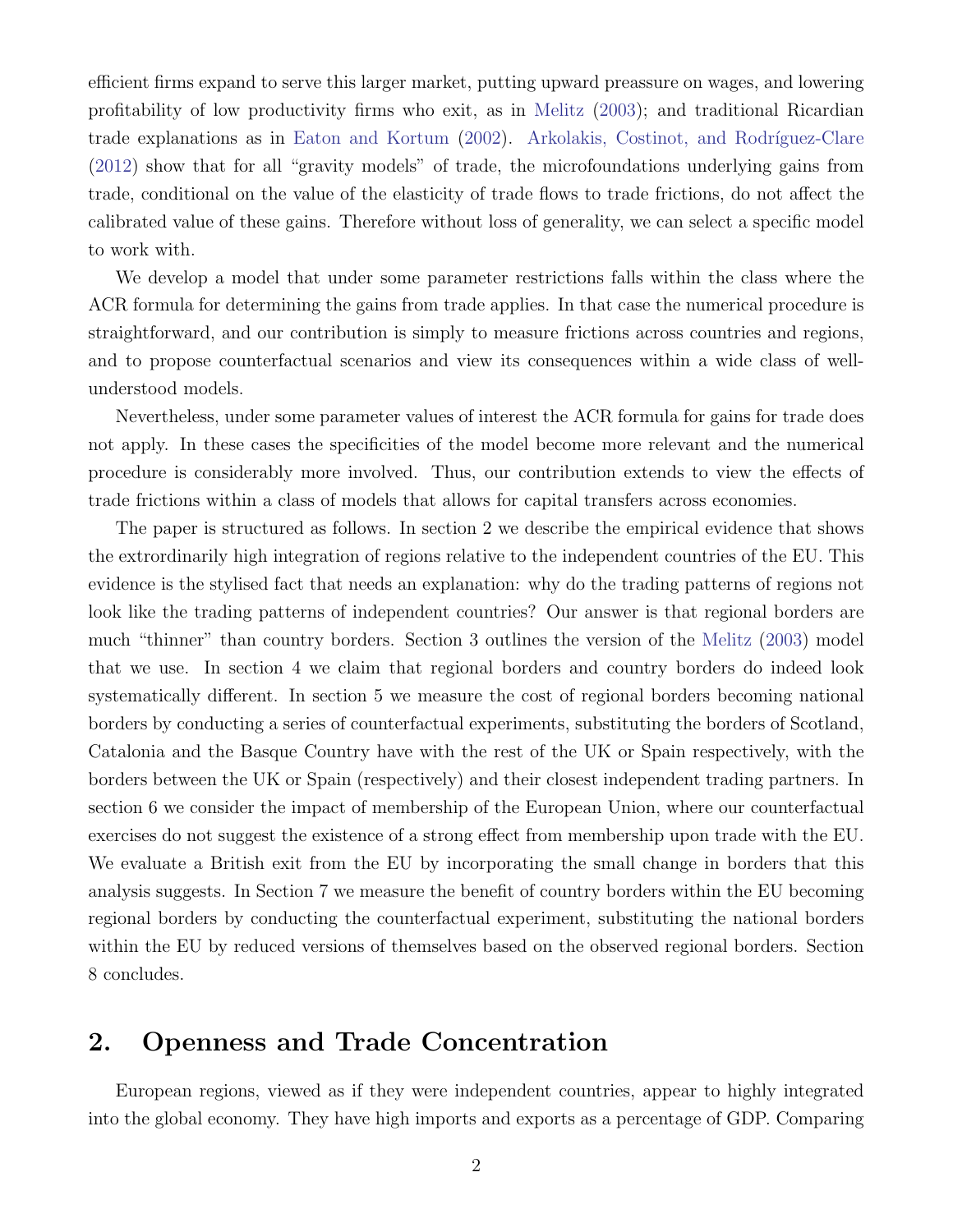<span id="page-4-0"></span>

(a) Trade:GDP ratio of OECD countries, plus Scotland, Catalonia & Basque Country



(b) Herfindahl Index of Trade Concentration of EU countries, plus Scotland, Catalonia & Basque Country

Figure 1: Trade and trade concentration in regions and countries

trade to GDP for Scotland, Catalonia and the Basque Country against the equivalent figures for the OECD countries (figure [1a\)](#page-4-0) shows that these regions are open economies, but not outrageously so, and there are other small countries in the OECD which have similarly high trade shares<sup>[4](#page-4-1)</sup>.

However, the trade of these regions is very concentrated with the rest of the country of which they are part: in all 3 cases, a high proportion of the total external trade is with the rest of UK/Spain rather than internationally. In order to quantify these trade concentration facts, we construct a Herfindahl Index of trade concentration<sup>[5](#page-4-2)</sup>.

Figure [1b](#page-4-0) highlights how anomalous these regions' trade concentrations are compared with independent countries in the European Union. It shows the Herfindahl index against GDP on the x-axis, since we may expect small countries to trade more, and concentrate this trade with their large neighbours. We would expect regions to have relatively high index values, as they are relatively small, but not nearly as high as we observe. The regional Herfindahl Indices are much higher than that of the most trade concentrated independent EU member<sup>[6](#page-4-3)</sup>: it's almost an order of magnitude type comparison.

The data is suggestive of high trade, concentrated with the rest of their country, being an artifact of current institutional arrangements contingent upon being part of the same country. The conclusion of the calibration exercise undertaken in this paper is that regions concentrate so much of their trade with the rest of the countries of which they are part because their calibrated bilateral frictions are much lower than the normal frictions between independent countries. The

<span id="page-4-2"></span><span id="page-4-1"></span><sup>4</sup>The data used in this section, and throughout the paper, is described in Appendix [A](#page-26-0)

<sup>&</sup>lt;sup>5</sup>If there are N countries, with the exports from country i to country j denoted  $X_j^i$   $(X_i^i \equiv 0)$ , then the Herfindahl Index for country i,  $H_i = \sum_{j=1}^{N} [(X_j^i / \sum_{k=1}^{N} [X_k^i])^2]$ .  $H_i = 1$  indicates complete concentration of trade with a single trading partner.  $H_i \to 0$  (equality only possible with infinitely many possible trading partners) indicates complete diversification of trade across all partners.

<span id="page-4-3"></span><sup>6</sup>The most trade concentrated independent EU member is Austria, a relatively small country which concentrates its trade with the EU's largest economy, Germany.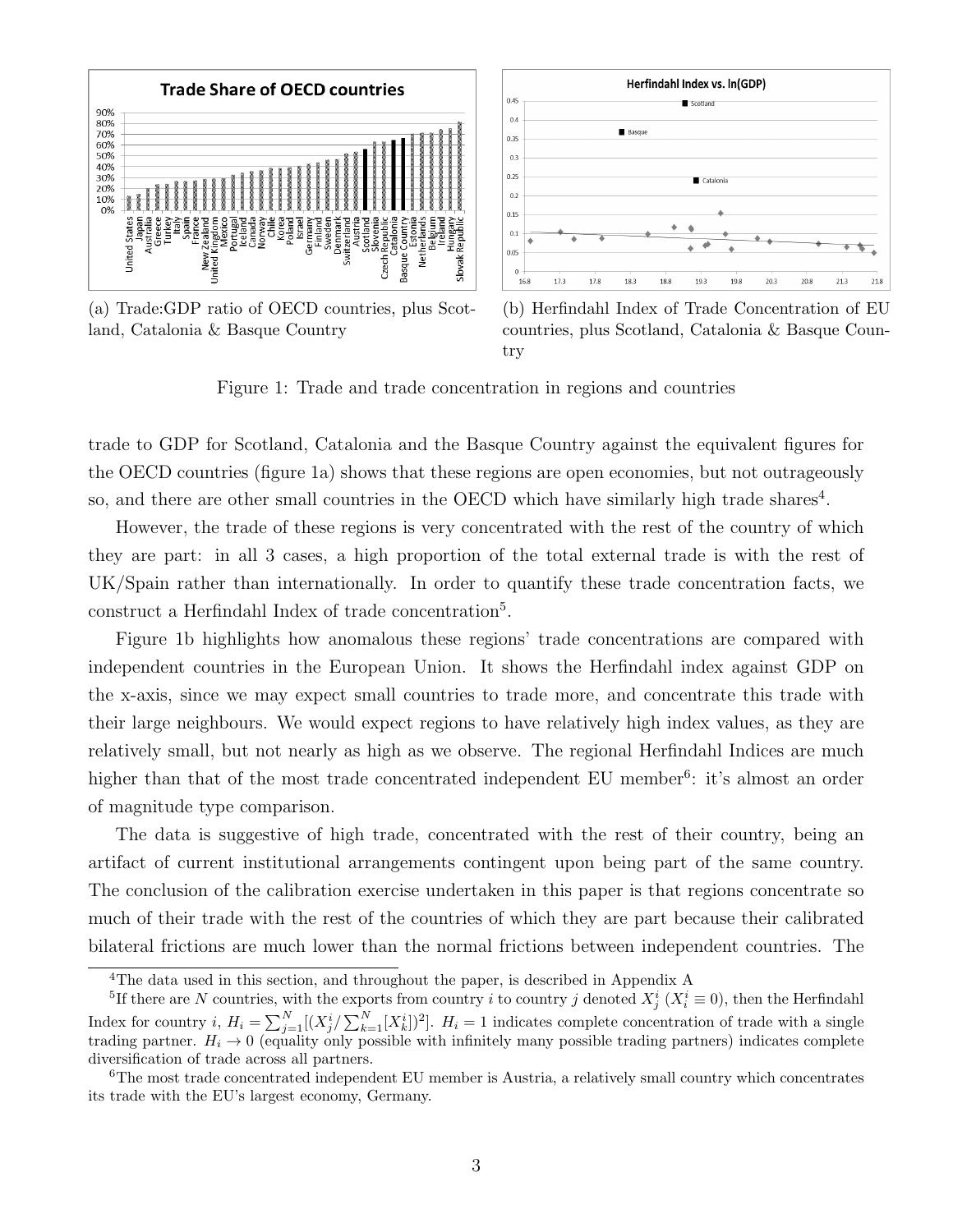status of these regions as open economies is a function of the close integration with the rest of their countries and should not be automatically expected to survive in the long run after achieving independence.

### <span id="page-5-0"></span>3. Model

We develop a version of the standard Hopenhayn-Melitz model of firm heterogeneity and international trade. We model the world as consisting of N economies indexed by  $i \in \{1, ..., N\}$ . These economies use a common currency (i.e. the nominal exchange rate is 1), but the purchansing power of this common currency can be different in the different economies. In each economy there are identical Dixit-Stiglitz consumers. Thus, the demand for any good from economy  $i$ , is given by the demand function:  $q = \begin{pmatrix} p \\ p \end{pmatrix}$  $P_i$  $\int^{-\theta} \left( \frac{Y_i}{Y_i} \right)$  $P_i$ ), where  $\theta > 1$  is the elasticity of substitution across goods, p is the nominal price of the good,  $P_i$  is the price aggregator for economy i, q is the quantity of the good demanded in economy i, and  $Y_i$  is the nominal income in economy i.

#### 3.1. Model Description

The supply side of the model consists of infintesimal, monopolistically competitive, firms which take the demand for their goods from each economy in the world as given. There is a fixed cost for creating a firm, and existing firms pay a fixed cost per period to operate in each economy that is linear in the size of that economy. The operating profit of being active in an economy depends positively on that economy's demand, and depends negatively on the trade frictions between the economies of production and sale. A lower friction has positive effects at the macro level because: it increases the number of firms serving an economy; and it improves the quality of the firms that produce in that economy, as the more productive firms increase labour demand in order to export. This increases wages, and drives unproductive firms out of the market.

The life cycle of a firm consists of the following stages:

- A potential firm in i chooses whether to hire  $\tilde{c}$  units of labour locally, and incurr the fixed cost,  $\tilde{c}W_i$ , to draw some productivity from a known distribution,  $\phi \sim \text{Pareto}(k, b)$ (so that  $F(\Phi) = 1 - \left(\frac{b}{\Phi}\right)$  $(\frac{b}{\Phi})^k$ , which is common across all economies.  $W_i$  is the prevalent nominal wage in country i.
- If it pays that cost, it receives a productivity,  $\phi$ .
- If this productivity is large enough it goes ahead with production in one or more markets. Otherwise, it disappears.
- Firms die exogenously with a fixed probability,  $1 \beta$ , every period.

The only input is labour and production technology is constant returns to scale subject to fixed market access costs. The productivity of a firm from i selling in j is  $\phi/\delta_j^i$ , where  $\phi$  is idiosyncratic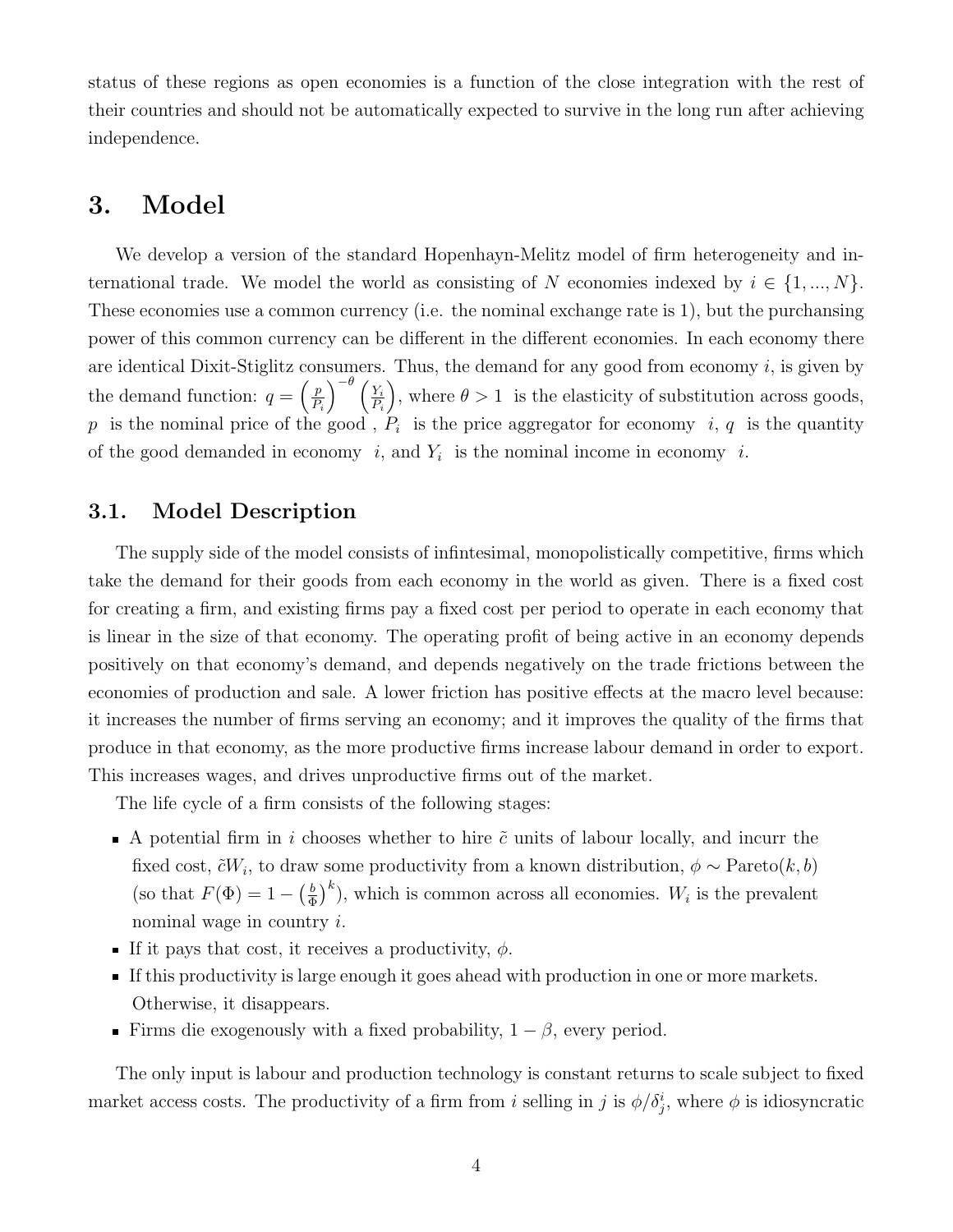to the firm and  $\delta_j^i$  is the trade friction experienced by firms in i selling to consumers in j. These trade frictions reflect how much easier it is to sell into a domestic market than to sell into a foreign market; and they have the following properties:

- Trade frictions are defined relative to domestic selling costs i.e.  $\delta_i^i = 1, \forall i$
- We assume that trade frictions are positive i.e.  $\delta_j^i > 1, j \neq i$
- **This formulation is isomorphic to the standard** *iceberg costs* **concept, with the quantity** of the good that "melts in transit" being,  $\tau_j^i = 1 - 1/\delta_j^i$
- We do not impose symmetry in trade frictions i.e.  $\delta_j^i \neq \delta_i^j$  $i$  in general, though we do for some of our empirical exercises.

 $\delta_j^i$  measures the advantages than a local producer has versus a foreign producer if both have the same intrinsic quality  $\phi$ . It will be increasing in all the contributions to trade barriers: geographic distance, language differences, regulatory differences, differences in consumer tastes and preferences, as well as, presumably, many other factors. We do not try to explain where it comes from - we simply use a structural model to measure it. This article is a measurement exercise in the absence of any definitive theory as to the full list of explanatory factors, and their relative contribution, which determine this *economic distance*. If we had a *theory of distance*, we would use it. Our point is to measure trade frictions in the context of the model, make comparisons and to undertake thought experiments.

All production occurs in the firm's local labour market: the firm hires local labour at a nominal wage rate of  $W_i$  per unit of effective labour. The firm chooses its price,  $p$ , to maximise its nominal operating profits for selling into each distinct market. The fixed costs, per unit time, of running a firm in i that sells in market j, is the cost of hiring a labour force of fixed size to deal with the expenses associated with access to this market. These expenses depend on both the size of the market that it is going to be served,  $Y_j/P_j$ , and the trade frictions experienced by the firm in accessing this market,  $\delta_j^i$ . The larger the market, the more complex it is to sell there (and the larger the reward). The more distant the market is, the more complicated it is to sell there. The quantity of effective labour necessary to deal with these access expenses is assumed to be:

$$
f_j^i = c \times \delta_j^i \times \frac{Y_j}{P_j}
$$
 (cost parameter, c, is equal in all economics)

The per period net profit, labour demand and value of sales, for a firm in  $i$ , from selling to market  $j$  are:

$$
\pi_j^i(\phi) = \left[\Theta\left(\frac{\phi}{\delta_j^i}\right)^{\theta-1} \left(\frac{W_i}{P_j}\right)^{-\theta} - c\delta_j^i\right] W_i \frac{Y_j}{P_j}
$$
  

$$
L_j^i(\phi) = (\theta - 1)\Theta\left(\frac{\phi}{\delta_j^i}\right)^{\theta-1} \left(\frac{W_i}{P_j}\right)^{-\theta} \frac{Y_j}{P_j} + c\delta_j^i \frac{Y_j}{P_j}
$$
  

$$
r_j^i(\phi) = \theta\Theta\left(\frac{\phi}{\delta_j^i}\right)^{\theta-1} \left(\frac{W_i}{P_j}\right)^{1-\theta} Y_j,
$$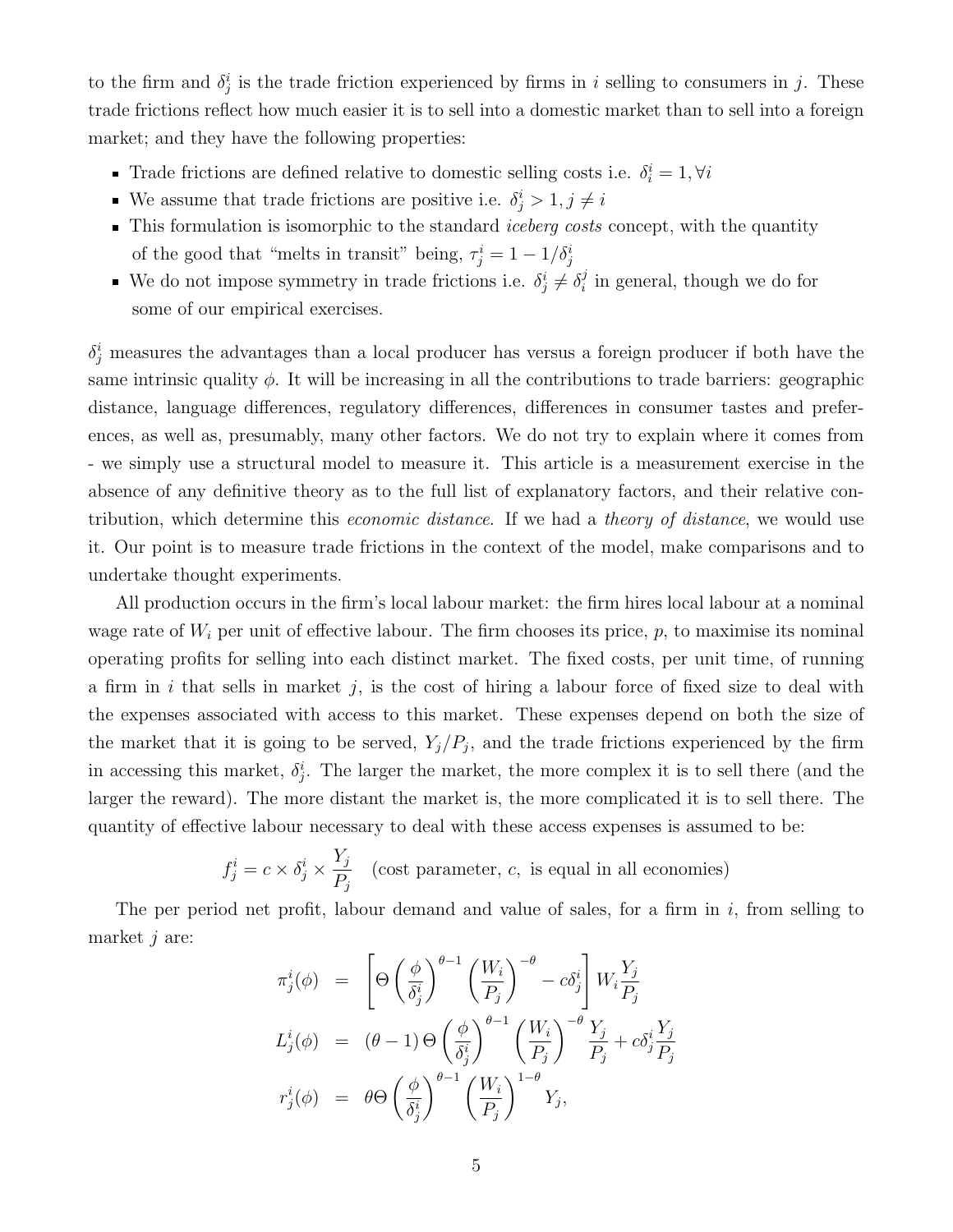where  $\Theta = \frac{(\theta - 1)^{\theta - 1}}{\theta^{\theta}}$ .

Profits and labour demand are increasing in productivity,  $\phi$ , and market size,  $Y_j$ . A firm from i will choose to operate in j only if its operating profit from that market exceeds its fixed cost for that market. That is, only if its productivity is high enough or the distance low enough:

$$
\pi_j^i(\phi) \ge 0 \quad \Longleftrightarrow \quad \phi > \Phi_j^i = \left(\frac{c}{\Theta}\right)^{\frac{1}{\theta-1}} \left(\delta_j^i \frac{P_i}{P_j} \frac{W_i}{P_i}\right)^{\frac{\theta}{\theta-1}}
$$

 $\Phi_j^i$  is the threshold of quality of a firm from i to operate in j. In matching the model to real world data we are claiming that all observed firms exporting from  $i$  to  $j$  have an intrinsic productivity larger than  $\Phi_j^i$ .  $\Phi_j^i$  will be larger (and hence we will observe a higher average quality for exporting firms) if: (i) the frictions experienced by firms in  $i$  exporting to  $j$  are larger; (ii) labour in *i* is more expensive; and/or (iii) the real exchange rate  $P_i/P_j$  is larger<sup>[7](#page-7-0)</sup>.

Notice that the threshold  $\Phi_j^i$  is independent of the size of both markets, in particular it is independent of the size of j. This because of our assumption that the fixed costs are linear in market size. This assumption simplifies the analysis enormously, but further, we believe that it is the correct assumption given the purpose of our exercise. The assumption of fixed costs linear in size ensures that the relative size of two economies is irrelevant if their trade frictions equals one. If this were not the case then there would be huge implications for the effect of size upon economic activity. A trade friction of 1 between two economies essentially means that the border is just a line on the map with no real meaning, and we want our model to be invariant to such lines on the map. This requires fixed costs be linear in size.

We assume that  $\Phi_i^i$  acts as an existence threshold level of productivity<sup>[8](#page-7-1)</sup> i.e. those new firms who draw a productivity  $\phi < \Phi_i^i$  choose not to produce anything. Notice further that firms that do choose existence (i.e.  $\phi > \Phi_i^i$ ) may still make a realised loss, because their positive profits may not be sufficient to cover their sunk creation costs. The realised value of creating a firm in country  $i$  is given by:

$$
V^{i} = \sum_{t=0}^{\infty} \beta^{t} \left( \sum_{j=1}^{N} \pi_{j}^{i}(\phi) \right) - W_{i}\tilde{c} = \frac{\sum_{j=1}^{N} \pi_{j}^{i}(\phi)}{1 - \beta} - W_{i}\tilde{c}
$$

 $\pi_j^i(\phi)$  is as previously defined for  $\phi \geq \Phi_j^i$  and is equal to zero for  $\phi < \Phi_j^i$ . Notice that, since the lowest threshold of activity is to operate in the domestic market, all exporters also sell domestically, but not vice versa.

<span id="page-7-0"></span> ${}^{7}P_{i}/P_{j}$  is the rate of exchange rate for goods sold in j in terms of goods sold in i. Given that the marginal utilities of money in i and j are respectively  $1/P_i$  and  $1/P_j$ , then  $P_i/P_j$  is the relative value of money in j with respect to i. A high value for  $P_i/P_j$  means that it is less attractive to sell to j instead of i: if  $P_j$  is low relative to  $P_i$ , then the price of your good in country j will necesarily be low - otherwise you do not sell much in j.

<span id="page-7-1"></span><sup>&</sup>lt;sup>8</sup>This is the  $\delta_j^i > 1, j \neq i$  assumption. Strictly this threshold productivity level is min $\{\Phi_i^j\}$  over all j. This general formulation leads to complicated existence conditions. We short-circuit this complexity by assuming the simple case and checking the resulting calibrations. It turns out that the measured frictions under the simple model always satisfy the assumption used to derive it and so we never need to complicate the calibrations.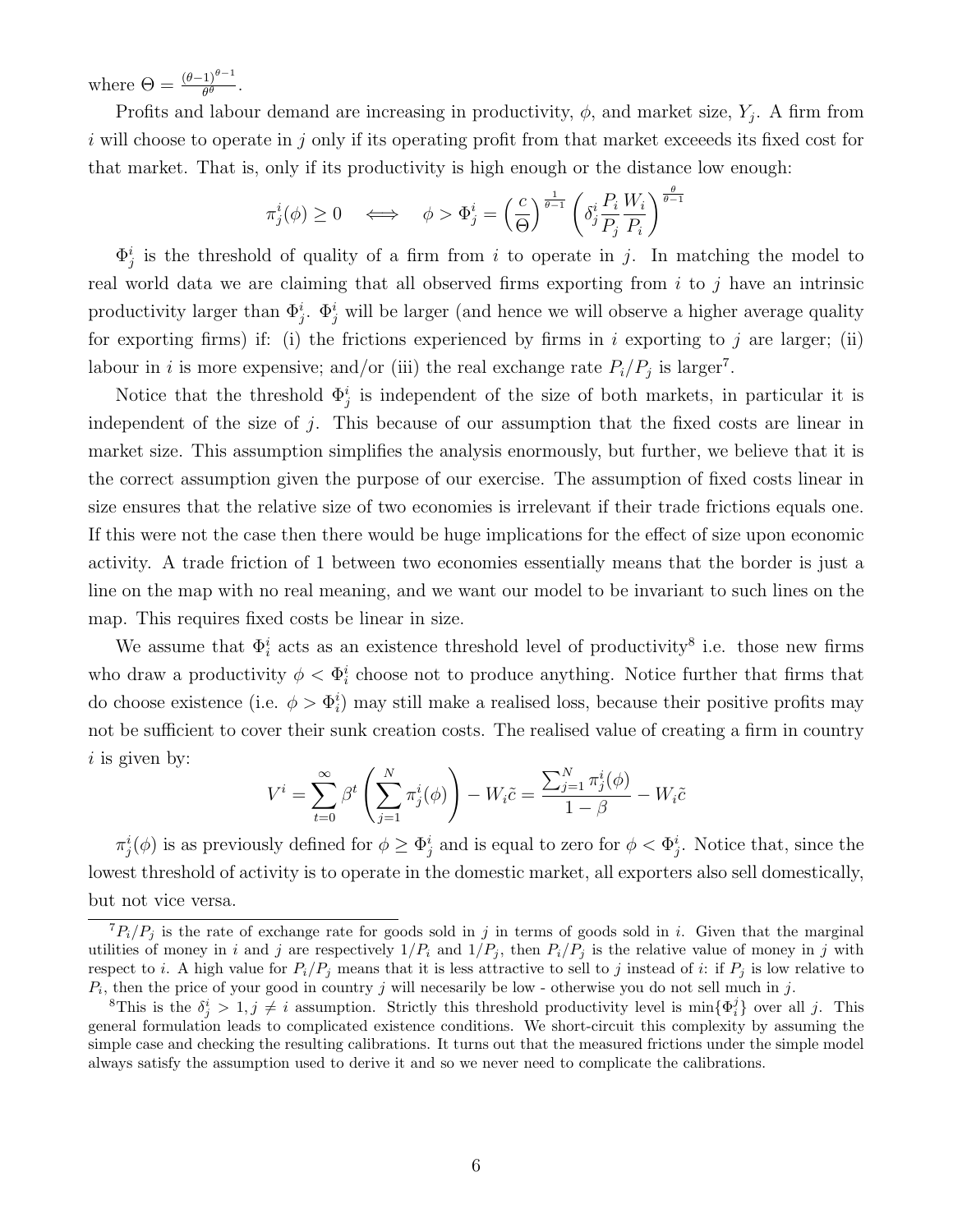#### 3.2. Equilibrium

The equilibrium conditions are that (i) the value of creating a firm equals zero, (ii) labor demand equals labor supply and (iii) that all income must be spent and there must be a balance of payments in all economies.

Since perfect financial markets drive the expected value of firm creation to zero, the nominal value of goods production in economy i must equal payments to labour in economy i,  $S_iW_i$ . Consumers in economy i spend some amount  $Y_i$  on goods, and the difference between labour income and goods expenditure in economy  $i, T_i = S_i W_i - Y_i$ , is some (exogenous) capital account or factor payment made by economy  $i$  into world capital markets. Balance of payments across the world implies that  $\sum_{i=1}^{N} T_i = 0$ .

For some of our exercises it is important to take into account the values of  $T_i$ . Due to the redistributive role of the state, a relatively rich region within a country (say, Catalonia within Spain) pays a fiscal transfer to the rest of the country. In order to treat the region as a country is important to cancel such a transfer, as it would not happen in case of independence. We do so by exogenous altering the value of  $T_i$ . As we see bellow the assumptions we make on  $T_i$  determine if our model is in the ACR class or not.

The following result characterizes the equilibrium:

Result 1. The (unique) steady state equilibrium of the model is described by the following system of equations:

<span id="page-8-0"></span>
$$
D_i \equiv \sum_{j=1}^N \left(\frac{P_i}{P_j} \delta_j^i\right)^{1-\mu} Y_j \tag{1}
$$

$$
\left(\frac{W_i}{P_i}\right)^{-\mu} \frac{D_i}{P_i} = \frac{\widetilde{c}(1-\beta)}{cb^k} \left(\frac{c}{\Theta}\right)^{\frac{\mu}{\theta}} \left(\frac{1}{\theta} - \frac{1}{\mu}\right) \mu \tag{2}
$$

$$
\left(\frac{1}{\theta} - \frac{1}{\mu}\right) S_i = cM_i \frac{D_i}{P_i} \tag{3}
$$

$$
\sum_{j=1}^{N} X_j^i = S_i W_i = Y_i - T_i \tag{4}
$$

$$
\sum_{j=1}^{N} X_i^j = Y_i = \sum_{j=1}^{N} c M_j \frac{W_j}{P_j} \left(\frac{P_j}{P_i} \delta_i^j\right)^{1-\mu} Y_i \left(\frac{1}{\theta} - \frac{1}{\mu}\right)^{-1}
$$
(5)

where  $\mu \equiv k \frac{\theta}{\theta - \theta}$  $\frac{\theta}{\theta-1}$ .  $D_i$ , the effective demand or market potential for economy i, is defined by Equation [\(1\)](#page-8-0). Equation [\(2\)](#page-8-0) comes from financial market equilibrium, Equation [\(3\)](#page-8-0) from labour market equilibrium, and Equations  $(4)$  and  $(5)$  from goods market equilibrium.

This defines a unique mapping from parameters  $\{S_i, \delta_i^j, T_i, \tilde{c}, b, c, \theta, \beta, k\}_{\forall ij}$  into endogenous variables  $\{X_i^j\}$  $i<sup>j</sup>, W<sub>i</sub>, P<sub>i</sub>, M<sub>i</sub>, Y<sub>i</sub>$ 

Proof: See Appendix [B](#page-29-0)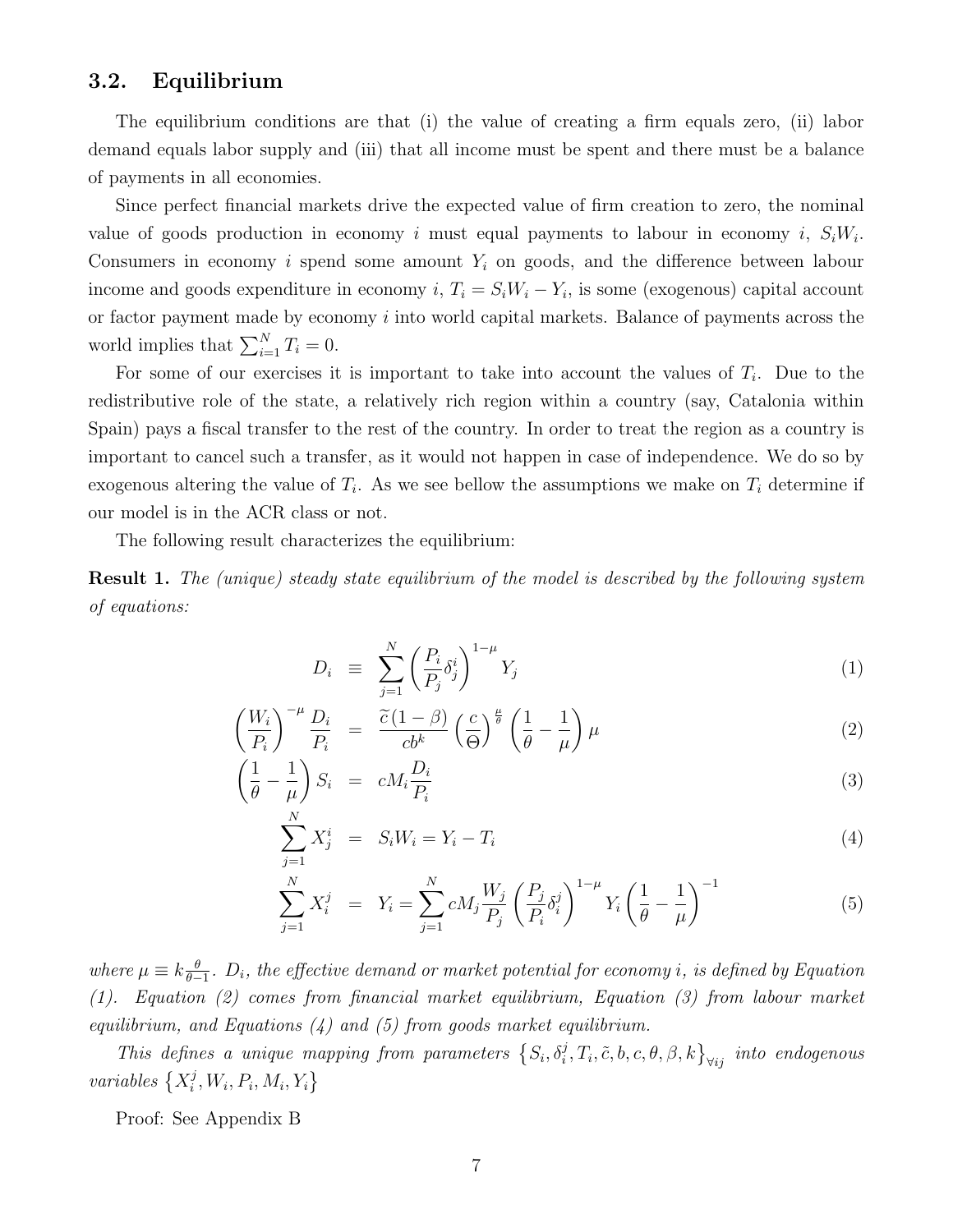**Result 2.** The following gravity equation holds for any combination of parameters:

<span id="page-9-0"></span>
$$
\ln X_j^i = \ln (S_i W_i) + \ln Y_j - \ln D_i + (1 - \mu) \ln \left( \frac{P_i}{P_j} \delta_j^i \right)
$$
 (6)

Proof: See Appendix [B](#page-29-0)

#### Model Solution

From Equation [\(6\)](#page-9-0), we can immediately see that the elasticity of exports to variable trade costs is  $1-\mu$ . This is the "trade elasticity" which Arkolakis, Costinot, and Rodríguez-Clare [\(2012\)](#page-25-2) show is the crucial parameter for the calculation of welfare impacts of changes in trade flows. We fix the parameters that make up the trade elasticity with reference to the economic literature. We take the elasticity of substitution,  $\theta$ , from the literature and follow the procedure that others have followed in determining the pareto distribution parameter, k. [Bernard, Eaton, Jensen, and](#page-25-6) [Kortum](#page-25-6) [\(2003\)](#page-25-6) (BEJK) select a  $\theta$  of 3.79 to match the size and productivity advantage of US firms that export<sup>[9](#page-9-1)</sup>. Many papers use  $\theta = 3.8$  following BEJK, see e.g. [Ghironi and Melitz](#page-25-7) [\(2005\)](#page-25-7), [Davis](#page-25-8) [and Harrigan](#page-25-8) [\(2011\)](#page-25-8), and [Bernard, Redding, and Schott](#page-25-9) [\(2007\)](#page-25-9).

Some papers calibrate  $k$  to match the standard deviation of log domestic sales in the US (as found by BEJK). See e.g. [Davis and Harrigan](#page-25-8)  $(2011)$   $(k = 3.4)$ , [Ghironi and Melitz](#page-25-7)  $(2005)$  $(k = 3.4)$ , [Demidova](#page-25-10) [\(2005\)](#page-25-10)  $(k = 3.3)$ , [Felbermayr and Jung](#page-25-11) [\(2011\)](#page-25-11)  $(k = 3.3)$ . The Standard deviation of log firm sales in this model is given by  $(\theta - 1)/k$ .<sup>[10](#page-9-2)</sup> BEJK produce a simulated value of the stdev of log firm sales based on US data of 0.84, therefore conditional on  $\theta = 3.8$ , our model requires  $k = 3.3$  in order to match this value.

Using  $\theta = 3.8$  and  $k = 3.3$  implies a trade elasticity,  $1 - \mu = -3.47$ . This is very close to the estimate of −3.41 made by [Simonovska and Waugh](#page-25-12) [\(2013\)](#page-25-12) for the Melitz model. All the results quoted in the main text are made using  $\theta = 3.8$  and  $k = 3.3$ . In Appendix [D](#page-40-0) we also provide bounds on the quantifications produced by also using the extreme values estimated by [Simonovska](#page-25-12) [and Waugh](#page-25-12) [\(2013\)](#page-25-12) of −2.81 (estimated assuming a BEJK model), and −5.21 (estimated assuming an Armington or Krugman model).

It turns out that all the other parameters of the model can be ignored since they can be eliminated by a change of variables (see Appendix [B](#page-29-0) for the proof of this claim). The model is used in two different ways. First we calibrate the trade frictions,  $\delta_j^i$ , and effective labour supplies,  $S_i$ ; and then we perform counterfactual exercises varying these values.

If  $T_i = 0$ ,  $\forall i$ , then the model is within the class of models characterised by [Arkolakis, Costinot,](#page-25-2) and Rodríguez-Clare  $(2012)$ . This means that calibration is easy and follows directly from data, bilateral trade flows and GDPs (see Appendix [A\)](#page-26-0), and from Equation [\(6\)](#page-9-0) - see Appendix [C.](#page-37-0)

<span id="page-9-1"></span><sup>&</sup>lt;sup>9</sup>Though in BEJK markups (and not productivity) are drawn from a pareto distribution, so the shape parameter used in their paper is not applicable.

<span id="page-9-2"></span><sup>10</sup>See Appendix [B](#page-29-0) for proof of this claim.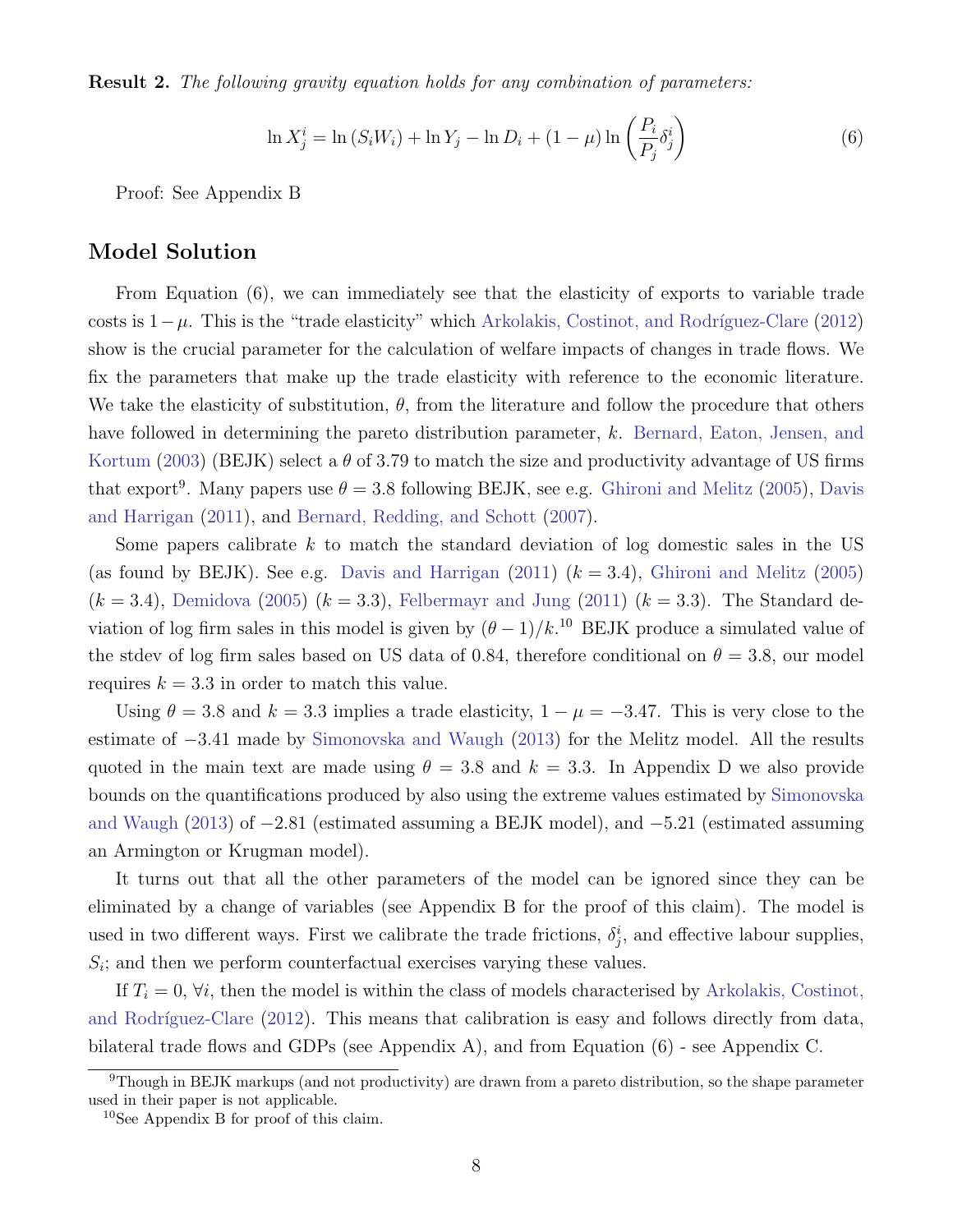If  $T_i \neq 0$  for some i's, then we are not in the class of models characterised by [Arkolakis,](#page-25-2) Costinot, and Rodríguez-Clare [\(2012\)](#page-25-2) - models in this class satisfy several macro-level restrictions, the first of which is that trade in goods is balanced. For some of our analysis it is important to consider  $T_i \neq 0$ , in particular in relation to changes in fiscal transfers that would be expected in the event of constitutional change.

In the  $T_i \neq 0$  case, we perform the calibrations by imposing data  $\{X_j^i, (S_i W_i), Y_i, T_i, D_i\}, \forall i, j \in$  $\{1, ..., N\}$  (see Appendix [A\)](#page-26-0) and solving for the equilibrium of the model in which the unknowns are  $\{S_i, W_i, P_i, M_i, \delta_j^i\}, \forall i, j \in \{1, ..., N\}.$  This is a total of  $N(3+N)$  unknowns - which is more than the number of conditions that we have so long as  $N > 2$ . However, it turns out that trade frictions have a transitive property (see Appendix [B\)](#page-29-0) that allows us to reduce the dimensionality of the problem to 5N unknowns,  $\{S_i, W_i, P_i, M_i, \delta_i\}$ . The 5N – 1 equations [\(2\)](#page-8-0) - [\(6\)](#page-9-0) plus normalisation,  $P_1 = 1$ , can therefore be solved using numerical techniques (see Appendix [C\)](#page-37-0).

We perform the counterfactual policy experiments by proposing a set of bilateral trading frictions, effective labour supplies, and capital flows  $\{\delta_j^i, S_i, T_i\}, \forall i, j \in \{1, ..., N\}$  and solving for the equilibrium of the model with the 5N unknowns  $\{Y_i, W_i, D_i, P_i, M_i\}$  using 5N equations (equations [\(1\)](#page-8-0) to [\(4\)](#page-8-0) give us 4N equations, and equation [\(5\)](#page-8-0) gives us  $N-1$  equations<sup>[11](#page-10-1)</sup>, and normalisation,  $P_1 = 1$ , gives a final condition). The system can therefore be solved using numerical techniques (see Appendix [C\)](#page-37-0).

### <span id="page-10-0"></span>4. The bilateral trade frictions of countries and regions

We now use the model to measure the bilateral trade frictions between countries and between regions. We divide the world into a 'Rest of the World' aggregate, and the individual economies in the OECD (see Appendix [A](#page-26-0) for details of the construction of this dataset). We want to look at the distribution of bilateral trade frictions between countries of the OECD (or between countries of the EU). It can be shown (see Appendix [B\)](#page-29-0) that the measured frictions between economy  $a$  and economy b do not depend upon how  $C$ , the set of other economies in the world, is aggregated i.e.  $C$ could be a single entity labelled 'the rest of the world' or it could be the entire set of other individual countries, it makes no difference to the measurement of  $\delta_b^a$  or  $\delta_a^b$ . We also use US, Canadian and Spanish inter-regional trade in goods (only) data (again see Appendix [A\)](#page-26-0) to disaggregate the US, Canadian and Spanish economies (for which we have data on international trade in goods and services) into the regions of these federations, and so also observe the distribution of bilateral trade frictions between the regions of the US, Canadian and Spanish federations. The results of this are shown in Figure [2.](#page-11-0) This shows that bilateral region-region frictions are generally lower than bilateral country-country frictions, and that there is a negative relationship between the GDPs of the entities and the measured trade frictions between them.

<span id="page-10-1"></span><sup>&</sup>lt;sup>11</sup>Since balance of payments in  $N-1$  economies combined with overall balance imples balance in the other economy.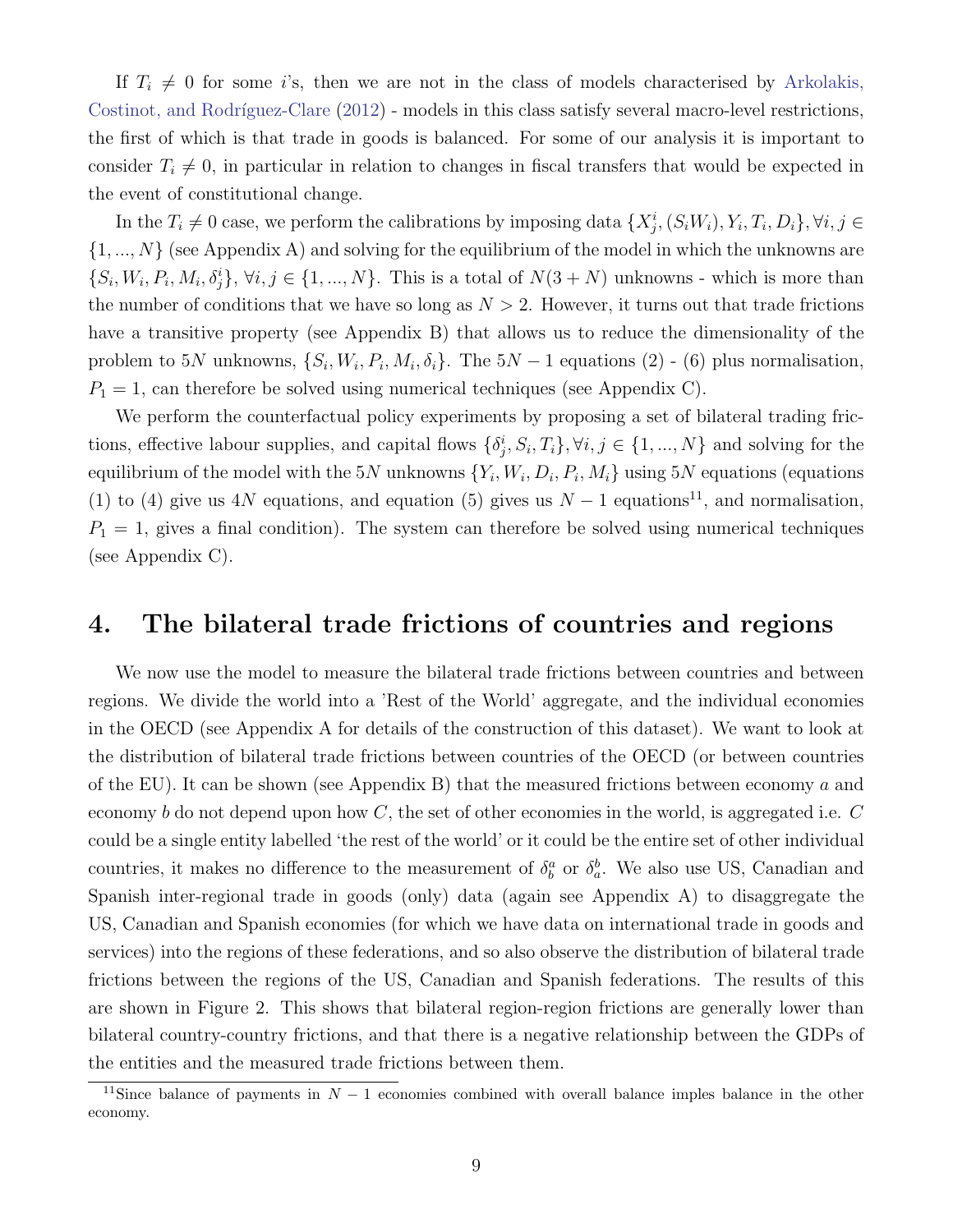<span id="page-11-0"></span>

Figure 2: Scatter plot showing bilateral trade frictions against GDP split by countries and regions

#### Extra home bias in trade in services

The use of goods only inter-regional trade makes comparison between regional and country level frictions appear less stark than it actually is, and so is a conservative basis for conducting this comparison. We have used the ratio of, say, Ontarian goods trade with the rest of Canada to its goods trade with the rest of the world, combined with the Ontarian share of Canadian goods trade with the rest of the world, to generate a consistent measure of Ontario's internal trade, from Canada's external goods and services trade. This is a reasonable method to use to proxy internal trade, but it will understate internal trade if there is more home bias in trade in services than in trade in goods. We have this data for the Canadian Provinces and for the three regions which we consider in the following section: Scotland, Catalonia, and the Basque Country. Table [1](#page-12-0) shows the ratio of internal trade to international trade if we consider only trade in goods, and if we consider trade in goods and services.

Every single region displays more home bias in its trade in services than it does in its trade in goods. Therefore, assuming that this is also true of the US states and the other Spanish Autonomous Communities, then differences between regional and country level frictions is actually higher than presented here.

A further case for the conservatism of the comparison that we do, is that sales across a border are more likely to be recorded and so we may expect any data quality issues to bias our results against finding a significant differences between regional and country level frictions.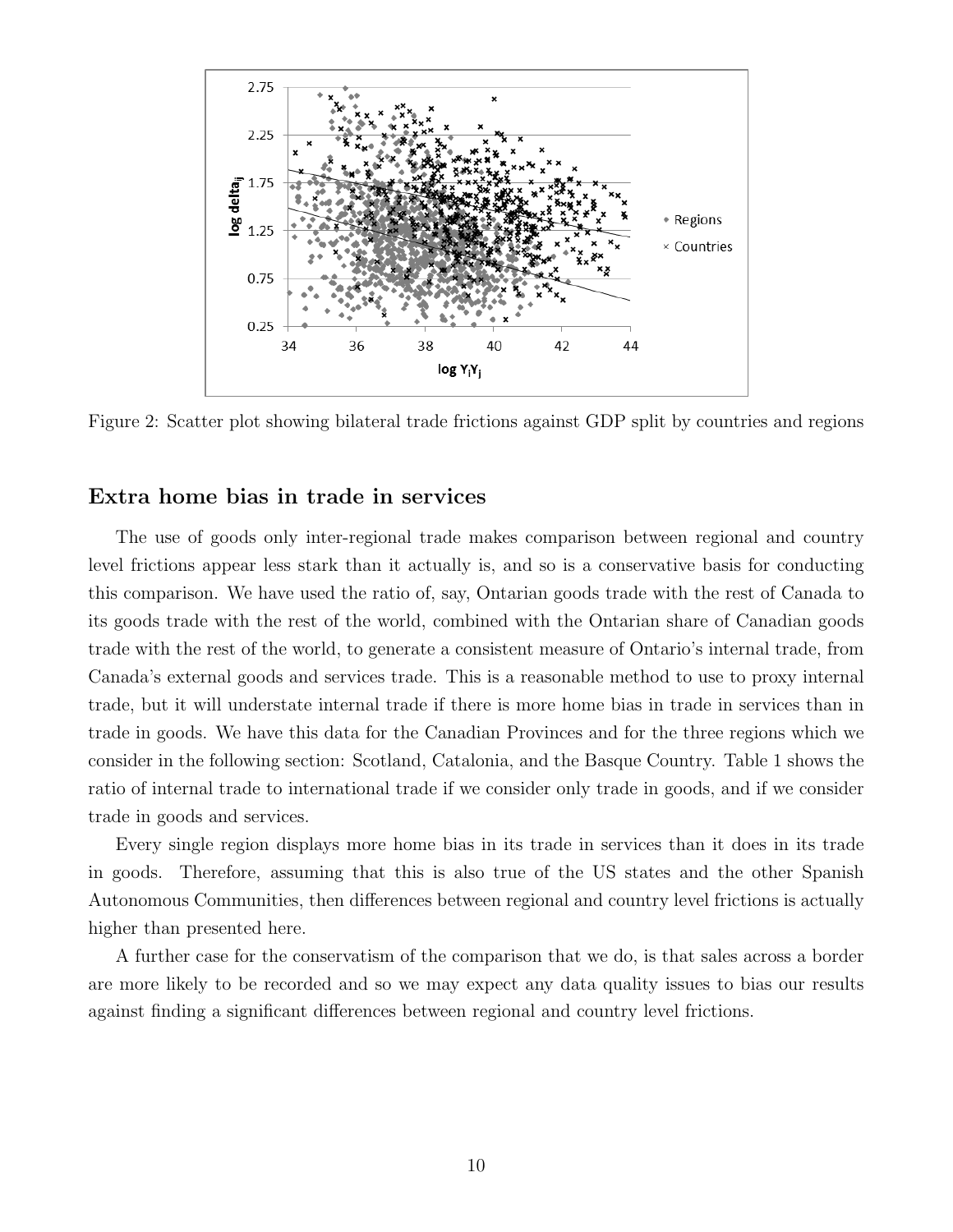<span id="page-12-0"></span>

| Region                | Goods Only | Goods & Services |
|-----------------------|------------|------------------|
| Newfoundland          | 63\%       | 89%              |
| Prince Edward Island  | 104\%      | 167\%            |
| Nova Scotia           | 71\%       | 107%             |
| New Brunswick         | 55%        | 80%              |
| Quebec                | 44\%       | 64\%             |
| Ontario               | 26%        | 41\%             |
| Manitoba.             | 78%        | 118%             |
| Saskatchewan          | 78%        | 106\%            |
| Alberta               | 49%        | 68\%             |
| British Columbia      | 48\%       | 72%              |
| Yukon                 | 122\%      | 192%             |
| Northwest Territories | 57%        | 108\%            |
| Nunavut               | 147%       | 296\%            |
| Scotland              | $136\%$    | 179%             |
| Catalonia             | 126%       | 135%             |
| <b>Basque Country</b> | 74%        | 94%              |

Table 1: Ratio of internal to international trade for each region

### Characterising the distribution of regional and country level bilateral trade frictions

Figure [2](#page-11-0) showed a negative dependence of measured trade frictions on GDPs of the trading partners. In an abstract, symmetrical version of the model, we can prove (see Appendix [B\)](#page-29-0), that for the same underlying trade frictions, larger entities are measured as having lower trade frictions. In this stylised model, we quantify a range that the negative relationship between size and frictions should fall in. The slopes observed in Figure [2](#page-11-0) do indeed fall into this range. To ensure that we have a consistent measure of bilateral trade frictions that is uncontaminated by the size of the parties involved, we must control for the size of the parties when comparing frictions. We do this by showing adjusted frictions where the average slope of the log friction to log GDP relationship estimated over the OECD countries, has been used so that they all express the equivalent notional friction as at the same GDP (figures [3a](#page-13-0) and [3b\)](#page-13-0).

i.e. for 
$$
i, j \in
$$
 OECD, regress:  $\ln \delta_{ij} = \beta_0 + \beta_1 \ln Y_i Y_j + \epsilon_{ij}$   
Then  $\forall i, j$  define:  $\ln \delta_{ij}^{adj} = \ln \delta_{ij} - \hat{\beta}_1 (ln Y_i Y_j - ln \overline{Y} \overline{Y})$ 

In order to be conservative, we use the observed slope,  $\hat{\beta}_1$ , for countries rather than the (steeper) observed slope for regions, when constructing the adjusted frictions.

The data are noisy and it does not seem reasonable to give equal weight to economically unimportant observations like the bilateral flow between Iceland & New Zealand, or between Yukon & Nunavut, as to economically important observations like the bilateral flows between USA & Germany, or between Ontario & Quebec. To deal with this, we weight the trade frictions by their share of overall trade within the appropriate grouping, giving each observation a weighting factor  $X_{ij}/\sum_j\sum_{i\neq j}X_{ij}^{12}$  $X_{ij}/\sum_j\sum_{i\neq j}X_{ij}^{12}$  $X_{ij}/\sum_j\sum_{i\neq j}X_{ij}^{12}$ .

<span id="page-12-1"></span> $12 \text{Using this weighting scheme seems appropriate since it is the weighting that would be used to calculate average.}$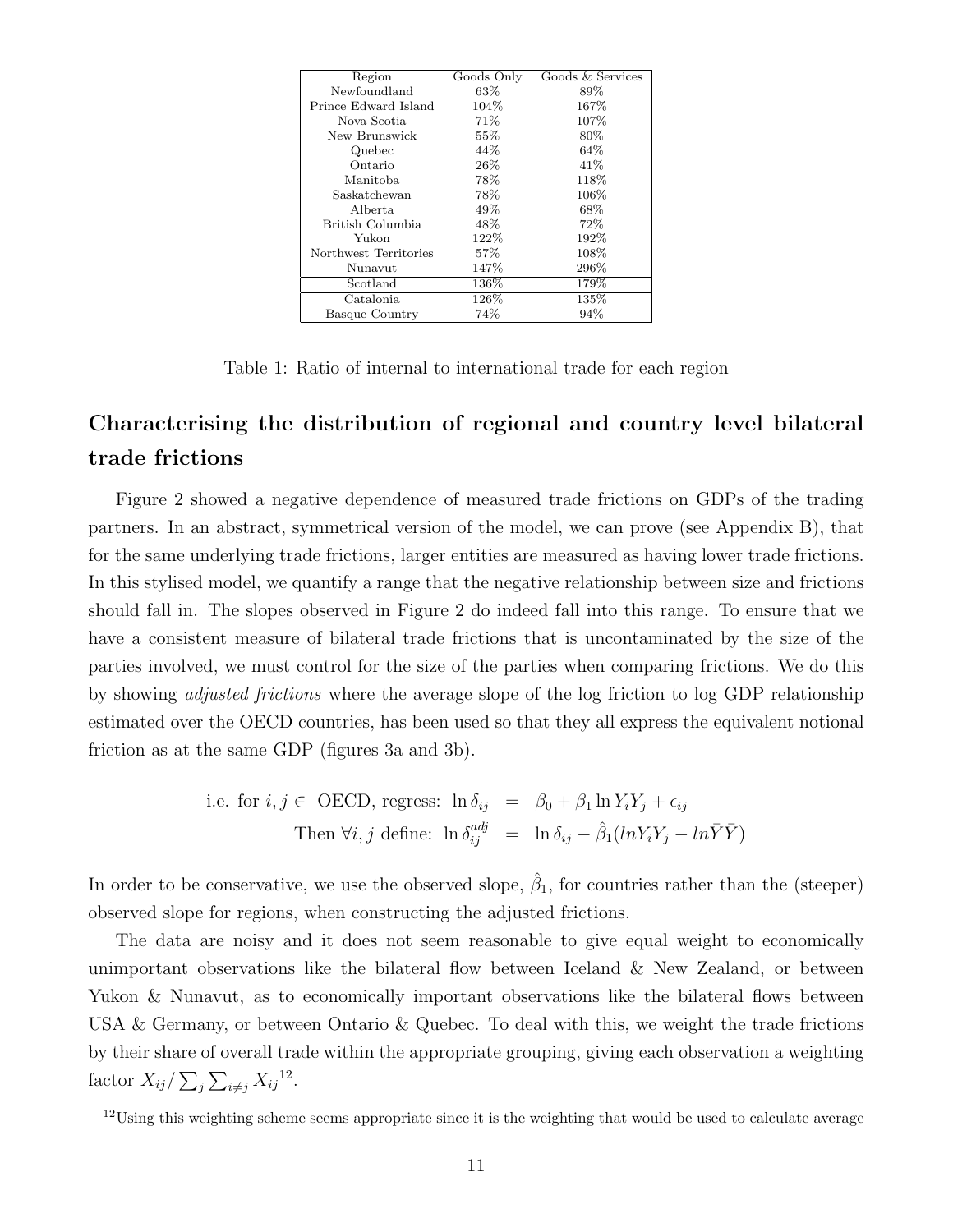<span id="page-13-0"></span>

(a) Empirical CDF of adjusted bilateral trade frictions between economies of OECD, EU, US States, Canadian Provinces, and Spanish Autonomous Communities



(b) Weighted average adjusted bilateral trade friction between of OECD, EU, US States, Canadian Provinces, and Spanish Autonomous Communities

Figure 3: Frictions between countries and between regions

From Figure [2](#page-11-0) it is clear that regions have lower frictions than countries conditional on size. In Figures [3a](#page-13-0) and [3b](#page-13-0) we can see that there is almost first order stochastic dominance for region-region adjusted trade frictions compared with country-country adjusted trade frictions<sup>[13](#page-13-1)</sup>. The mean country-country adjusted trade frictions are well above the mean region-region ones. This is despite the fact that for both, regions and countries, we have compared trade frictions between entities that are spread across continental areas: the physical distances within the EU are less than those between US States or Canadian provinces.

losses actually incurred in trading through these frictions. The production in  $i$  that is sold to  $j$  but which melts in transit due to iceberg losses is  $\tau_j^i X_j^i = (1 - 1/\delta_j^i) X_j^i$ . Therefore the average iceberg cost,  $\bar{\tau}$  is the mean value of  $\tau_j^i$  when observation  $i, j$  is weighted by  $X_{ij}/\sum_j \sum_{i \neq j} X_{ij}$ .

<span id="page-13-1"></span><sup>&</sup>lt;sup>13</sup>Not first order stochastic dominance for Canadian provinces only because of low trade frictions between Czech Republic & Slovakia, Hungary & Slovakia, Belgium & the Netherlands, and Estonia & Finland.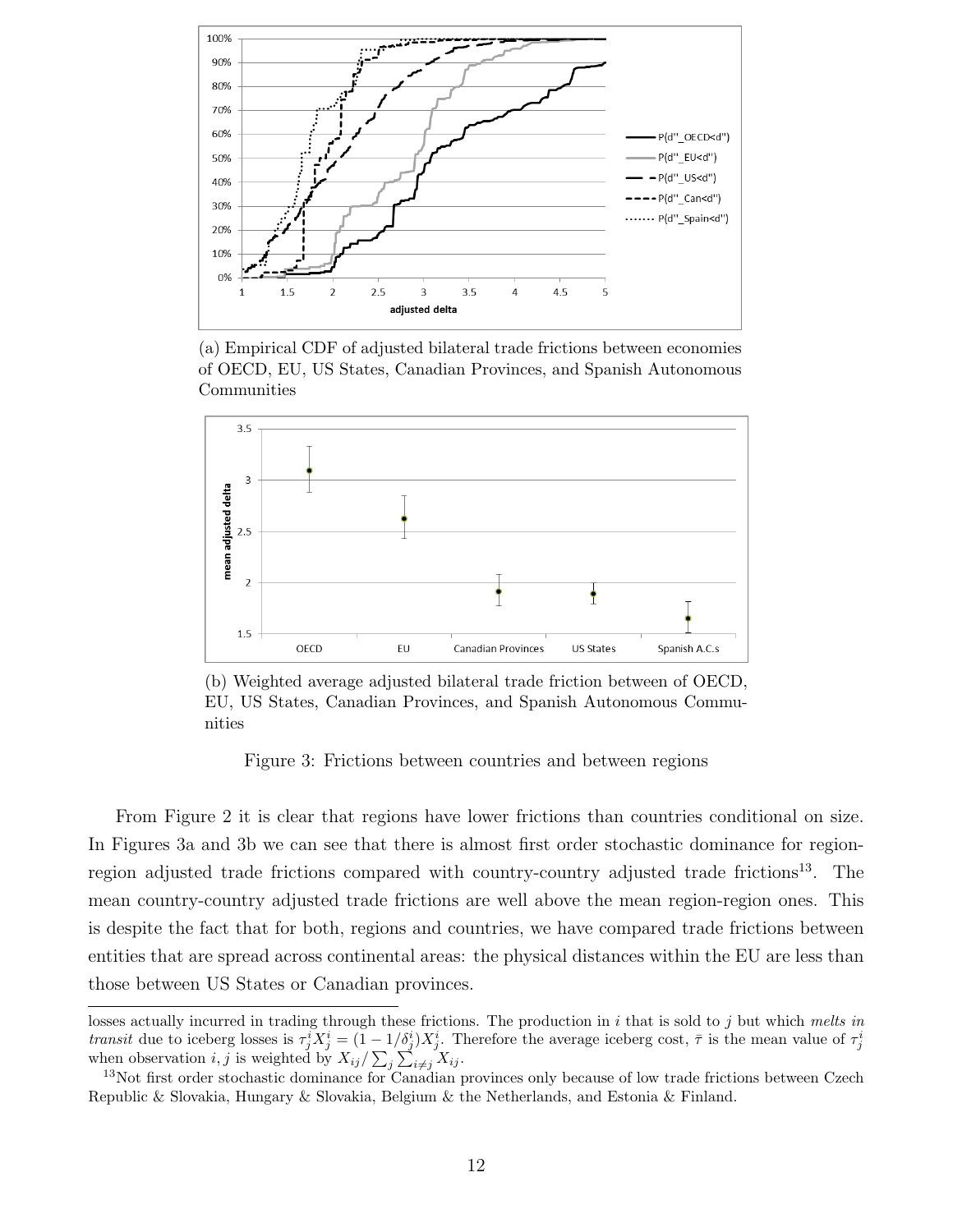<span id="page-14-1"></span>

Figure 4: Weighted average adjusted bilateral trade friction between US States, Canadian Provinces, and Spanish Autonomous Commuinities, where we can compare estimate for the Canadian Provinces generated using the goods only data as per Figure [3b,](#page-13-0) and using goods and services data.

Based on this evidence, we claim that region-region borders are systematically less frictional than country-country borders. As described in the previous section, this is based on a conservative calculation given the excess home bias in trade in services. To provide some quanitification of this degree of conservatism, Figure [4](#page-14-1) shows the mean adjusted frictions for Canada calculated both using the goods only data of Figure [3b](#page-13-0) and now also using the interregional goods and services data. This substantially lowers average frictions and widens the countries versus regions gap.

### <span id="page-14-0"></span>5. From regional borders to country borders

The previous section gives us the empirical result that region-region borders are systematically less frictional than country-country borders. This motivates our exercise: we will change the frictions between an independence seeking region and its current union partner, to those that pertain between the union and its current least frictional independent trading partner. All other calibrated values will be kept constant in this counterfactual exercise. Implicitly, we are supposing that the independence seeking region's border will come to resemble a normal country-country border, albeit one between close neighbours.

We do not try to capture transition dynamics because in the short and medium term it is difficult to guess the degree of interaction, as two forces operate in different directions. The process of separation may be expected to create tensions which would reduce the interactions between the former partners. On the other hand, history must have built strong links that may persist for some time. We do not know how long this transition period will last<sup>[14](#page-14-2)</sup>. Therefore we

<span id="page-14-2"></span> $14A$  recent example that may shed light on the dynamics of the development of country level border frictions is the Czech Republic and Slovakia case. This is a recent case and did not involve a war, following the so-called "Velvet Divorce" of 1993. As referred to in footnote [13,](#page-13-1) the Czech Republic and Slovakia are still very close trading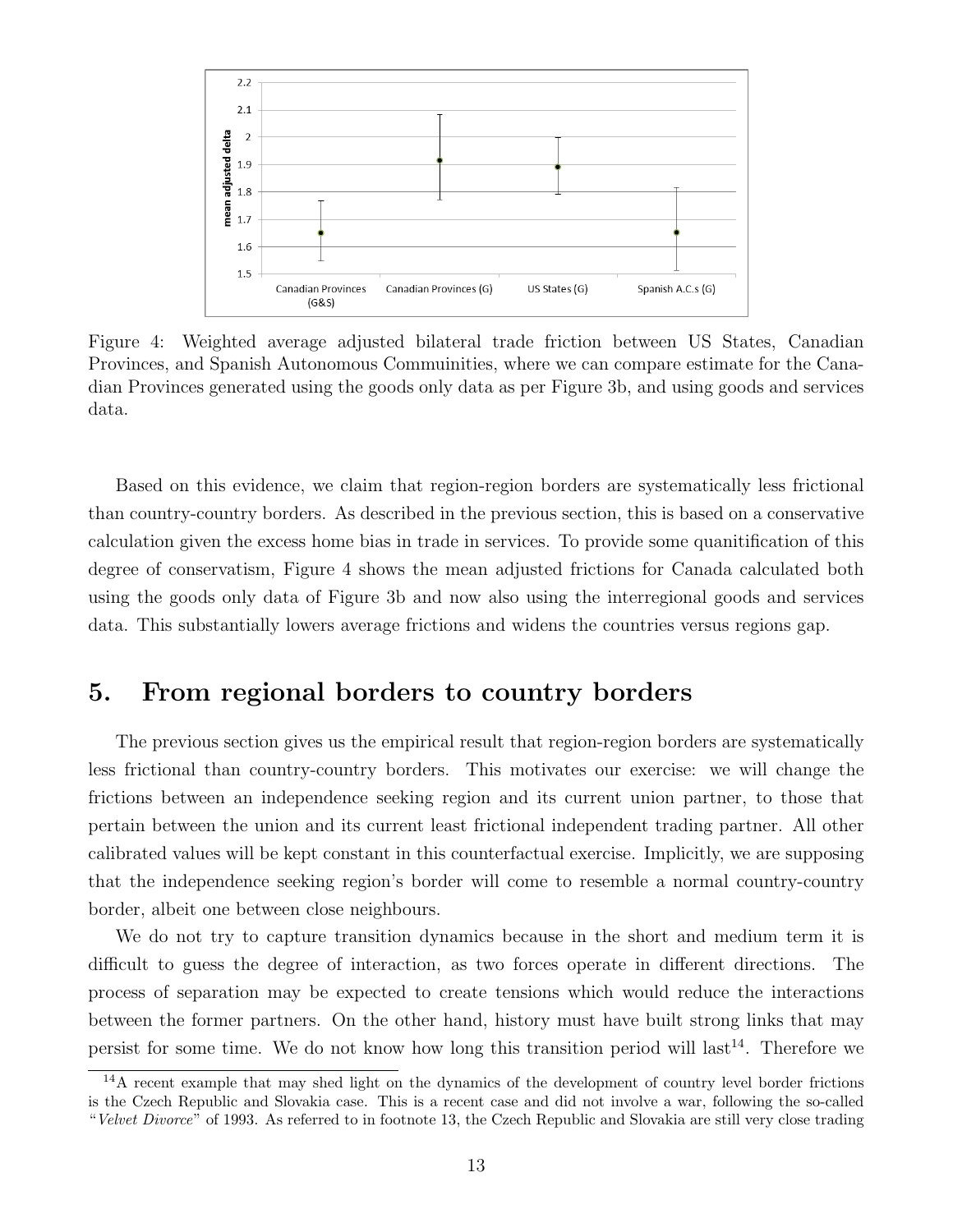focus solely on long run steady state. Further, focussing on this transition would require a view of all the aspects of the economic calculus of independence. We only measure the ceteris paribus cost of the border becoming like that of a normal country-country border and say very little about any other expected changes upon independence, other than controlling for large and fairly certain changes in the capital account that are explained by fiscal transfers.

#### Counterfactual exercises

The first stage of this is to identify the current least frictional trading partner of Spain (as a counterfactual for both Catalonia and the Basque Country) and the UK (as a counterfactual for Scotland). We do not claim that this represents the trade frictions that the independence seeking region will ultimately attain, merely that, given the data, it is plausible to propose that this is the case. We do not propose this counterfactual as a prediction, but as a benchmark of what other independent countries look like in trade terms. We do this by first running the simple regressions:

$$
\ln X_i = \alpha + \ln Y_i + \epsilon_i
$$

where  $X_i$  is the average of imports and exports to and from Spain or the UK with country i and  $Y_i$  is the national income measure (see Appendix [A\)](#page-26-0). The independent country that is chosen as the counterfactual for the independence seeking region is the country with the highest residual in these regressions. As shown in figures [5a](#page-16-0) and [5b,](#page-16-0) these countries are Portugal and Ireland respectively. The fact that Portugal and Catalonia, and Ireland and Scotland, are similar in size is helpful given the dependence of measured trade frictions upon sizes. When we come to the quantification exercises, these size considerations will mean that the quantification for Scotland is fairly unaffected by this issue given the similarity in size of Scotland and Ireland, and  $\rm rUK^{15}$  $\rm rUK^{15}$  $\rm rUK^{15}$  and UK. However, the quantification for Catalonia's costs on independence could be underestimated due to this issue because although Catalonia and Portugal are similar in size, rSpain in this case is substantially smaller than Spain (smaller entities need a larger  $\delta$  to model a given underlying trade friction). Likewise, the Basque quantification may underestimate the loss due to this issue because although in this case rSpain is similar in size to Spain, the Basque Country is substantially smaller than Portugal.

We do not choose Portugal or Ireland because they are geographically close to Spain or the UK, but because they trade a lot with Spain and the UK. We do not make any claim on why

partners with very low border frictions, however, data from the IMF Direction of Trade statistics shows that the share of bilateral trade in total trade fell dramatically between 1993 and 2003, with the share of total Czech exports going to Slovakia going from 22% to 8%, and the share of total Slovakian exports going to the Czech Republic going from 42% to 13%. This is not likely due to the opening of trade with the rest of the world following the fall of the Iron Curtain. The same data source suggests that the share of trade between other neighbours from the Eastern bloc, e.g. Poland and Hungary, held up much better, or actually increased, following the opening up to trade with the rest of the world.

<span id="page-15-0"></span><sup>&</sup>lt;sup>15</sup>Denote the rest of the UK as rUK, and the rest of Spain as rSpain.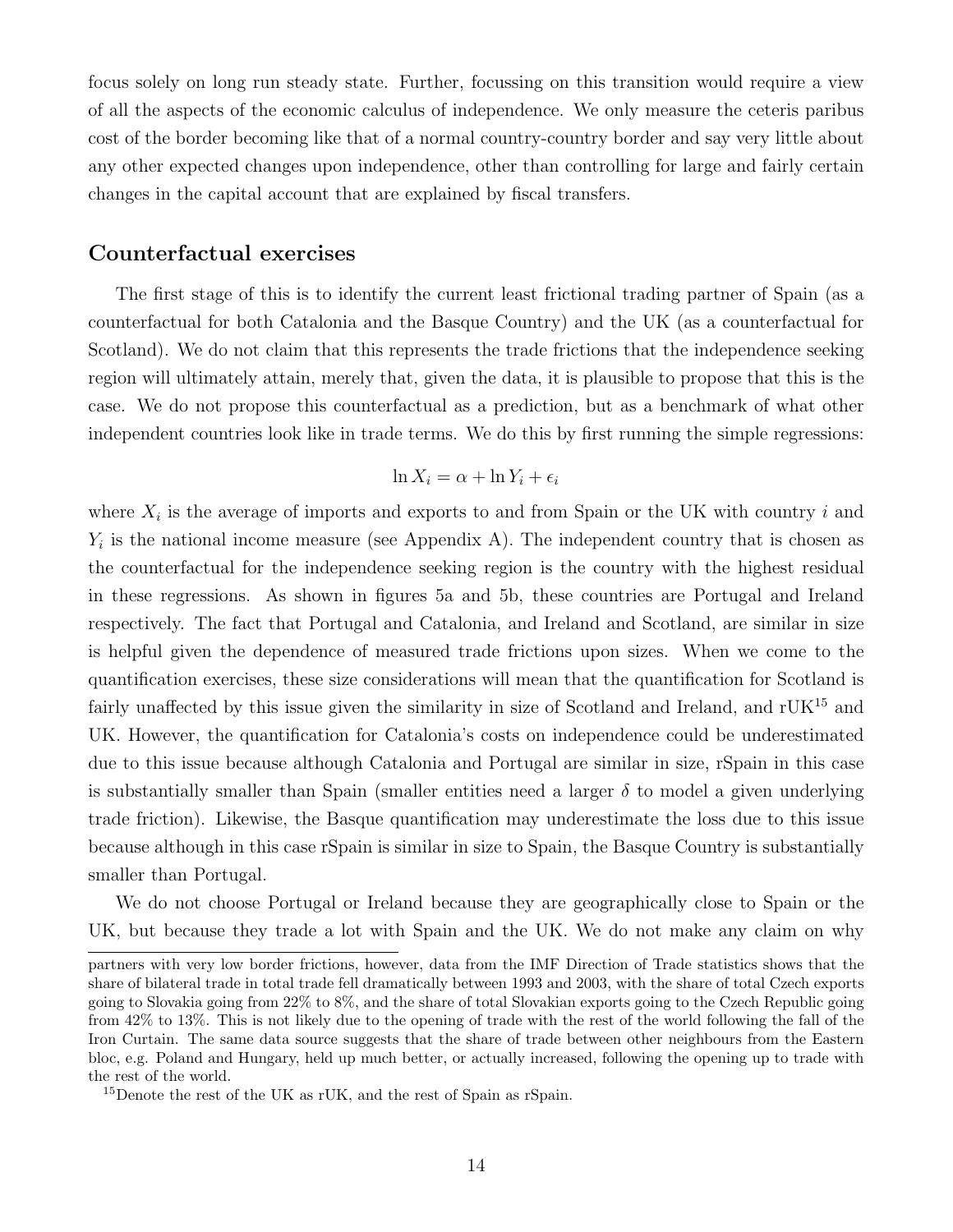<span id="page-16-0"></span>

(a) Regression of log trade flows with Spain on log GDP (b) log trade flows with the UK on log GDP

Figure 5: Gravity equations of UK and Spain

Portugal is so economically close to Spain, and Ireland to the UK. Total trade frictions may be determined by geography, history, culture, or simply by chance. We do not probe the reasons for these frictions in this paper: we simply measure them, and we note that frictions appear to be much greater between independent countries than between regions of the same country.

Despite chosing counterfactuals on the basis that they have the closest trade interaction with Spain and the UK, these trade relationships do not look anything like the level of interaction that Catalonia, the Basque Country and Scotland have with rSpain and rUK. Table [2a](#page-17-0) shows imports and exports as a percentage of GDP for Portugal & Spain, Catalonia & the rSpain, Basque Country & rSpain, Ireland & the UK, and Scotland & rUK.  $X_j^i$  ( $X_i^j$ )  $i$ ) denotes exports (imports) from (to) i to (from) j, and in each case the smaller party is i. Therefore the first row in the table is the bilateral trade as a percentage of the smaller entity's GDP. The second row is bilateral trade as a percentage of the smaller entity's trade with the rest of the world. The third row shows  $\lambda$ , the smaller entity's *home share*. We see that these regions trade much much more with the rest of the country that they are part of than Portugal or Ireland do with their closest trading partners (though Ireland has strong trade interactions with the rest of the world, while Portugal is relatively closed).

The trade frictions,  $\delta$ , are *measured* by requiring the model to reproduce the trade flows seen in the data. They are reported in Table [2b,](#page-17-0) where again  $i$  labels the small entity under consideration, j labels the larger partner, and  $R$  labels the rest of the world.

We also calibrate the model to modified data in which we force capital flows to equal zero and imports to equal exports (see Appendix [A](#page-26-0) for details of this procedure). It can be shown (see Appendix [B](#page-29-0) for proof) that with no capital flows and with bilaterally balanced trade flows, that  $\delta_j^i = \delta_i^j \equiv \delta_{ij}$ . The calibrated trade frictions in this case are shown in Table [2c,](#page-17-0) and can be seen to be approximately the average of  $\delta_j^i$  and  $\delta_i^j$  $i$  from Table [2b.](#page-17-0)

The counterfactual policy experiment exercises use the calibrated parameter values for Catalonia/rSpain, Basque/rSpain, and Scotland/rUK. These calibrations consist of the trade frictions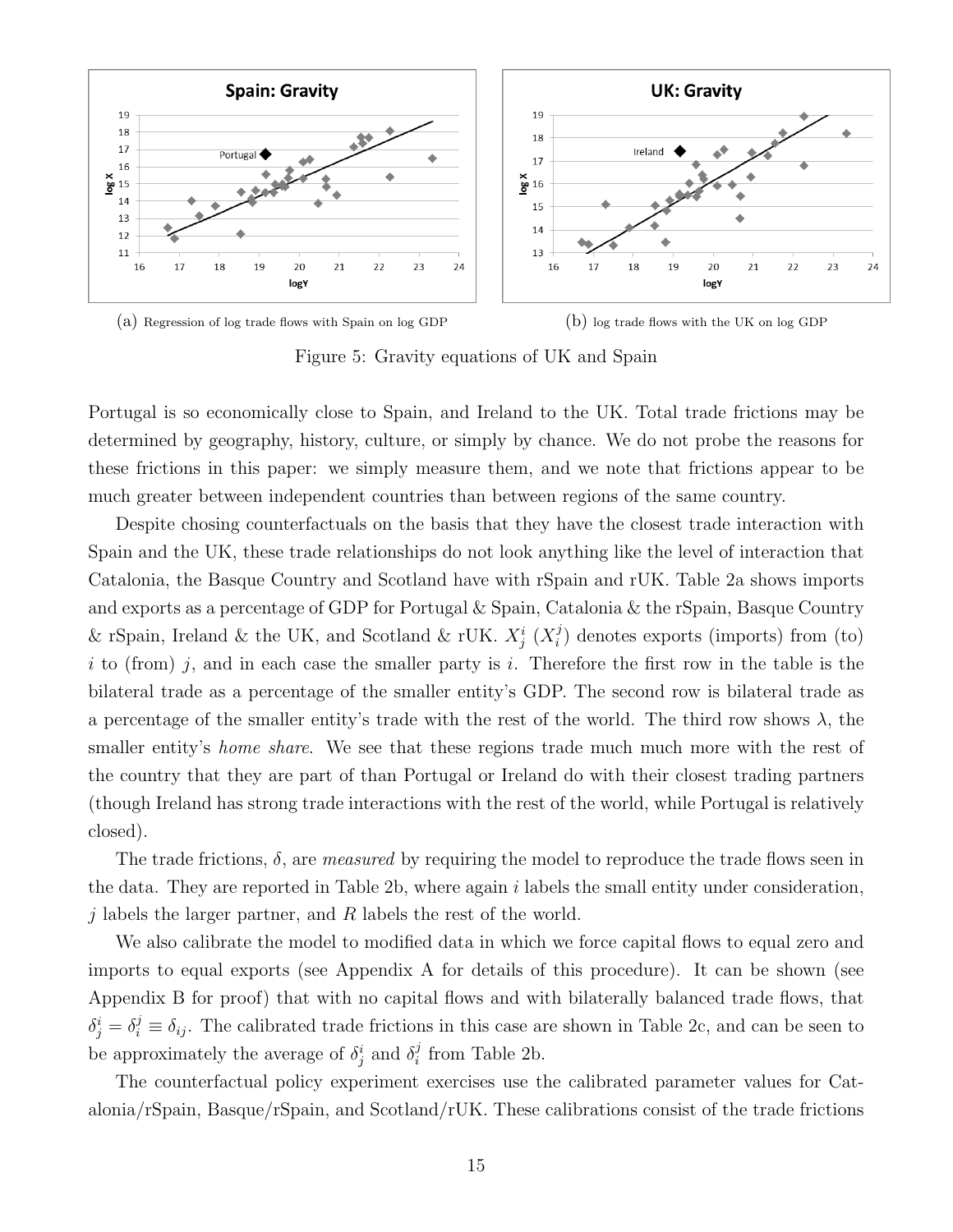<span id="page-17-0"></span>

|                                                             | Portugal/Spain | $\text{Catalonia}/\text{rSpain}$ | Basque/rSpain | Ireland/UK | Scotland/rUK |
|-------------------------------------------------------------|----------------|----------------------------------|---------------|------------|--------------|
| $X_j^i+X_i^j$<br>$GDP_i$                                    | 18.5%          | 60.7%                            | 82.5\%        | 32.3%      | 78.8%        |
| $\frac{\overline{X^i_j + X^j_i}}{\overline{X^i_R + X^R_i}}$ | 35.8%          | 91.3%                            | 149.5%        | $30.0\%$   | 193.4%       |
| $2X^i$<br>$\Delta_i$ -<br>$GDP_i + GNI_i$                   | 66.7%          | 34.9%                            | 33.1%         | 24.8%      | 43.8%        |

|                     | Portugal/Spain          | Catalonia/rSpin | Basque/rSpain | Ireland/UK | Scotland/rUK |
|---------------------|-------------------------|-----------------|---------------|------------|--------------|
|                     | 2.88                    | 42              | $1.63\,$      | $1.93\,$   | .61          |
| $\delta^j$          | 1.90                    |                 | 1.48          | $1.70\,$   | 1.54         |
| ${}^o \overline{R}$ | 3.28                    | $2.68\,$        | 3.09          | 2.03       | 3.03         |
| sΒ                  | $\cdot$ 7 <sup>-1</sup> | 2.25            | 2.96          | 2.02       | 3.04         |

(a) Trade flows in data

(b) Trade frictions in model required to match data

|          |      | Portugal/Spain   Catalonia/rSpain   Basque/rSpain   Ireland/UK   Scotland/rUK |    |  |
|----------|------|-------------------------------------------------------------------------------|----|--|
| $o_{ij}$ | 2.32 |                                                                               | 55 |  |

(c) Trade frictions in model required to match modified data

Table 2: Trade flows and trade frictions

shown in Table [2b](#page-17-0) as well as effective labour supplies, and capital transfers expressed as a percentage of GDP. To model independence we replace  $\delta_j^i$  and  $\delta_i^j$  with the  $\delta_{ij}$  from Table [2c](#page-17-0) (that of Portugal for Catalonia and the Basque Country, and that of Ireland for Scotland). For Catalonia, we also reduce the capital transfer percentage by 6.5% to account for the large fiscal transfer that Catalonia currently pays to the rest of  $\text{Span}^{16}$  $\text{Span}^{16}$  $\text{Span}^{16}$  no longer being payable on independence. We leave the capital transfer percentage as calibrated for the Basque Country and for Scotland. The current arrangements for the Basque Country are highly decentralised with taxes raised in the Basque Country paying for spending in the Basque Country with only some payment to Madrid for "shared services". In the case of Scotland, we are modelling Scotland's "on-shore" GDP and trade, and the oil revenues that an independent Scottish Government will gain on independence are broadly similar to the fiscal transfer that a notional "on-shore" Scotland will lose given current government accounts<sup>[17](#page-17-2)</sup>.

The results of the counterfactual policy experiement are shown in Table [3.](#page-18-0) The first three

<span id="page-17-1"></span><sup>&</sup>lt;sup>16</sup>This is the official number for the transfer with the methodology of "flujo beneficio" for the year 2005. In 2009 this number would be 5.8% of the GDP of Catalonia.

<span id="page-17-2"></span><sup>&</sup>lt;sup>17</sup>Curently this "on-shore" Scotland receives a fiscal transfer from the rest of the UK - since dividing the UK in this way means that rUK includes the "Ex-regio" region of the UK, from which North Sea oil is extracted. The rationale for modelling Scotland in this way is that we are supposing that the imposition of a national border between Scotland and the rest of the UK impedes cross border trade. We do this by imposing a model that has elastic demand for a continuum of differentiated goods. This may be a good model for manufactures, and it provides a rationale for intra-industry trade, but it is unlikely to be a good model for an essential homogenous good like oil. Trade flows related to oil are unlikely to be impeded by independence, and so including these in the calibration and then allowing them to be impeded in the counterfactual independence scenario would be to overstate the costs of the border.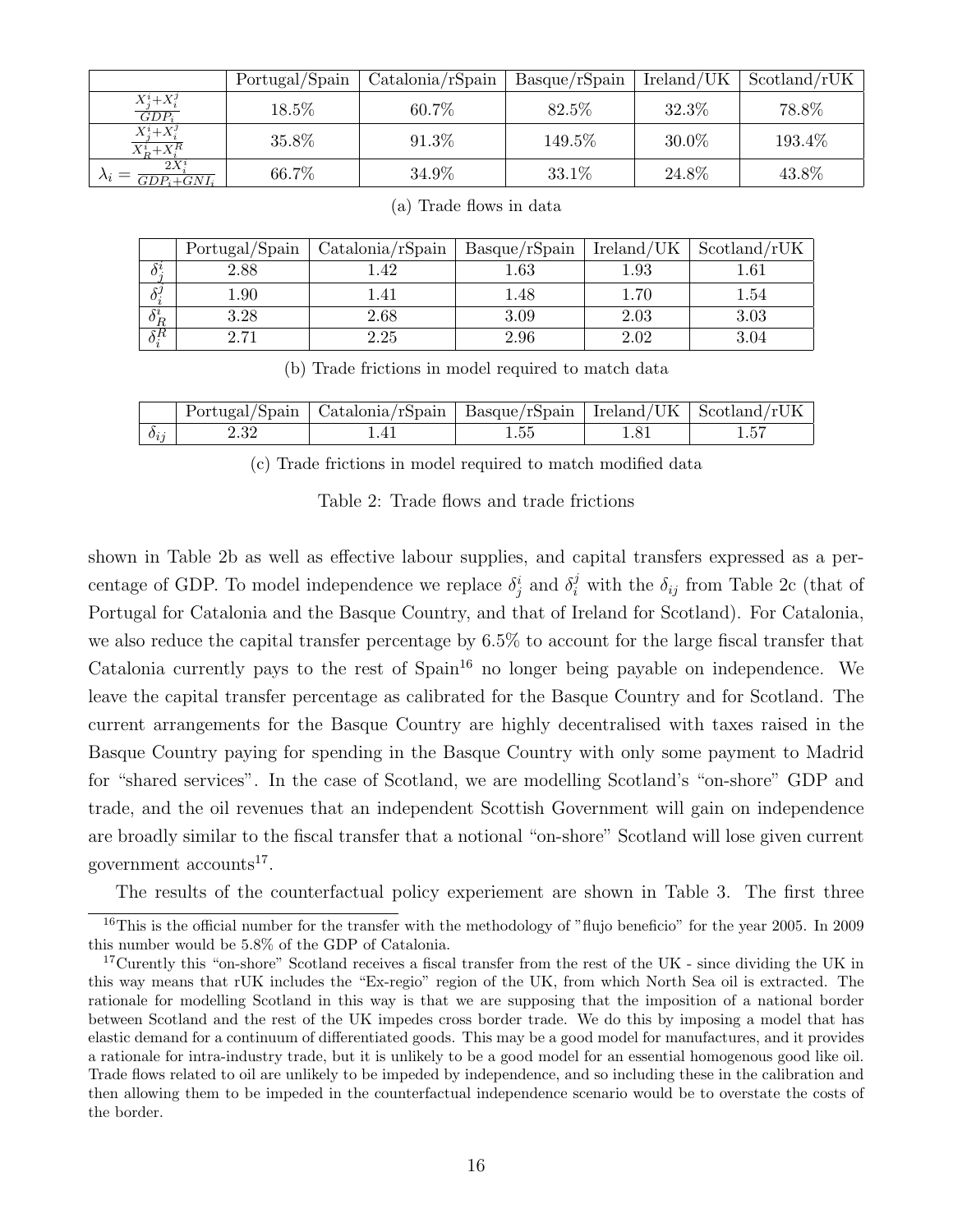<span id="page-18-0"></span>

|                                                   | $\text{Catalonia}/\text{rSpin}$ | Basque/rSpain | Scotland/rUK |
|---------------------------------------------------|---------------------------------|---------------|--------------|
| $X_i^i+X_i^j$<br>$GDP_i$                          | 13.9%                           | 25.8%         | 53.7%        |
| $X_i^i+X_i^j$<br>$\overline{X_R^i+X_i^R}$         | 16.6%                           | 36.2%         | 118.0%       |
| 2X<br>$\lambda_i =$<br>$\overline{GDP_i + GNI_i}$ | 51.4%                           | 52.9%         | 53.4%        |
| $\Delta$ real GDP $i$                             | $-9.5\%$                        | $-12.5%$      | $-5.5%$      |
| $\Delta$ real GDP $j$                             | $-1.9\%$                        | $-0.6\%$      | $-0.4\%$     |
| $\Delta$ real GNI $i$                             | $-3.4\%$                        | $-12.5%$      | $-5.5%$      |
| $\Delta$ real GNI $j$                             | $-3.1\%$                        | $-0.6\%$      | $-0.4\%$     |
| $\Phi_i^i$                                        | $-12.7\%$                       | $-16.6\%$     | $-7.3\%$     |
| $\Phi^i$                                          | $+76.6\%$                       | $+54.9\%$     | $+16.9\%$    |
| $\Phi_R^i$                                        | $-7.7\%$                        | $-4.5\%$      | $-3.3\%$     |

Table 3: Results of counterfactual independence scenarios

rows can be compared with the data in Table [2a.](#page-17-0) The next four rows show the impact upon production (GDP) and income (GNI) on both the now independent region, and on its former union partner. The final three rows show how the productivity thresholds for firm existence, selection into exporting to former union partner, and selection into exporting internationally, have changed.

The increase in distance with their largest trading partners has dramatic effects on trade, production and welfare. There is a large fall in productive capacity in these small economies, and a smaller loss in the larger economies of their former union partners. The degree of interaction between these former partners comes to resemble the degree of interaction between normal countries i.e. it is similar to the Portugal/Spain and Ireland/UK interactions seen in Table [2a.](#page-17-0) The explanation for these changes can be seen in the bottom three rows of the table: the productivity threshold for the existence of a firm has fallen, because wages have fallen, and so more low quality firms exist, reducing employment in high quality firms i.e. there has been a reallocation of resources away from quality which pushes TFP down. The productivity threshold for selecting into exports with former union partner has risen dramatically as the costs of doing this business have risen with  $\delta$ . The productivity threshold for selecting into exports to the rest of the world has fallen slightly: the costs of doing this business are unchanged but local wages have fallen and so slightly lower quality firms than previously find it profitable to export.

The effect of eliminating the fiscal transfer from Catalonia to the rest of Spain is seen in the divergence of impact between GDP and GNI: the productivity impact of increased trade frictions for Catalonia is broadly similar to that for the Basque Country and for Scotland; but the welfare impact is muted by the gains from not paying the fiscal transfer. Obviously money that is not transfered to the rest of Spain increases income in Catalonia. What changes here is the distribution of the losses, which now fall more heavily on the rest of Spain. This distribution of losses does not greatly affect the impacts on the firm quality distribution. The loss in Catalonia is mitigated by not paying the fiscal transfer, whilst the loss in the rest of Spain is now larger.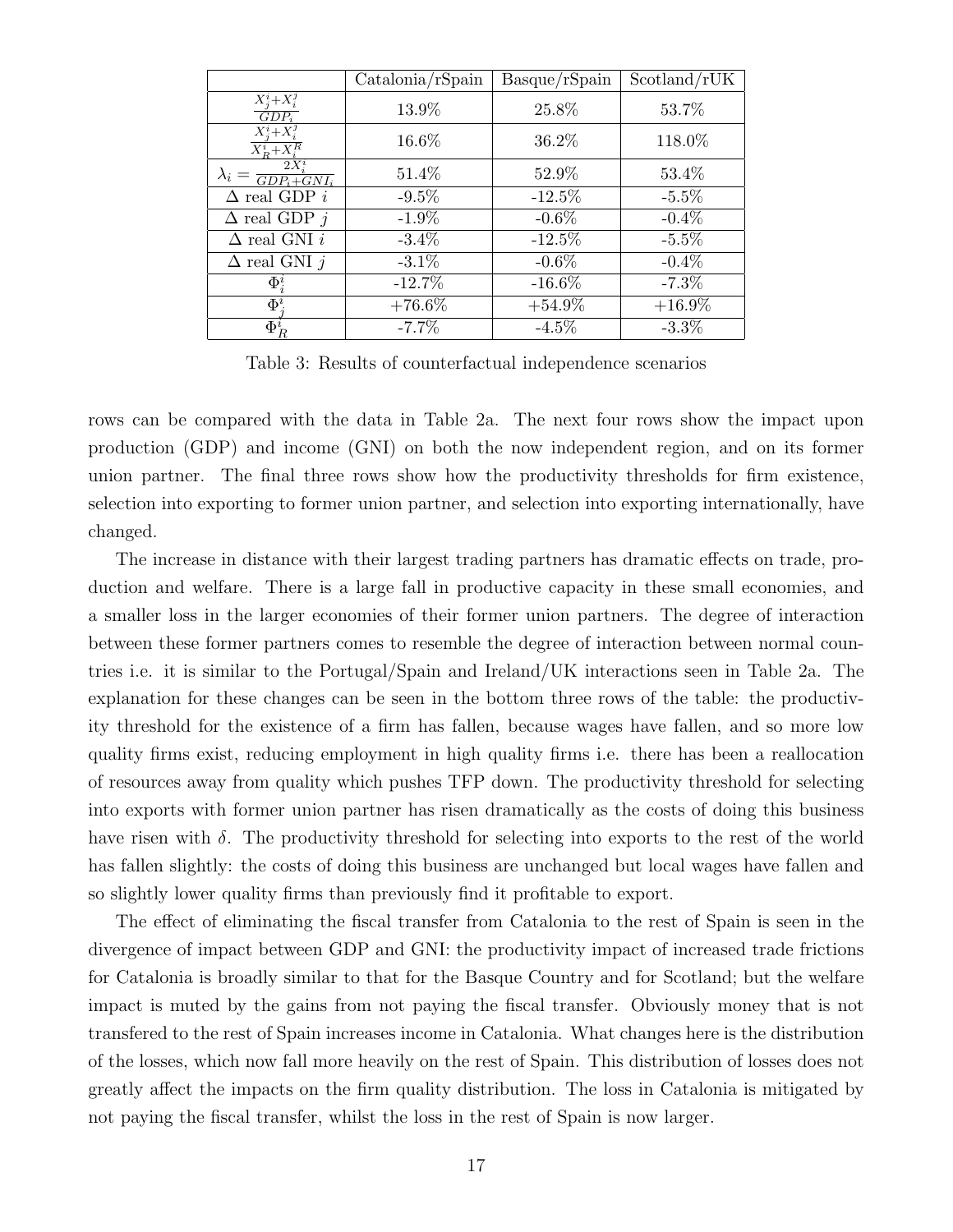|                                       | $\text{Catalonia/r}$ Spain   Basque/rSpain   Scotland/rUK |       |        |
|---------------------------------------|-----------------------------------------------------------|-------|--------|
| $(X_i^{i}+X_i^{j})'$<br>$X_i^i+X_i^j$ | 20.8%                                                     | 27.3% | 64.4\% |

<span id="page-19-0"></span>Table 4: Trade flows with partner in counterfactual as a percentage of those flows in data

#### Comparison with existing literature

Our estimated impact upon regional trade is perfectly consistent with the literature on border effects taking into account endogeneity and trade with the rest of the world. [Anderson and van](#page-25-0) [Wincoop](#page-25-0) [\(2003\)](#page-25-0) (AvW) estimate that we should expect to see a fall in trade of around 80% when comparing trade across a border to trade without the border. Our results, shown in Table [4,](#page-19-0) are entirely consistent with AvW for Catalonia and the Basque Country, and so they do not appear to be exceptional when viewed under the light of the border effect. The results for Scotland do not show such an extreme reduction in Scotland-rUK trade, which falls by only 35.6%. This is because Ireland is calibrated as having a relatively "thin" (but still of country-country level) border with the UK. The reason why these regions trade "so much" and why they concentrates their trade so much is due to the "thick" border with the rest of the world and the "thin" border with the rest of the country of which they are currently a part.

The gains from trade in the literature are usually expressed as a welfare cost on moving to an autarkic state i.e  $\lambda' \rightarrow 100\%$ . Using the ACR formula, we can simply calculate the welfare loss on moving from trade flows seen in the data, to a state of autarky. These results are shown in Table [5.](#page-19-1) The point of this exercise is to show the relative value of low region-region borders with a single party compared with country-country borders with every other country in the world. Therefore it is easier to simply use the ACR formula for Catalonia, since distortions caused by the change of capital flow will appear in every result and will to first order cancel out. The first row repeats data from Table [2a,](#page-17-0) the second row uses this in the ACR formula with  $\lambda' = 100\%$ . The third row calculates the cost of independence using the ACR formula on  $\lambda'$  from Table [3,](#page-18-0) and the forth row shows the required residual losses to go from independence to autarky. The final row shows that the losses on independence represent a significant percentage of the total losses that these regions stand to lose on complete autarky.

<span id="page-19-1"></span>

|                                             | Portugal   | Catalonia | Basque     | Ireland    | Scotland  |
|---------------------------------------------|------------|-----------|------------|------------|-----------|
| $\lambda_i$                                 | 66.7%      | $34.9\%$  | 33.1\%     | 24.8%      | 43.8%     |
| $\Delta$ real GNI: Autarky                  | -10.9 $\%$ | $-25.8\%$ | $-26.9\%$  | $-32.7\%$  | $-20.9\%$ |
| $\Delta$ real GNI: Independence             |            | $-10.4\%$ | -12.5 $\%$ |            | $-5.5\%$  |
| $\Delta$ real GNI: Autarky once independent | $-10.9\%$  | $-17.2\%$ | -16.5 $\%$ | -32.7 $\%$ | $-16.3\%$ |
| Independence /<br>' Autarky                 |            | $40.2\%$  | 46.3%      |            | 26.2%     |

Table 5: Losses on independence relative to losses on autarky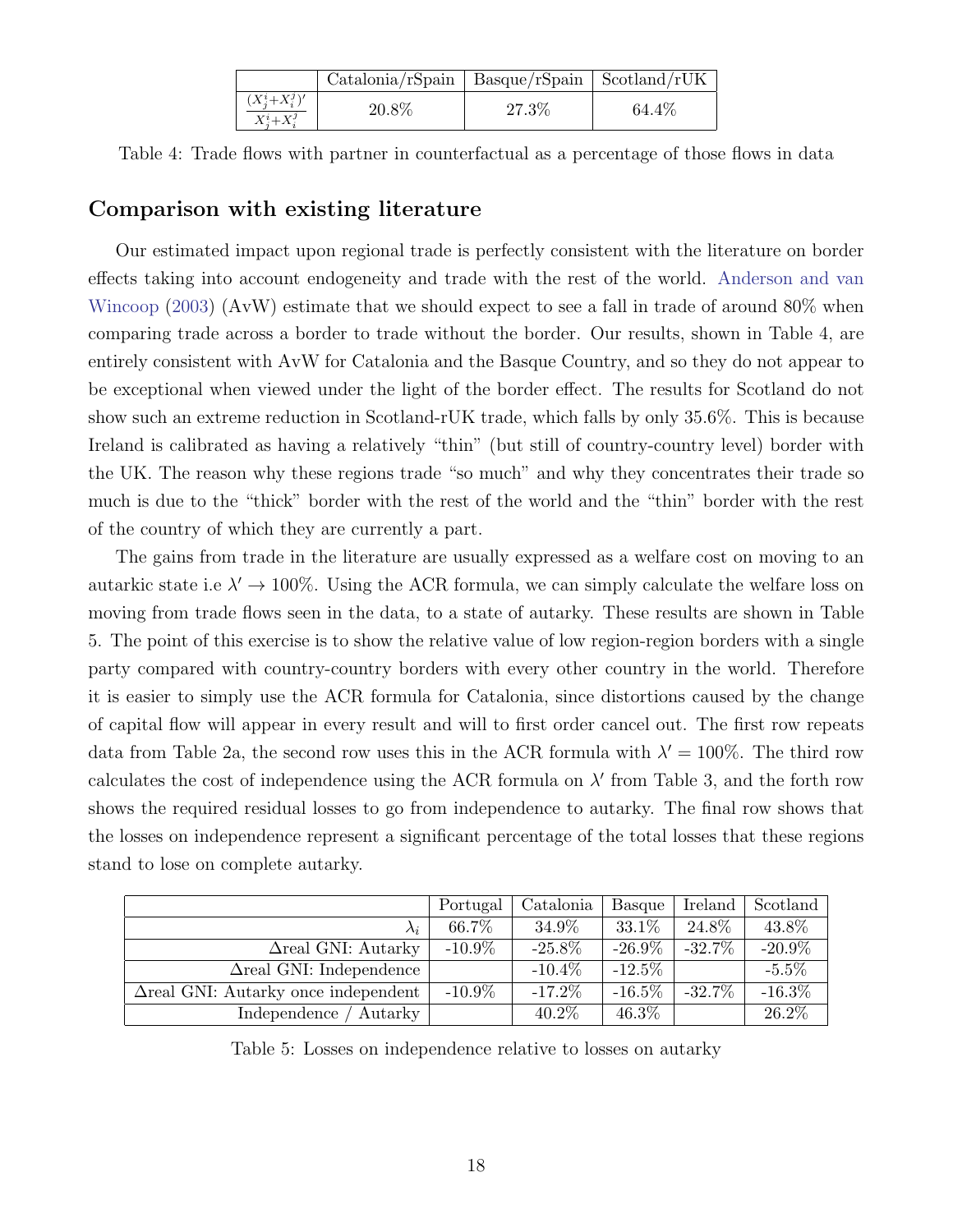<span id="page-20-0"></span>

(a) Regions are better than expected at trading with their largest partner

(b) Regions do not seem to be any worse than expected at trade with the rest of the world

Figure 6: Distances with main trading partner and rest of the world

#### Regional intergration with the rest of the world

The cost of autarky for the regions is high, but this is because it is the composition of two losses. The first loss is the increase in frictions with their union partner, that were very low (much lower than the normal between countries), and are then those of a normal country. The second loss is the increase in frictions from having normal country borders with their union partner and with the rest of the world, to having infinite frictions. This composite effect means that we may expect the cost of autarky for sub-national regions to be higher than is estimated for independent countries of equivalent size. However, this is conditional on regions within larger nations being as economically integrated with the rest of the world as independent nations. Given the data we have collected in this exercise, we can provide some evidence as to whether this is true or not. Figure [6a](#page-20-0) shows the OECD countries alongside Scotland, Catalonia and the Basque Country, in terms of their measured trade frictions with their largest trading partner. As can be seen, and consistent with the above results, our regions have substantially lower frictions with their largest partners than the countries.

Figure [6b](#page-20-0) then shows the corresponding friction with the rest of the world, after stripping out the largest trading partner. Now we can see that the regions have roughly the expected level of trading frictions with respect to the rest of the world. There is no evidence, from this exercise, that newly independent regions can expect to substitute higher frictions with their former union partners for lower frictions with the rest of the world.

#### Alternative counterfactual scenarios

The gains from trade to a region from the economic integration it enjoys with its union partner is a significant proportion of its total gains from trade. These gains from trade are clearly a function of what we believe the border frictions will be on independence. We can show this graphically by generating a series of welfare results for Scotland, changing only frictions with the rest of the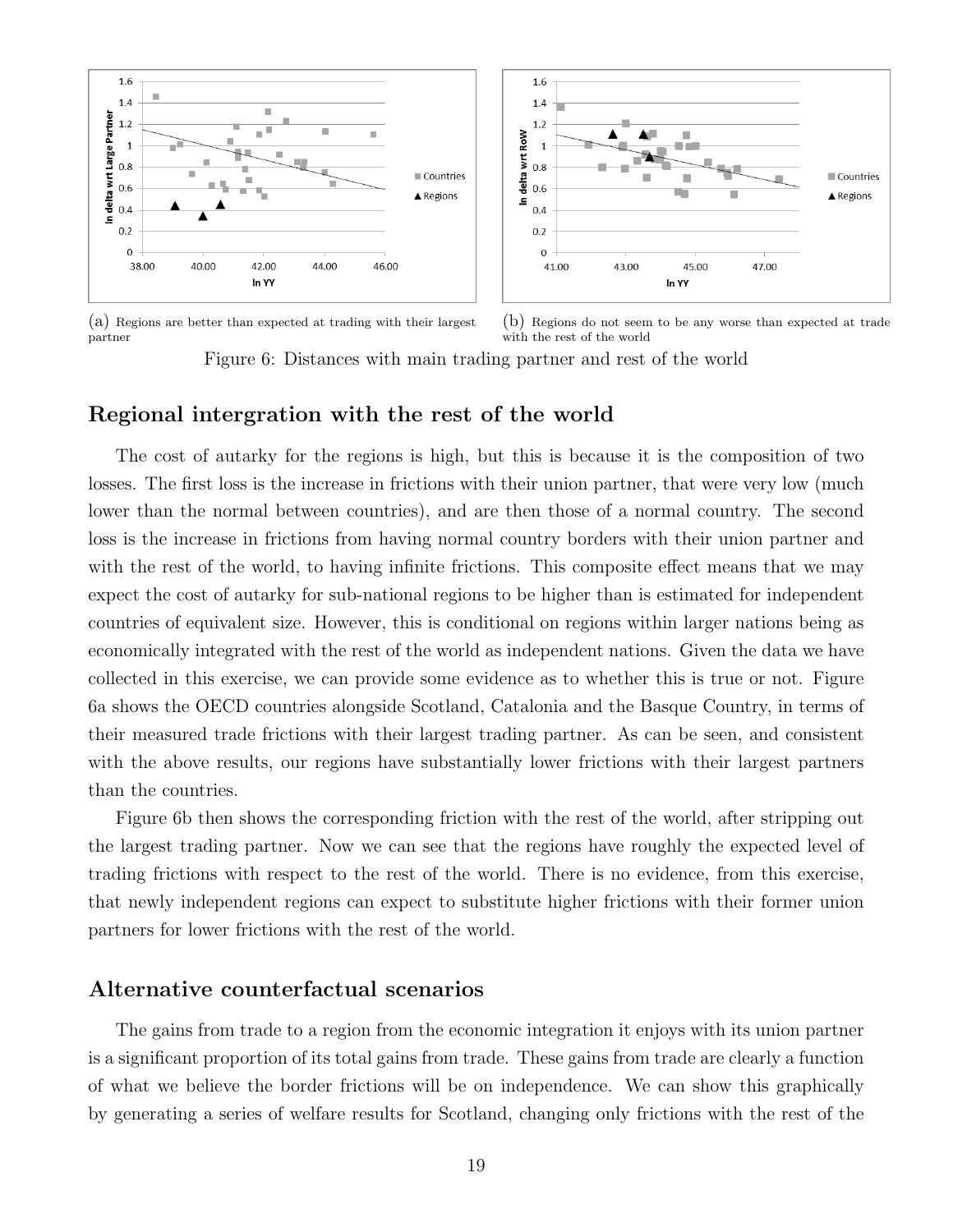<span id="page-21-1"></span>

Figure 7: Scottish GNI as a function of the trade friction with the rest of the UK.

UK between each result and graphing on a single plot, see Figure  $7^{18}$  $7^{18}$  $7^{18}$  $7^{18}$ . Perhaps it was felt that, as trade in goods between Ireland and the UK is largely across a sea, a lower increase in frictions was appropriate for Scotland? Conversely, it could be argued that Ireland's exceptionally high level of openness means that a higher increase in frictions is appropriate for an independent Scotland? The results of these alternative counterfactual scenarios can be read off from Figure [7.](#page-21-1) It could be argued that Scotland trade with the rest of the world will change in one way or the other - this would correspond to a vertical shift in the curve in Figure [7,](#page-21-1) the precise quantification of which would be generated by explicitly changing the friction with the rest of the world in the model.

In general, the relationship between independent countries is such that their trade exists along the 'flat part' of the 'frictions vs income' curve, whereas sub-national regions exist in the steeper region where gains from trade are larger. This suggests that there may exist large economic benefits, through closer trade links, of further integration at the EU level (since, as per Figure [3b,](#page-13-0) we observe that the borders between EU member states are of the "thick", independent country type).

### <span id="page-21-0"></span>6. Trade Costs in the EU

The single market in the EU is an attempt to create the trade benefits of a single country across Europe. Are national borders within the EU "thinner" than borders across the EU/non-EU divide? Table [6](#page-22-0) shows the model measured frictions between some potential candidates for EU membership<sup>[19](#page-21-3)</sup> and the EU, and the frictions between some selected EU members (selected on the basis of matching the non-EU members to some extent) and the rest of the EU.

<span id="page-21-2"></span><sup>&</sup>lt;sup>18</sup>Note that the limit of infinite frictions on this plot does not correspond to the autarkic Scotland - the only friction that is being changed in this plot is the friction with the rest of the UK, the friction with the rest of the world is unaltered.

<span id="page-21-3"></span><sup>19</sup>This is a limited set given our OECD dataset.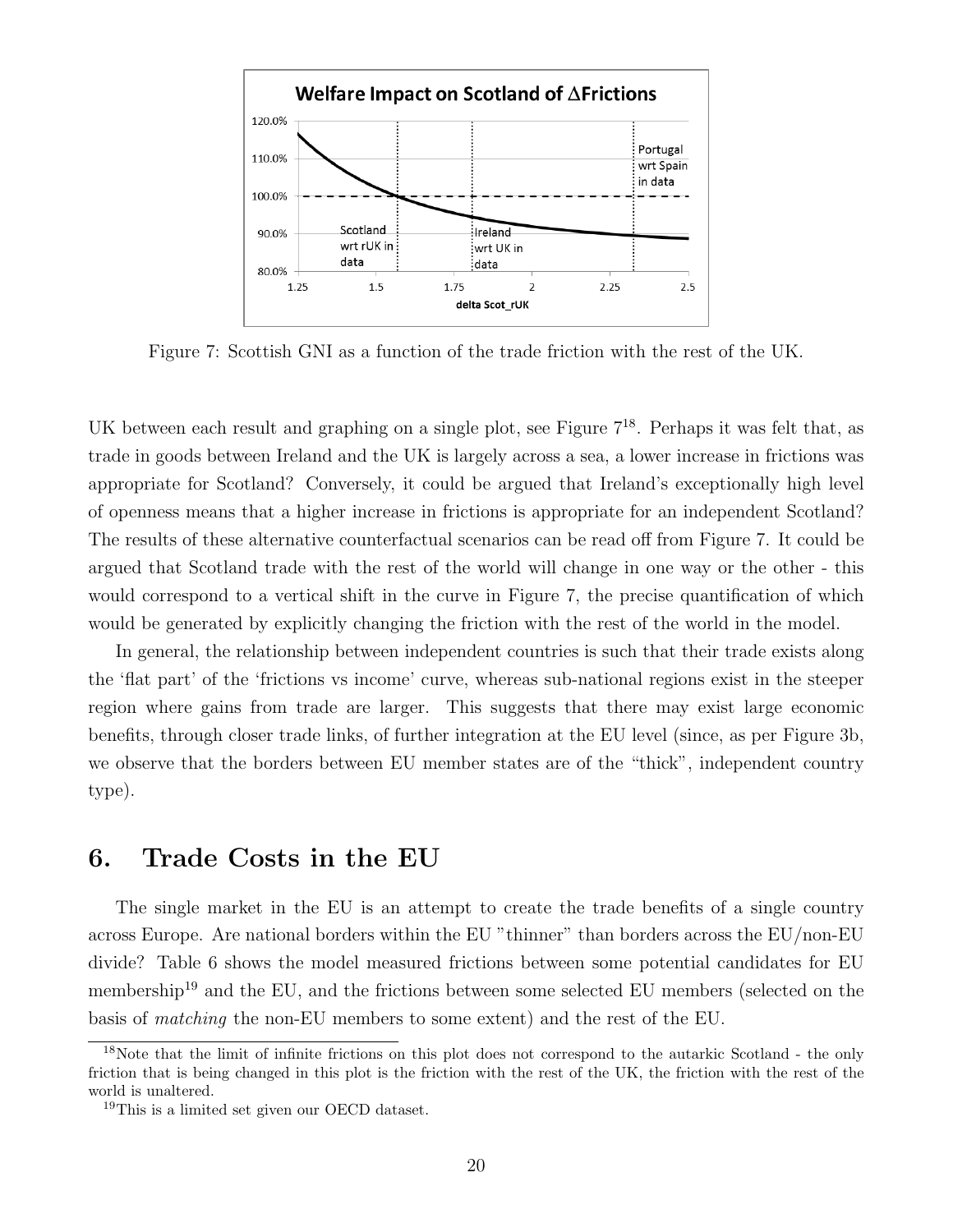| Non EU      | $\delta_{EU}$ | Adj $\delta_{EU}$ | Matched EU | $\delta_{rEI}$ | Adj $\delta_{rEII}$ |
|-------------|---------------|-------------------|------------|----------------|---------------------|
| Norway      | 2.27          | 2.90              | Sweden     | 2.12           | 2.74                |
| Iceland     | 3.64          | 3.81              | Finland    | 2.41           | 2.99                |
|             |               |                   | Denmark    | 2.22           | 2.80                |
| Switzerland | 1.95          | 2.53              | Austria    | 1.96           | 2.51                |
| Turkey      | 2.78          | 3.69              | Greece     | 2.90           | 3.64                |

Table 6: Frictions across and within EU borders

<span id="page-22-0"></span>These results are suggestive of a small border effect from the EU, though not on the same scale as the internal border effect described in the previous section. Obviously there are many potential endogeneity issues here e.g. perhaps Switzerland did not join the EU since there were some costs in other spheres, and it already had all the trade benefits that it could get from the EU countries, whilst countries that could gain trade benefits on joining did so and have now reduced their frictions to something akin to Switzerland's. Conversely there could be dynamic issues and a process may be underway which has reduced the frictions within the EU and may reduce them further.

The correlation between membership or otherwise of the EU and the log of adjusted trade frictions is such that membership of the EU is associated with perhaps a 3% reduction in size adjusted trade frictions. Clearly, we cannot claim that this is causative. However it can form the basis for starting to consider the trade implications of a British exit from the EU, so-called "Brexit", a referendum on which is proposed by the Conservative Party for 2017. Further, because the UK makes a net contribution to EU finances, these trade costs can be compared with the benefits of not paying the UK's net contribution in the same manner as we compared the trade costs to Catalonia with the benefits they receive from not paying the fiscal transfer. The UK's net contribution<sup>[20](#page-22-1)</sup> is estimated at  $0.2\%$  of UK GDP, and our counterfactual Brexit scenario is to increase frictions by 3%. The results of this exercise are shown in Table [7.](#page-22-2)

|                          | UK in EU | UK out EU |
|--------------------------|----------|-----------|
| $\delta_{rEU}$           | 1.97     | 2.03      |
| $\lambda_{UK}$           | 70\%     | $71\%$    |
| $\Delta$ real GDP        |          | $-0.5\%$  |
| $\Delta \text{real}$ GNI |          | $-0.3\%$  |

Table 7: The trade cost of Brexit

<span id="page-22-2"></span>It is interesting that the net contribution required of the UK is of the same order as the trade benefits that the UK gains from EU membership under this estimate of the magnitude that trade frictions are reduced by EU membership. Clearly however, whatever the magnitude of the trade gains from EU membership, they do not reduce trade frictions to the level of internal borders within a country.

<span id="page-22-1"></span><sup>&</sup>lt;sup>20</sup>Reported on the BBC as  $\text{£3.5b}$ , see <http://news.bbc.co.uk/1/hi/world/europe/8036097.stm>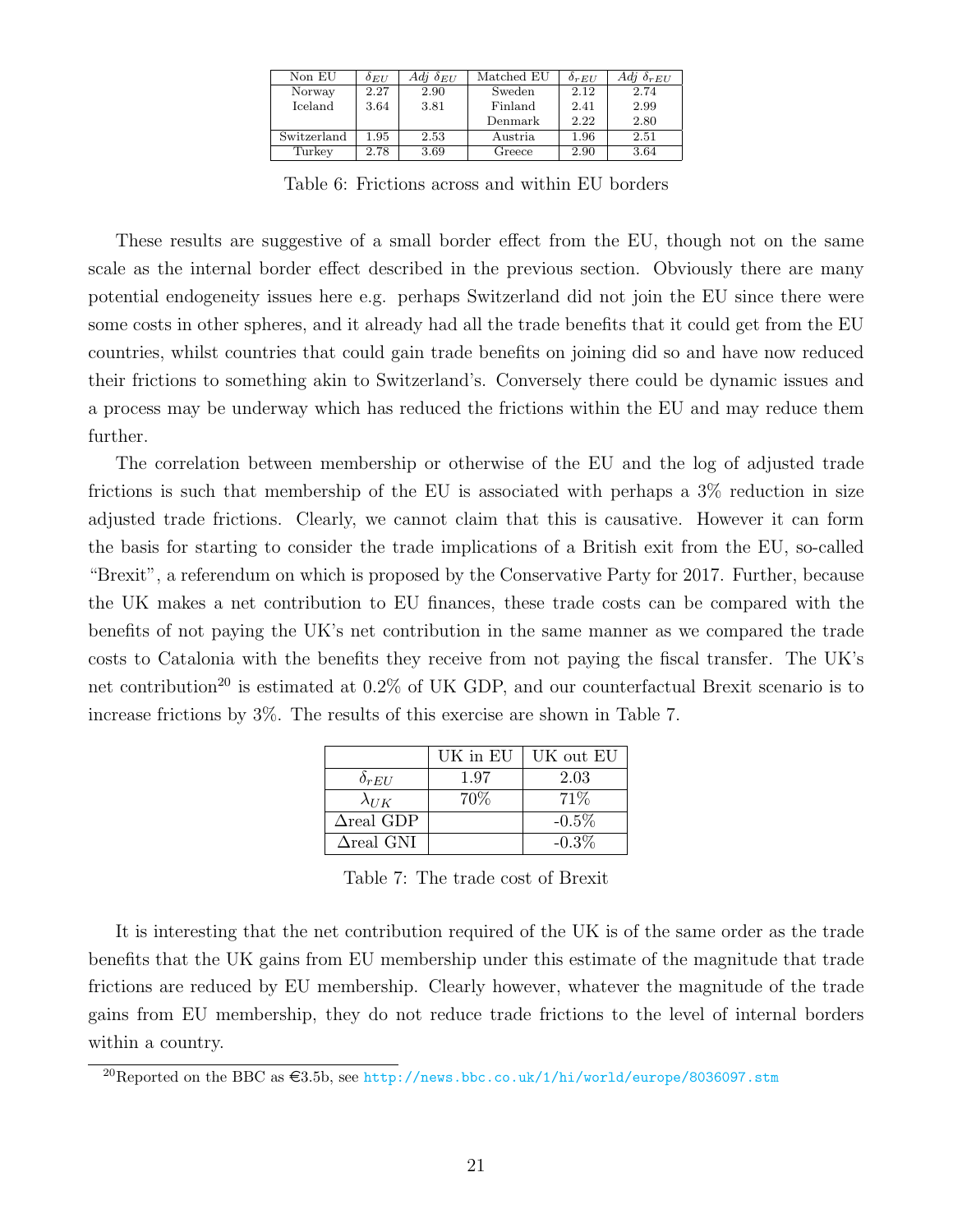### <span id="page-23-0"></span>7. The United States of Europe

Suppose, a United States of Europe could be achieved. What are the potential gains? We can estimate these by reducing all measured frictions within the EU by the average considered in our counterfactual exercises of Section [5](#page-14-0) in the following manner<sup>[21](#page-23-2)</sup>:

$$
\delta'_{ij} = \delta_{ij}^{\exp(-58\%)}
$$

The Scottish friction represents a reduction of 27% compared to the Irish friction, whilst the Catalan friction represents a reduction of 89% compared to the Portuguese friction. Therefore we quantify the impact of achieving a United States of Europe by considering an across the board reduction in frictions of 58%, which is the average of these two figures. Performing this policy experiment (see Appendix [C](#page-37-0) for the numerical procedure) produces a gain in GNI of approximately 17%. Analysing the resulting distribution of trade frictions in the manner of Section [4](#page-10-0) suggests that this calculation is fair: Figure [8](#page-23-3) shows that the mean (size adjusted) bilateral trade friction for the United States of Europe is approximately equal to the average Canadian provincial, or US State bilateral trade frictions<sup>[22](#page-23-4)</sup>.

<span id="page-23-3"></span>

Figure 8: As Figure [3b,](#page-13-0) now also showing estimated United States of Europe

### <span id="page-23-1"></span>8. Conclusion

We have shown evidence that the independence seeking regions of Europe are typical open economies if we include trade with the rest of the country of which they are currently part. However, these regions have an exceptionally high level of economic integration with their union

<span id="page-23-2"></span><sup>&</sup>lt;sup>21</sup>This method ensures that large frictions see proportionately larger reductions, and as the friction,  $\delta \to 1$ , no reduction is seen

<span id="page-23-4"></span> $^{22}$ Error bars are constructed using the Irish to Scottish reduction of 27% for the upper bound, and the Portuguese to Catalan reduction of 89% for the lower bound.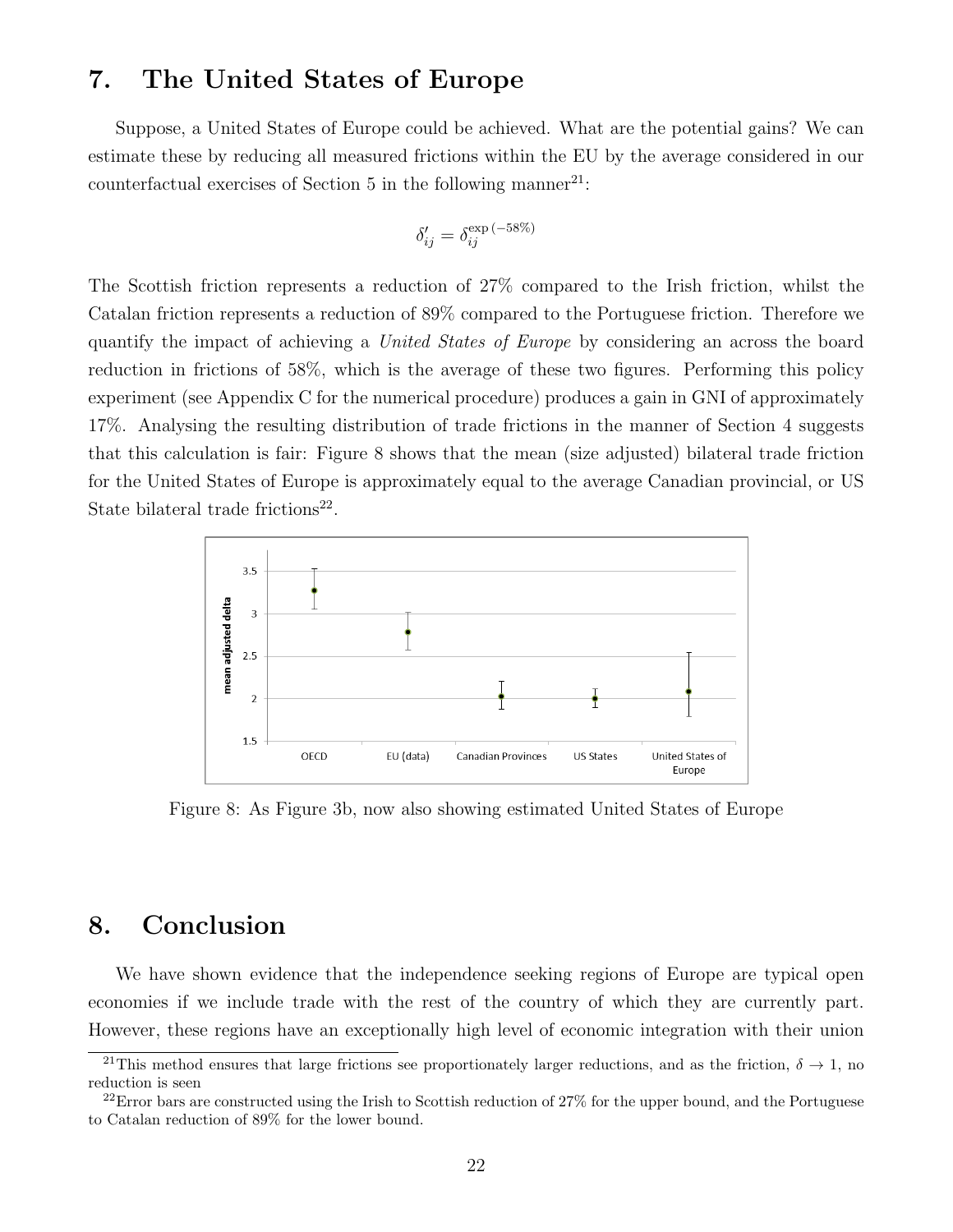partners. The level of this integration is such their trade patterns are atypical of independent countries. To maintain these levels of trade concentration after a move to independence would make these countries highly anomalous. We implement a model of these regions as independent countries which are relatively close to their former union partners, but not exceptionally close compared with other independent countries. Natural counterfactual example exist, which are economically close to these countries, but not exceptionally close like these regions.

We provide evidence for this being a reasonable exercise by using our structural model, based on [Melitz](#page-25-1) [\(2003\)](#page-25-1), to measure trade frictions across groups of countries and regions. We show that country-country borders are systematically substantially and significantly more frictional than region-region borders. Further, we demonstrate that this exercise is on the conservative side by presenting evidence that a large degree of home bias in services trade enhances the border effect. Given that country-country and region-region borders appear to be systematically different, we propose that we calibrate the model to a region of interest, the rest of the country of which it is part, and the rest of the world; and also to a plausible counterfactual small country, our large country of interest, and the rest of the world. These calibrations produce a set of parameters which, when plugged into the model, reproduce the incomes and trade flows seen in the data. In the calibrations, the counterfactual countries have much more frictional trade with the whole unions, than the independence seeking regions have with their union partners. The policy experiment undertaken is simply to replace the region's friction with its union partner with the small independent country's friction with the whole union, keeping all other parameters unchanged. Observing the impacts upon incomes and trade flows, we see that the economic integration of these regions with their union partners represents a significant fraction of their overall gains from trade.

On the other hand, the borders of the EU do not seem especially frictional compared with normal country-country borders. There is a weak correlation between EU membership and lower frictions in trading with the EU, but it is very weak. Using this observed correlation we estimate that the trade benefits that the UK receives from the EU are likely of the same order as its net contribution to the EU, but could very easily be larger. If however, the EU could evolve such that it comes to resemble a United States of Europe then the welfare gains could be large, we estimate a level effect of perhaps 17% of income.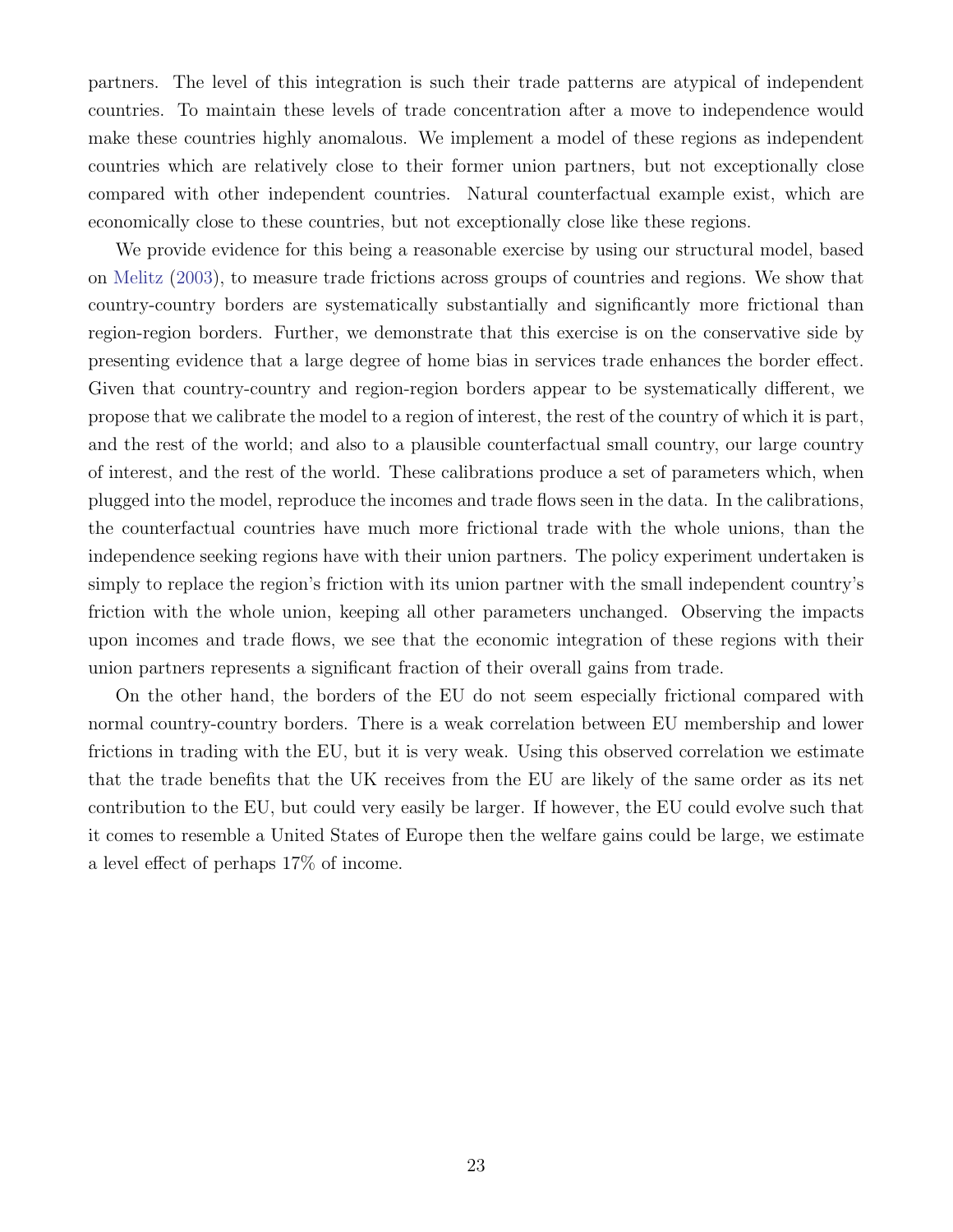### References

- <span id="page-25-4"></span>Alesina, A., E. Spolaore, and R. Wacziarg (2005): "Trade, Growth and the Size of Countries," chap. in: P. Aghion and S. Durlauf (ed.) "Handbook of Economic Growth".
- <span id="page-25-0"></span>Anderson, J., and E. van Wincoop (2003): "Gravity with Gravitas: A Solution to the Border Puzzle," The American Economic Review.
- <span id="page-25-2"></span>ARKOLAKIS, C., A. COSTINOT, AND A. RODRÍGUEZ-CLARE (2012): "New Trade Models, Same Old Gains?," The American Economic Review.
- <span id="page-25-6"></span>Bernard, A., J. Eaton, J. Jensen, and S. Kortum (2003): "Plants and Productivity in International Trade," The American Economic Review.
- <span id="page-25-9"></span>BERNARD, A., S. REDDING, AND P. SCHOTT (2007): "Comparative Advantage and Heterogeneous Firms," Review of Economic Studies.
- <span id="page-25-13"></span>Caselli, F., M. Koren, M. Lisicky, and S. Tenreyro (2012): "Diversification through trade," Working paper: [http: // www. milanlisicky. cz/ index\\_ files/ Diversification\\_](http://www.milanlisicky.cz/index_files/Diversification_through_Trade.pdf) [through\\_ Trade. pdf](http://www.milanlisicky.cz/index_files/Diversification_through_Trade.pdf) .
- <span id="page-25-8"></span>DAVIS, D., AND J. HARRIGAN (2011): "Good jobs, bad jobs, and trade liberalization," Journal of International Economics.
- <span id="page-25-10"></span>DEMIDOVA, S. (2005): "Productivity Improvements And Falling Trade Costs: Boon Or Bane?," Working Paper: economics.missouri.edu/seminars/files/2006/demidova\_feb\_15.pdf, Published by International Economic Review in 2008, but published version does not contain the calibration.
- <span id="page-25-5"></span>EATON, J., AND S. KORTUM (2002): "Technology, geography, and trade," *Econometrica*.
- <span id="page-25-11"></span>FELBERMAYR, G., AND B. JUNG (2011): "Home market effects and the single-sector Melitz model," CESifo working paper: Trade Policy.
- <span id="page-25-7"></span>Ghironi, F., and M. Melitz (2005): "International Trade and Macroeconomic Dynamics with Heterogeneous Firms," The Quarterly Journal of Economics.
- <span id="page-25-3"></span>Krugman, P. (1980): "Scale economies, product differentiation, and the pattern of trade," The American Economic Review.
- <span id="page-25-1"></span>Melitz, M. (2003): "The Impact of Trade on Intra-Industry Reallocations and Aggregate Industry Productivity," Econometrica.
- <span id="page-25-12"></span>Simonovska, I., and M. Waugh (2013): "Different Trade Models, Different Trade Elasticities," Working paper: www.econ.ucdavis.edu/faculty/sina/sw2.pdf.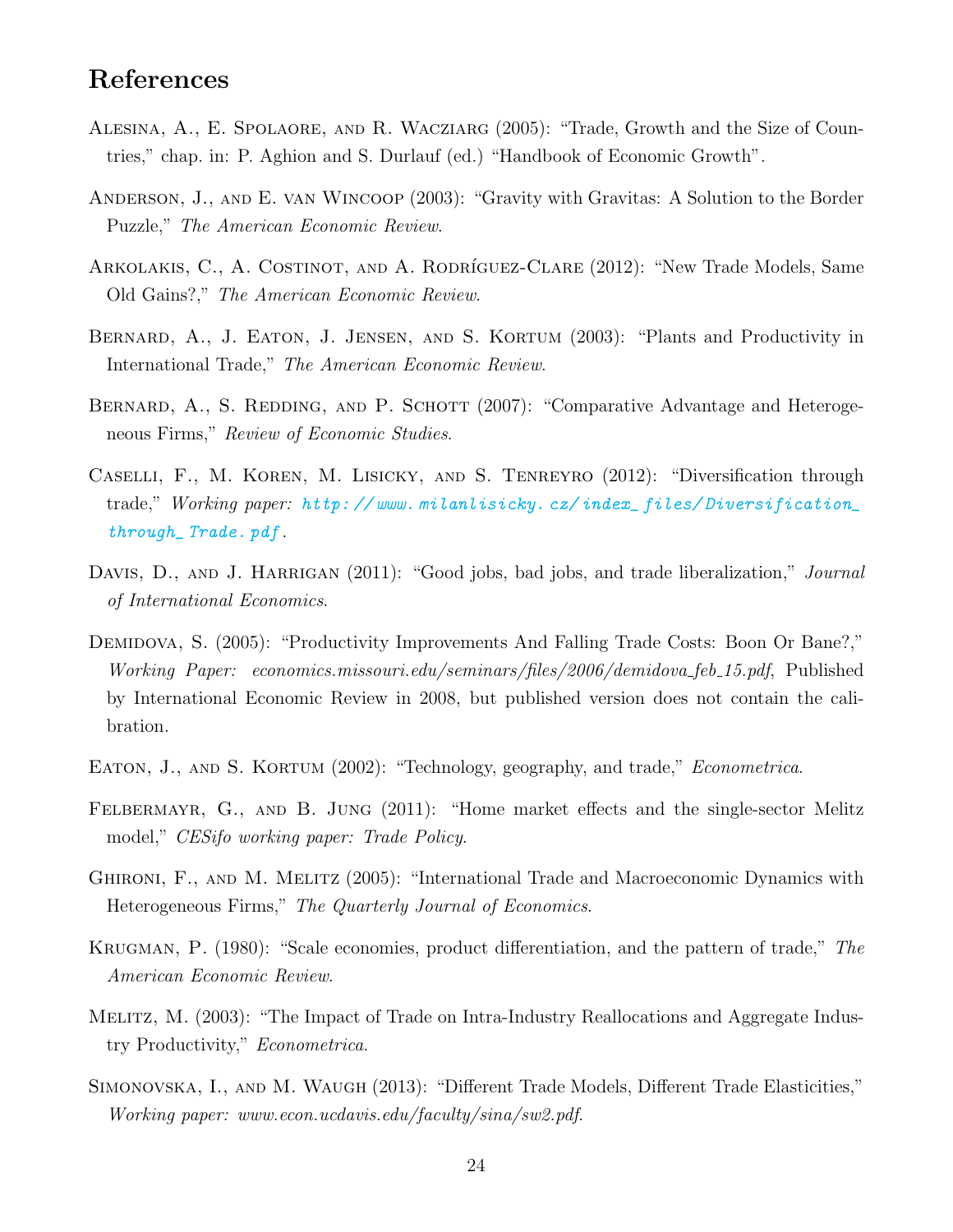# Appendices

### <span id="page-26-0"></span>A. Data

The data is all from years 2005 - 2007 (recent but not so recent as to be subject to further revision and unaffected by disruptions due to financial crisis from 2008 onwards).

### Country Data

Have GDP and total (goods and services) bilateral trade flows for 2006 from the OECD

$$
\left(\tilde{S}_i\tilde{W}_i\right) \ \& \ X^i_j, \forall i \ \& \ \forall j \neq i
$$

- Goods trade from the OECD's "STAN Bilateral Trade Database by Industry and End-use category"
- Services trade from the OECD's "EBOPS 2002 Trade in Services by Partner Country"
- Consistent GDP measures infered from [http://www.oecd-ilibrary.org/trade/exports-of-goods-and-services\\_exp-gds-serv-table-en](http://www.oecd-ilibrary.org/trade/exports-of-goods-and-services_exp-gds-serv-table-en) and [http://www.oecd-ilibrary.org/trade/imports-of-goods-and-services\\_imp-gds-serv-table-en](http://www.oecd-ilibrary.org/trade/imports-of-goods-and-services_imp-gds-serv-table-en)
- "Rest of the world GDP" infered from the OECD's "Economic Outlook No 93 June 2013 Longterm baseline projections"

### US Data

- 2007 State GDP as percentage of US GDP, from Bureau of Economic Analysis [http://www.bea.](http://www.bea.gov/itable/) [gov/itable/](http://www.bea.gov/itable/)
- 2007 bilateral trade flows (goods only) between states and internationally from the Freight Analysis Framework <http://faf.ornl.gov/fafweb/Extraction0.aspx>
- State GDP for use in the model is taken to be the US GDP from the Country data above multiplied by the state percentage of total GDP from this dataset
- State exports to other states and internationally, for use in this model, is taken to be US international exports from the country data above multiplied by the individual trade flow from this dataset divided by total US international exports from this dataset.

### Canadian Data

- 2006 Data from Statistics Canada, Table 386-0002 Interprovincial and international trade flows at producer prices <http://www5.statcan.gc.ca/cansim/a05?lang=eng&id=3860002>
- This gives bilateral trade flows (either goods only, or goods and services) between provinces and internationally, as well as provincial GDPs
- Provincial GDP for use in the model is taken to be the Canadian GDP from the Country data above multiplied by the provincial share of total GDP from this dataset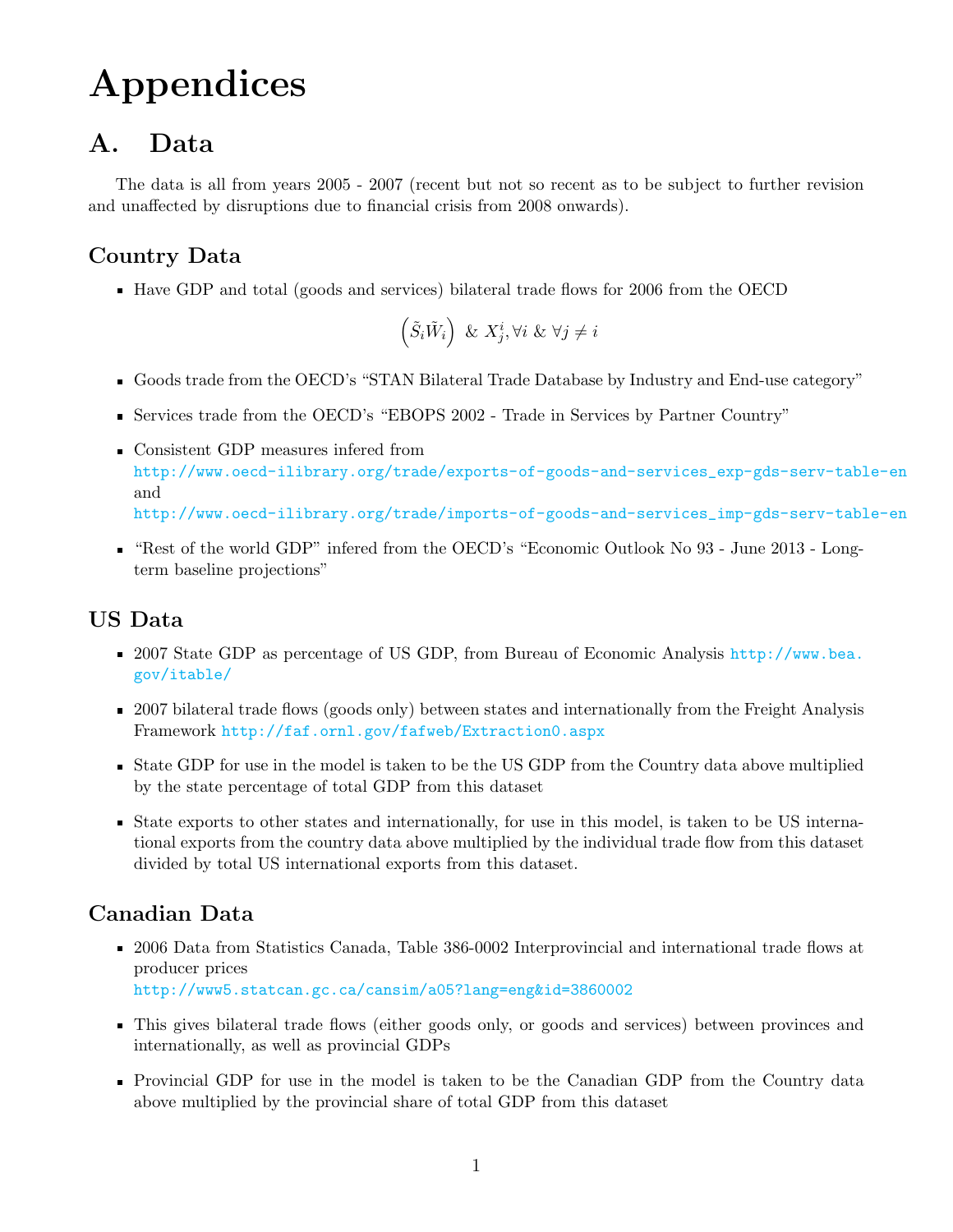Provincial exports to other provinces and internationally, for use in this model, is taken to be Canadian international exports from the country data above multiplied by the individual trade flow from this dataset divided by total Canadian international exports from this dataset.

### Spanish Data

- Goods only trade data, as at 2006, for all Spanish Autonomous Communities in terms of imports and exports to the rest of Spain and internationally, from C-Intereg 2008 (Table 6 on p28 of [http://](http://www.c-intereg.es/El_Comercio_Interregional_en_Espa%C3%B1a_1995-2006_29_10_08.pdf) [www.c-intereg.es/El\\_Comercio\\_Interregional\\_en\\_Espa%C3%B1a\\_1995-2006\\_29\\_10\\_08.pdf](http://www.c-intereg.es/El_Comercio_Interregional_en_Espa%C3%B1a_1995-2006_29_10_08.pdf))
- A matrix of goods only bilateral trade flows between Autonomous Communities from C-Intereg statistics query: "Filas: CCAA origen: Todos; Columnas: Unidades; CCAA destino: Todos; Flujo: Inter + Intra; Dato acumulado de los años:  $2005$ " on [http://212.227.102.53/explotacion\\_](http://212.227.102.53/explotacion_multidimensional_comercio_interregional/estadisticas.aspx) [multidimensional\\_comercio\\_interregional/estadisticas.aspx](http://212.227.102.53/explotacion_multidimensional_comercio_interregional/estadisticas.aspx)
- Autonomous Community GDPs from Eurostat ("Regional gross domestic product by NUTS 2 regions - million EUR, Code: tgs00003"
- Separately, we have goods & services data for Catalonia and the Basque Country.

#### Autonomous Community Goods only data

- Autonomous Community GDP for use in the model is taken to be the Spanish GDP from the Country Data above multiplied by the Autonomous Community share of total GDP in 2006 from Eurostat data
- The 2006 trade data is used to split Spanish trade with the rest of the world by A.C. and the trade with the rest of Spain is inferred from the comparison between rSpain and RoW trade by A.C. from this table
- The trade with the rest of Spain is split into balateral trade across all A.C.s using matrix of bilateral trade flows

#### Catalonia

- Use Eurostat GDP split, now as at 2005, to calculate Catalan and rSpain GDP from Spanish GDP from Country Data
- Goods and services trade with rest of Spain and with rest of the world from Comptes econòmics simplificats de l'economia catalana 2005, expressed as % of Catalan GDP allows us to calculate Catalan trade with rSpain and RoW from Catalan GDP
- rSpain trade with rest of the world taken to be Spanish trade from Country Data minus Catalan trade from above
- Split Catalan trade with rest of the world, as calculated above, using data from C-Intereg (Table 4 of [http://www20.gencat.cat/docs/economia/Documents/Arxius/doc\\_14603187\\_1.pdf](http://www20.gencat.cat/docs/economia/Documents/Arxius/doc_14603187_1.pdf)) for use in Herfindahl calc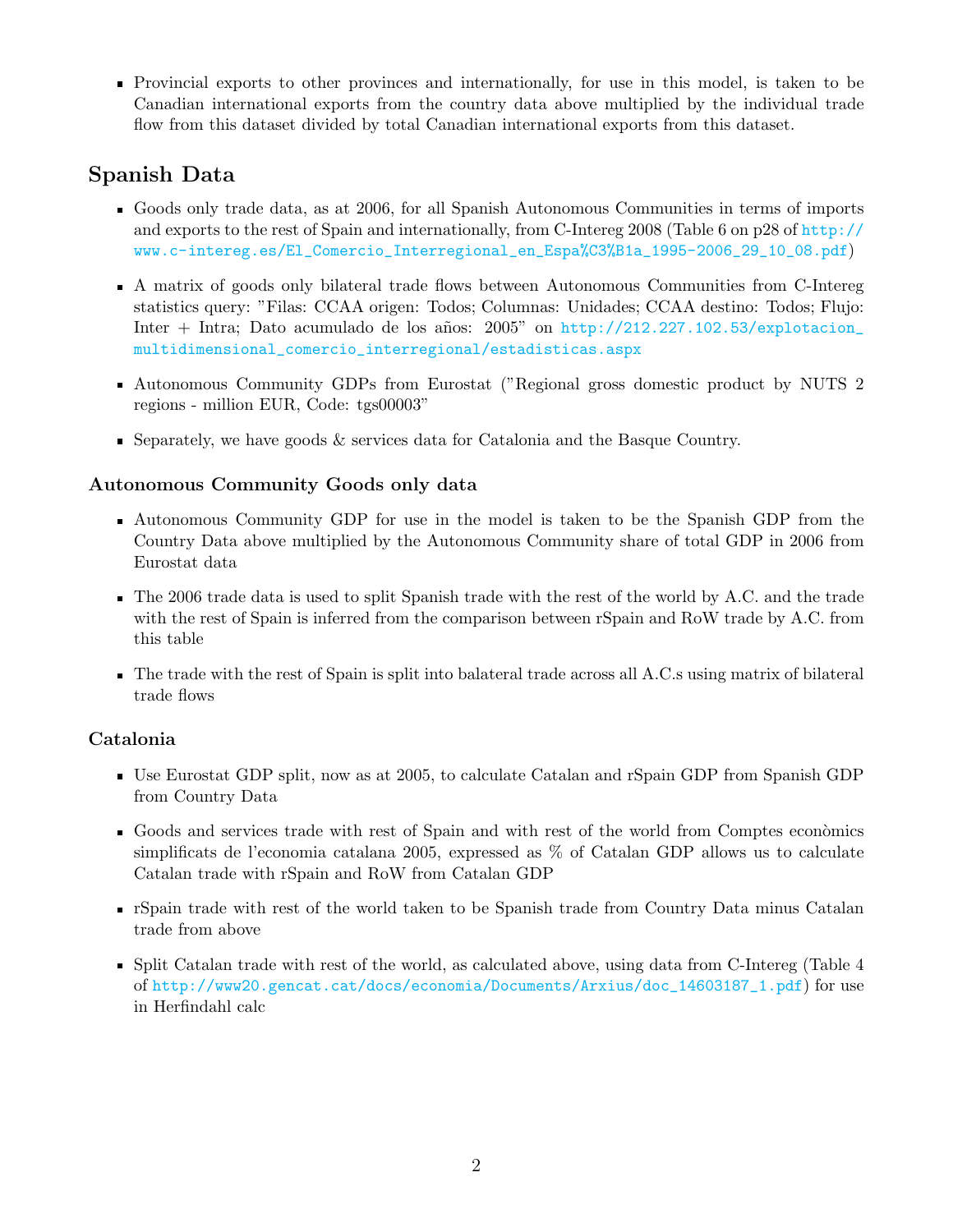#### Basque Country

- Use Eurostat GDP split, now as at 2005, to calculate Basque and rSpain GDP from Spanish GDP from Country Data
- Goods and services trade with rest of Spain and with rest of the world from [http://en.eustat.es/](http://en.eustat.es/elementos/ele0010000/ti_Gross_Domestic_Product_of_the_Basque_Country_by_components_Supply_and_demand_Current_prices_thousands_of_euros_2005-2012a/tbl0010072_i.html#axzz2vHsbZzjnexpressed) [elementos/ele0010000/ti\\_Gross\\_Domestic\\_Product\\_of\\_the\\_Basque\\_Country\\_by\\_components\\_](http://en.eustat.es/elementos/ele0010000/ti_Gross_Domestic_Product_of_the_Basque_Country_by_components_Supply_and_demand_Current_prices_thousands_of_euros_2005-2012a/tbl0010072_i.html#axzz2vHsbZzjnexpressed) Supply\_and\_demand\_Current\_prices\_thousands\_of\_euros\_2005-2012a/tbl0010072\_i.html#axzz2vHsbZz as % of Basque GDP allows us to calculate Basque trade with rSpain and RoW from Basque GDP
- rSpain trade with rest of the world taken to be Spanish trade from Country Data minus Basque trade from above
- Split Basque trade with rest of the world, as calculated above, by destination for imports and exports from Eustat ([http://en.eustat.es/ci\\_ci/estadisticas/tema\\_374/opt\\_0/tipo\\_1/ti\\_](http://en.eustat.es/ci_ci/estadisticas/tema_374/opt_0/tipo_1/ti_Foreign_Trade/temas.html#axzz2vHsbZzjn) [Foreign\\_Trade/temas.html#axzz2vHsbZzjn](http://en.eustat.es/ci_ci/estadisticas/tema_374/opt_0/tipo_1/ti_Foreign_Trade/temas.html#axzz2vHsbZzjn)) for use in Herfindahl calc

#### Scottish Data

- Use GERS (<http://www.scotland.gov.uk/Publications/2013/03/1859>) ratio of "Scotland Excluding North Sea GDP" to UK GDP, for 2006-07, to split the UK GDP from Country Data
- Goods and services trade with rest of UK and with rest of the world from Scottish Government's Input-Output tables for 2007 ([http://www.scotland.gov.uk/Topics/Statistics/Browse/Econom](http://www.scotland.gov.uk/Topics/Statistics/Browse/Economy/Input-Output/Downloads/IO1998-2009All)y/ [Input-Output/Downloads/IO1998-2009All](http://www.scotland.gov.uk/Topics/Statistics/Browse/Economy/Input-Output/Downloads/IO1998-2009All)), expressed as % of Scottish GDP allows us to calculate Scottish trade with rUK and RoW from Scottish GDP
- rUK trade with rest of the world taken to be UK trade from Country Data minus Scottish trade from above
- Split Scottish trade with rest of the world, as calculated above, by destination from Global Connections Survey 2011 data for 2007 ([http://www.scotland.gov.uk/Topics/Statistics/Browse/](http://www.scotland.gov.uk/Topics/Statistics/Browse/Economy/Exports/GCSIntroduction/GCS2011pdf) [Economy/Exports/GCSIntroduction/GCS2011pdf](http://www.scotland.gov.uk/Topics/Statistics/Browse/Economy/Exports/GCSIntroduction/GCS2011pdf)) for use in Herfindahl calc

#### 3 Country Model Data Procedure

■ Suppose

$$
X_i^i = (\tilde{S}_i \tilde{W}_i) - \sum_{j \neq i} X_j^i
$$
  
\n
$$
Y_i = \sum_{j=1}^n X_i^j
$$
  
\n
$$
T_i = Y_i - (\tilde{S}_i \tilde{W}_i)
$$
  
\n
$$
D_i = \frac{(\tilde{S}_i \tilde{W}_i) Y_i}{X_i^i}
$$
 (derived from gravity equation - See Appendix B)

#### n Country Model Data Procedure

Use an alternative procedure that eliminates capital flows, equates GDP and GNI and equates imports and exports: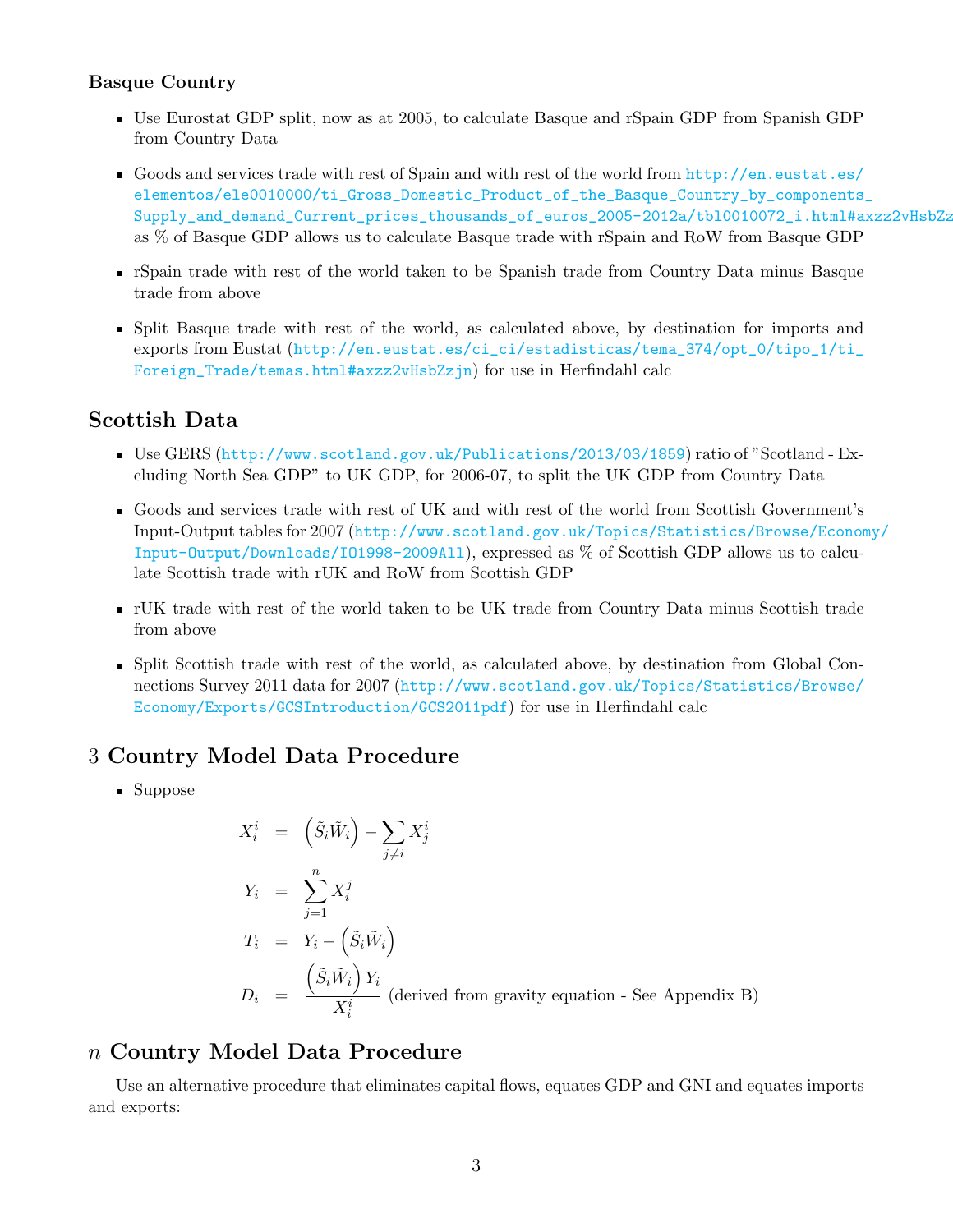As before, calculate from data

$$
X_i^i = \left(\tilde{S}_i \tilde{W}_i\right) - \sum_{j \neq i} X_j^i
$$

Now however let

$$
X_{ii} = X_i^i
$$
  
\n
$$
X_{ij} = \frac{1}{2} (X_j^i + X_i^j) = X_{ji}
$$
  
\n
$$
Y_i = (\tilde{S}_i \tilde{W}_i)' = \sum_{j=1}^n X_{ij}
$$
  
\nso  $T_i = 0$   
\n&  $D_i = \frac{Y_i^2}{X_{ii}}$ 

### <span id="page-29-0"></span>B. Proofs

#### Result 1: Model defined by system of equations

We can evaluate the distribution function for productivity and hence the probability of a firm receiving a productivity draw that will lead it to choose to produce:

$$
Pr(\phi \ge \Phi_i^i) = 1 - F(\Phi_i^i) = \left(\frac{b}{\Phi_i^i}\right)^k = b^k \left(\frac{\Theta}{c}\right)^{-\frac{\mu}{\theta}} \left(\frac{W_i}{P_i}\right)^{-\mu}; \quad \text{where } \mu = k \frac{\theta}{\theta - 1}
$$

We assume  $k > \theta - 1$  so that average profits, revenues and labour demand are defined<sup>[23](#page-29-1)</sup>.

The average realised per period net profit, labour demand<sup>[24](#page-29-2)</sup>, and value of sales, of the observed firms is the expected value of these quantities, conditional on existence:

$$
\bar{\pi}^{i} = \int_{b}^{\infty} \sum_{j=1}^{N} \pi_{j}^{i}(\phi) \frac{dF(\phi)}{1 - F(\Phi_{i}^{i})} = cW_{i} \left[ \frac{1}{\theta} - \frac{1}{\mu} \right]^{-1} \frac{1}{\mu} \frac{D_{i}}{P_{i}}
$$
  

$$
\bar{L}^{i} = \int_{b}^{\infty} \sum_{j=1}^{N} L_{j}^{i}(\phi) \frac{dF(\phi)}{1 - F(\Phi_{i}^{i})} = c \left[ \frac{1}{\theta} - \frac{1}{\mu} \right]^{-1} \left( 1 - \frac{1}{\mu} \right) \frac{D_{i}}{P_{i}}
$$
  

$$
\bar{r}^{i} = \int_{b}^{\infty} \sum_{j=1}^{N} r_{j}^{i}(\phi) \frac{dF(\phi)}{1 - F(\Phi_{i}^{i})} = cW_{i} \left[ \frac{1}{\theta} - \frac{1}{\mu} \right]^{-1} \frac{D_{i}}{P_{i}}
$$

Where we define effective (nominal) demand in economy  $i$  as:

$$
D_i = \sum_{j=1}^{N} \left(\frac{P_i}{P_j} \delta_j^i\right)^{1-\mu} Y_j
$$

The world economy is in steady state general equilibrium if the following conditions hold:

(i) Within each country there are perfect financial markets which allow prospective firms to borrow to finance firm creation via contingent contracts which, in equilibrium, will be repaid using any realised

<span id="page-29-1"></span><sup>&</sup>lt;sup>23</sup>Profits, revenues and labour demand also have a Pareto distribution, but with exponent  $k + 2 - \theta$ . The means of these Pareto distributions are only defined if  $k + 2 - \theta > 1$  i.e.  $k > \theta - 1$ .

<span id="page-29-2"></span> $^{24}$ Notice that labour demand from the average firm does not depend on the wage. The total labour demand it is going to depend on wages though because the number of firms will depend on wage.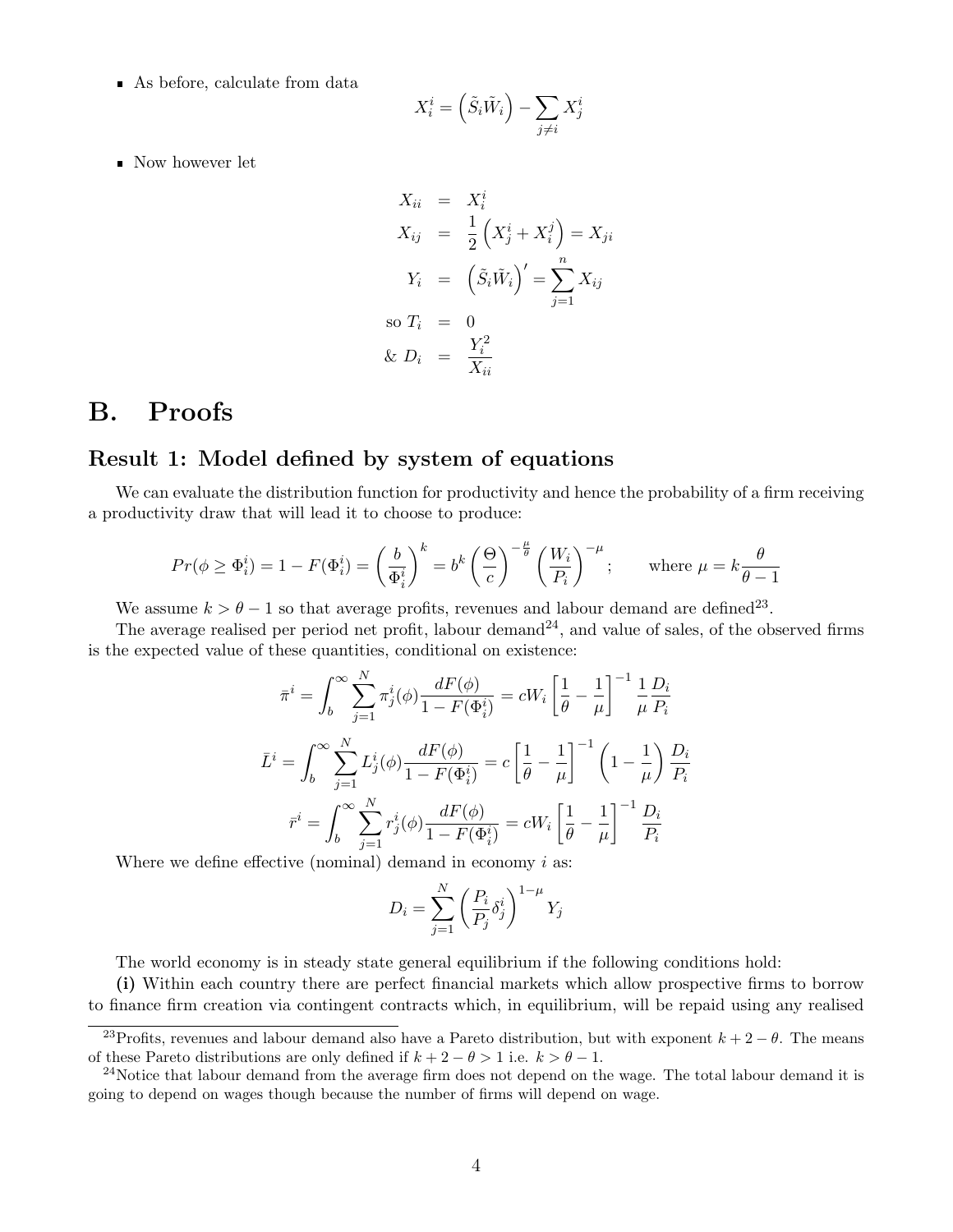profits. Free entry for entrepreneurs to create firms therefore means that the expected value of firm creation will be driven to zero:

$$
E[V^i] = F(\Phi_i^i) \times 0 + (1 - F(\Phi_i^i)) \times \frac{\bar{\pi}^i}{1 - \beta} - W_i \tilde{c} = 0
$$
  
i.e. 
$$
\left(\frac{W_i}{P_i}\right)^{-\mu} \frac{D_i}{P_i} = \frac{\tilde{c}(1 - \beta)}{cb^k} \left(\frac{c}{\Theta}\right)^{\frac{\mu}{\theta}} \left(\frac{1}{\theta} - \frac{1}{\mu}\right) \mu
$$

(ii) Labour supply equals labor demand in all countries. Let the number of firms producing in economy i be  $M_i$ , then we know that in each period  $(1-\beta)M_i$  firms die. In steady state,  $M_i$  is constant and so the number of entrepreneurs who hire labour in an attempt to create a firm must be such that the resulting number of firms that choose to operate (i.e. who have  $\phi > \Phi_i^i$ ) is equal to  $(1 - \beta)M_i$  i.e. the labour employed in paying the fixed creation cost:

$$
L_{creation} = \frac{1 - \beta}{1 - F(\Phi_i^h)} M_i \tilde{c} = c M_i \left(\frac{D_i}{P_i}\right) \left(\frac{1}{\theta} - \frac{1}{\mu}\right)^{-1} \frac{1}{\mu}
$$

Total demand for effective labour is the sum of  $L_{creation}$  and the labour employed by the firms that have decided to go ahead  $(M_i\overline{L}^i)$ . Effective labour supply,  $S_i$  is an exogenous parameter, different in different economies, that we will calibrate to. Equilibrium means that effective labour supply equals demand for effective labour:

$$
\left(\frac{1}{\theta} - \frac{1}{\mu}\right) S_i = c M_i \frac{D_i}{P_i}
$$

(iii) All income must be spent and there must be a balance of payments in all economies. Since perfect financial markets drive the expected value of firm creation to zero, the nominal value of goods production in economy i must equal payments to labour in economy i,  $S_iW_i$ . Consumers in economy i spend some amount  $Y_i$  on goods, and the difference between labour income and goods expenditure in economy  $i, T_i = S_i W_i - Y_i$ , is some (exogenous) capital account or factor payment made by economy i into world capital markets. Balance of payments across the world implies that  $\sum_{i=1}^{N} T_i = 0$ . The nominal value of exports from economy  $i$  to economy  $j$  is:

$$
X^i_j=M_i\frac{1-F(\Phi^i_j)}{1-F(\Phi^i_i)}\int_{\Phi^i_j}r^i_j(\phi)\frac{dF(\phi)}{1-F(\Phi^i_j)}=cM_i\frac{W_i}{P_i}\left(\frac{P_i}{P_j}\delta^i_j\right)^{1-\mu}Y_j\left(\frac{1}{\theta}-\frac{1}{\mu}\right)^{-1}
$$

A balance of payments in economy i implies that its imports (including imports from itself,  $X_i^i$ ) are equal to its total expediture, whilst its exports (including its exports to itself,  $X_i^i$ ) are equal to its total labour income i.e.

$$
\sum_{j=1}^{N} X_j^i = S_i W_i = Y_i - T_i
$$
\n
$$
\sum_{j=1}^{N} X_i^j = Y_i = \sum_{j=1}^{N} c M_j \frac{W_j}{P_j} \left(\frac{P_j}{P_i} \delta_i^j\right)^{1-\mu} Y_i \left(\frac{1}{\theta} - \frac{1}{\mu}\right)^{-1}
$$

#### Result 2: Gravity equation of the model

The equation for  $X_j^i$  in the proof of Result 1 above can be manipulated by substituting in from equation [\(3\)](#page-8-0) to get:

$$
\ln X_j^i = \ln (S_i W_i) + \ln Y_j - \ln D_i + (1 - \mu) \ln \left( \frac{P_i}{P_j} \delta_j^i \right)
$$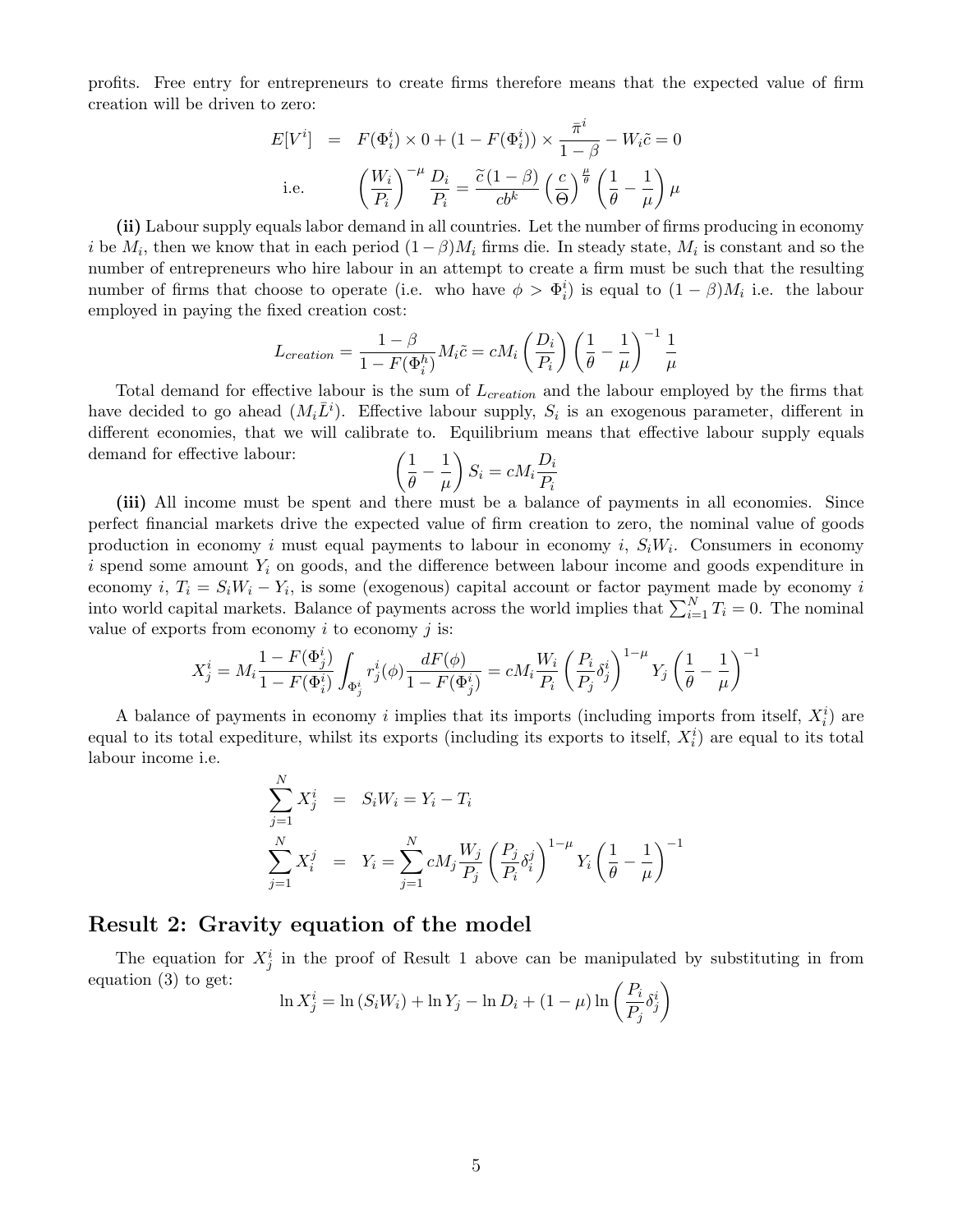### All parameters other than  $\mu$  and  $\theta$  can be eliminated

The equations of the model are:

$$
D_i = \sum_{j=1}^{N} \left(\frac{P_i}{P_j} \delta_j^i\right)^{1-\mu} Y_j
$$
  
\n
$$
\left(\frac{W_i}{P_i}\right)^{-\mu} \frac{D_i}{P_i} = \frac{\tilde{c}(1-\beta)}{cb^k} \left(\frac{c}{\theta}\right)^{\frac{\mu}{\theta}} \left(\frac{1}{\theta} - \frac{1}{\mu}\right) \mu
$$
  
\n
$$
\left(\frac{1}{\theta} - \frac{1}{\mu}\right) S_i = cM_i \frac{D_i}{P_i}
$$
  
\n
$$
\sum_{j=1}^{N} X_j^i = S_i W_i = Y_i - T_i
$$
  
\n
$$
\sum_{j=1}^{N} X_i^j = Y_i = \sum_{j=1}^{N} cM_j \frac{W_j}{P_j} \left(\frac{P_j}{P_i} \delta_i^j\right)^{1-\mu} Y_i \left(\frac{1}{\theta} - \frac{1}{\mu}\right)^{-1}
$$
  
\n
$$
\ln X_j^i = \ln (S_i W_i) + \ln Y_j - \ln D_i + (1 - \mu) \ln \left(\frac{P_i}{P_j} \delta_j^i\right)
$$

But the effective labour supplies,  $S_i$ , the wage per unit effective labour,  $W_i$ , and the measures of the continuum of firms,  $M_i$ , are in notional, model consistent units. We never equate these model consistent quantities with anything observable in real world data. Therefore we can define:

$$
\tilde{W}_i = \left[ \frac{\tilde{c}(1-\beta)}{cb^k} \left( \frac{c}{\Theta} \right)^{\frac{\mu}{\theta}} \right]^{\frac{1}{\mu}} W_i
$$
\n
$$
\tilde{S}_i = \left[ \frac{\tilde{c}(1-\beta)}{cb^k} \left( \frac{c}{\Theta} \right)^{\frac{\mu}{\theta}} \right]^{-\frac{1}{\mu}} S_i
$$
\n
$$
\tilde{M}_i = \left[ \frac{\tilde{c}(1-\beta)}{cb^k} \left( \frac{c}{\Theta} \right)^{\frac{\mu}{\theta}} \right]^{-\frac{1}{\mu}} c M_i
$$

Making these substitutions produces the following equations for the model, which as required, have only the parameters  $\mu$  and  $\theta$ :

$$
D_i = \sum_{j=1}^N \left(\frac{P_i}{P_j} \delta_j^i\right)^{1-\mu} Y_j
$$
  

$$
\left(\frac{\tilde{W}_i}{P_i}\right)^{-\mu} \frac{D_i}{P_i} = \left(\frac{1}{\theta} - \frac{1}{\mu}\right) \mu
$$
  

$$
\left(\frac{1}{\theta} - \frac{1}{\mu}\right) \tilde{S}_i = \tilde{M}_i \frac{D_i}{P_i}
$$
  

$$
\sum_{j=1}^N X_j^i = \tilde{S}_i \tilde{W}_i = Y_i - T_i
$$
  

$$
\sum_{j=1}^N X_i^j = Y_i = \sum_{j=1}^N \tilde{M}_j \frac{\tilde{W}_j}{P_j} \left(\frac{P_j}{P_i} \delta_i^j\right)^{1-\mu} Y_i \left(\frac{1}{\theta} - \frac{1}{\mu}\right)^{-1}
$$
  

$$
\ln X_j^i = \ln(\tilde{S}_i \tilde{W}_i) + \ln Y_j - \ln D_i + (1 - \mu) \ln \left(\frac{P_i}{P_j} \delta_j^i\right)
$$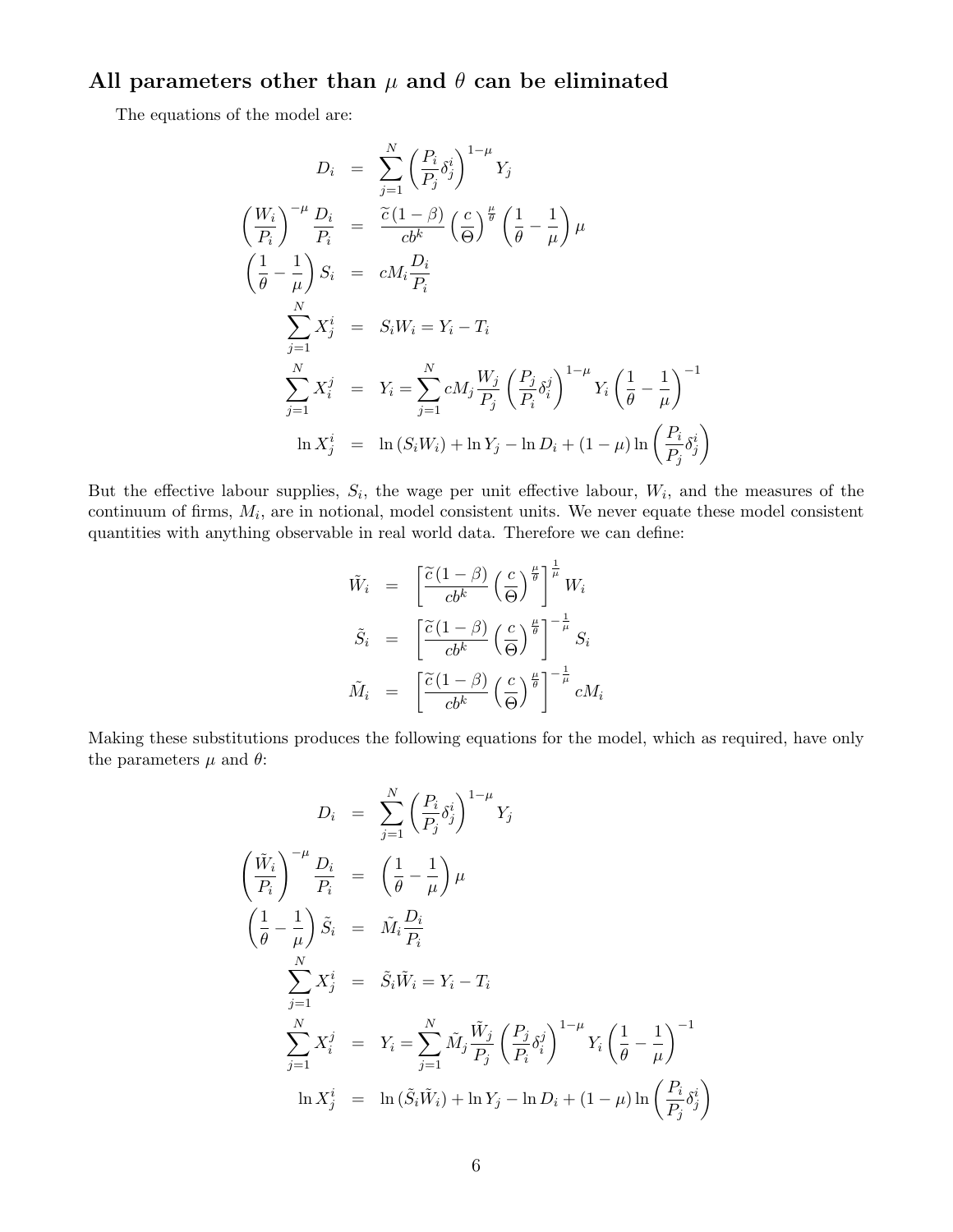#### $D_i$  is data

The gravity equation of the model is:

$$
\ln X_j^i = \ln \left( \tilde{S}_i \tilde{W}_i \right) + \ln Y_j - \ln D_i + (1 - \mu) \ln \left( \frac{P_i}{P_j} \delta_j^i \right)
$$

Given a model consistent dataset, this equation holds for all bilateral trade flows. In particular it holds for  $X_i^i$ . Therefore, and using the fact that  $\delta_i^i = 1$ , we have:

$$
\ln X_i^i = \ln (\tilde{S}_i \tilde{W}_i) + \ln Y_i - \ln D_i + (1 - \mu) \ln \left( \frac{P_i}{P_i} \delta_i^i \right)
$$
  
= 
$$
\ln (\tilde{S}_i \tilde{W}_i) + \ln Y_i - \ln D_i + (1 - \mu) \ln 1
$$
  
= 
$$
\ln (\tilde{S}_i \tilde{W}_i) + \ln Y_i - \ln D_i
$$
  
i.e. 
$$
D_i = \frac{(\tilde{S}_i \tilde{W}_i) Y_i}{X_i^i}
$$

Since GDP,  $(\tilde{S}_i \tilde{W}_i)$ , GNI,  $Y_i = \sum_{j=1}^n X_i^j$  $i,j$ , and internal trade,  $X_i^i = \left(\tilde{S}_i \tilde{W}_i\right) - \sum_{j\neq i} X_j^i$ , are all data, so too is  $D_i$ .

### Defining  $\delta_j$

Use normalisation,  $P_1 = 1$  and the gravity equation to define  $\delta_j$  as

$$
\delta_j \equiv \delta_j^1 = \left(\frac{X_j^1 D_1}{(\tilde{S}_1 \tilde{W}_1) Y_j}\right)^{\frac{1}{1-\mu}} \left(\frac{P_j}{P_1}\right)
$$

$$
= \left(\frac{X_j^1 D_1}{(\tilde{S}_1 \tilde{W}_1) Y_j}\right)^{\frac{1}{1-\mu}} P_j
$$

Then we have:

$$
\delta_j^i = \left(\frac{X_j^i D_i}{(\tilde{S}_i \tilde{W}_i) Y_j}\right)^{\frac{1}{1-\mu}} \left(\frac{P_j}{P_i}\right)
$$
\n
$$
= \frac{\left(\frac{X_j^1 D_1}{(\tilde{S}_1 \tilde{W}_1) Y_j}\right)^{\frac{1}{1-\mu}} P_j}{\left(\frac{X_i^1 D_1}{(\tilde{S}_1 \tilde{W}_1) Y_i}\right)^{\frac{1}{1-\mu}} P_i} \left(\frac{X_i^1 X_j^i}{X_j^1} \frac{D_i}{(\tilde{S}_i \tilde{W}_i) Y_j}\right)^{\frac{1}{1-\mu}}
$$
\n
$$
= \frac{\delta_j}{\delta_i} \left(\frac{X_i^1 X_j^i}{X_j^1 X_i^i}\right)^{\frac{1}{1-\mu}}
$$

Therefore, since in calibration mode  $X_j^i$  is data, we can express the  $N(N-1)$  parameters,  $\delta_j^i$ , in terms of the N unknowns,  $\delta_j$ .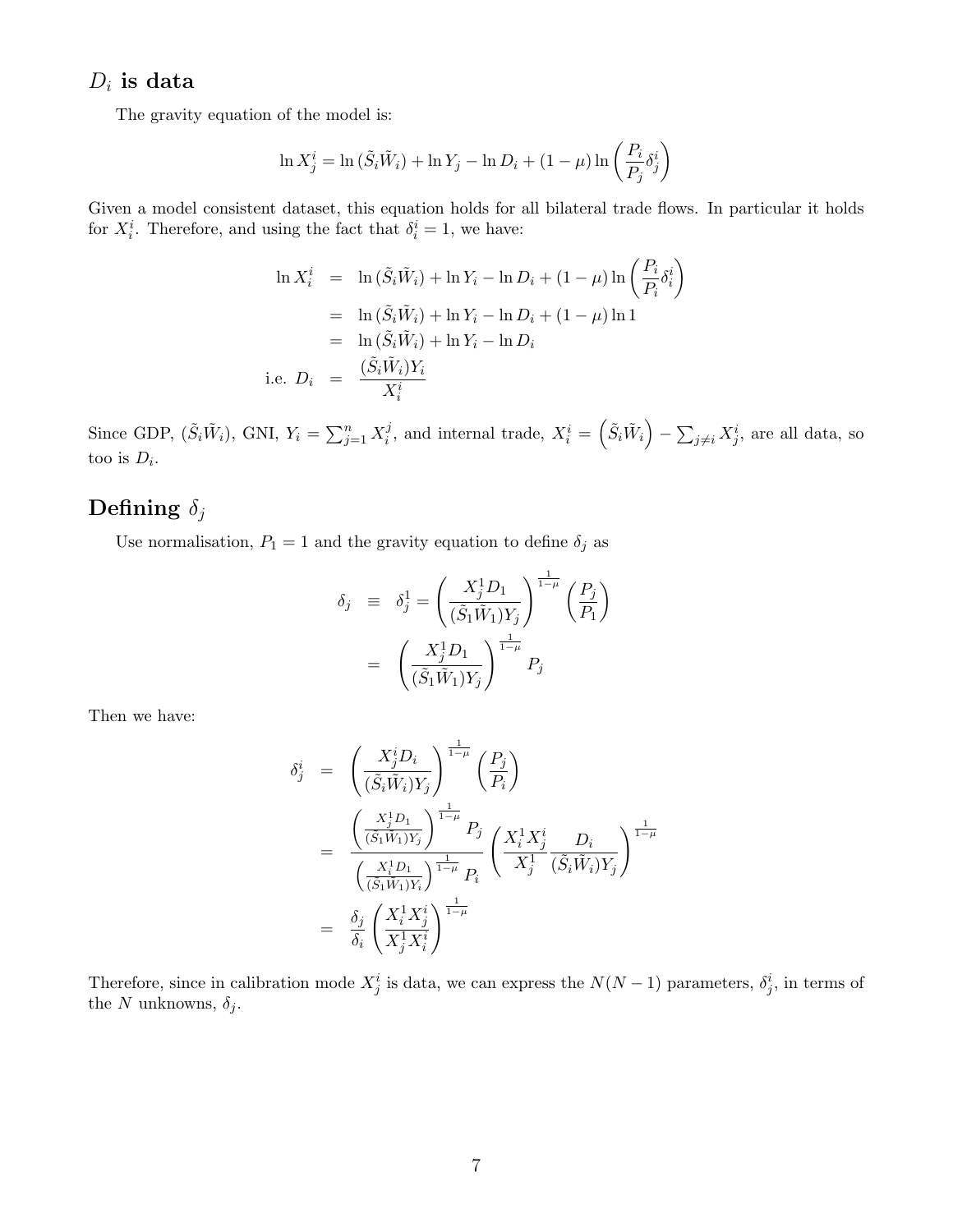### The Standard deviation of log firm sales in this model is given by  $(\theta-1)/k$

Firm sales of a firm in  $i$  selling into  $j$ 

$$
r_j^i(\phi) = \theta \Theta \left(\frac{\phi}{\delta_j^i}\right)^{\theta-1} \left(\frac{W_i}{P_j}\right)^{1-\theta} Y_j
$$

where

$$
\phi \sim Pareto(b, k)
$$

Therefore the total sales of any firm can be written as

$$
r(\phi) = \kappa \phi^{\theta - 1} = \kappa b^{\theta - 1} \left(\frac{\phi}{b}\right)^{\theta - 1}
$$

$$
= \kappa b^{\theta - 1} Z
$$

for constant  $\kappa$ .

i.e.

$$
\ln r = \ln \kappa b^{\theta - 1} + \ln Z
$$

so

$$
StD\left[\ln r\right] = StD\left[\ln Z\right]
$$

$$
\Pr(\ln Z < z) = \Pr\left(\ln\left(\frac{\phi}{b}\right)^{\theta - 1} < z\right) = \Pr\left(\phi < b \exp\left(\frac{z}{\theta - 1}\right)\right)
$$
\n
$$
= F\left(b \exp\left(\frac{z}{\theta - 1}\right)\right) = 1 - \left(\frac{b}{b \exp\left(\frac{z}{\theta - 1}\right)}\right)^k
$$
\ni.e.  $G(z) = 1 - \exp\left(-\frac{k}{\theta - 1}z\right)$ 

i.e. ln  $Z \sim Exp\left(\frac{k}{\theta-1}\right)$ Therefore

$$
StD\left[\ln r\right] = StD\left[\ln Z\right] = \frac{\theta - 1}{k}
$$

### Symmetric trade frictions in model with no capital flows implies bilaterally balanced trade

This is the statement that:

$$
(\tilde{S}_i \tilde{W}_i) = Y_i
$$
 and  $\delta^i_j = \delta^j_i \Rightarrow X^i_j = X^j_i$ 

The previous equations for  $\delta_j^1 = \delta_1^j$  $_1^j$  give us

$$
\delta_1^j = \frac{\delta_1}{\delta_j} \left( \frac{X_j^1 X_1^j}{X_1^1 X_j^j} \right)^{\frac{1}{1-\mu}} = \frac{\delta_j}{\delta_1} \left( \frac{X_1^1 X_j^1}{X_j^1 X_1^1} \right)^{\frac{1}{1-\mu}} = \delta_j^1
$$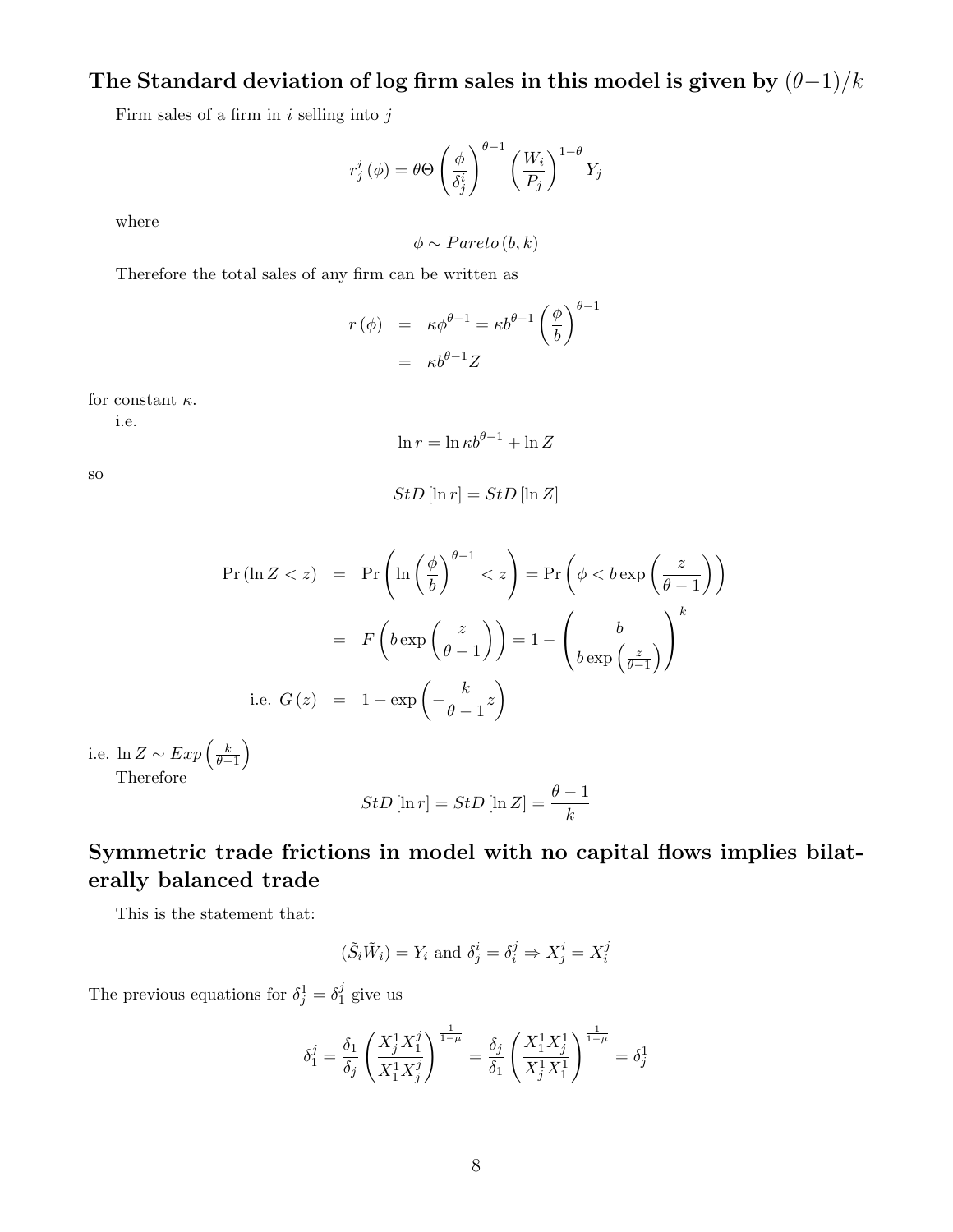But  $\delta_j^1 = \delta_j$  and  $\delta_1 = 1$ . Therefore

$$
\delta_j = \left(\frac{X_j^1 X_j^j}{X_1^1 X_j^j}\right)^{\frac{1}{2(1-\mu)}}
$$
  
so  $\delta_j^i = \left((X_j^i)^2 \frac{X_1^j X_i^1}{X_j^1 X_1^i X_i^i X_j^j}\right)^{\frac{1}{2(1-\mu)}}$ 

Then  $\delta^i_j = \delta^j_i$  $i$  implies

$$
\frac{X_1^j X_i^1}{X_j^1 X_1^i} = \frac{X_i^j}{X_j^i}
$$

Substituting this into the above expression for  $\delta^i_j$  allows us to eliminate the tradeflows with country 1 i.e.

$$
\delta^i_j = \left(\frac{X^i_j X^j_i}{X^i_i X^j_j}\right)^{\frac{1}{2(1-\mu)}} = \delta^j_i
$$

NB This is analogous and very similar to the equivalent formula derived in [Caselli, Koren, Lisicky, and](#page-25-13) [Tenreyro](#page-25-13) [\(2012\)](#page-25-13).

The gravity equation with no capital flows is:

$$
\ln X_j^i = \ln Y_i + \ln Y_j - \ln D_i + (1 - \mu) \ln \left( \frac{P_i}{P_j} \delta_j^i \right)
$$
  

$$
\ln X_i^j = \ln Y_i + \ln Y_j - \ln D_j + (1 - \mu) \ln \left( \frac{P_j}{P_i} \delta_j^i \right)
$$
  
so 
$$
\ln X_j^i - \ln X_i^j = \ln D_j - \ln D_i + 2(1 - \mu) \ln \left( \frac{P_i}{P_j} \right)
$$

i.e. trade is bilaterally balanced if

$$
\frac{D_i}{D_j} = \left(\frac{P_i}{P_j}\right)^{2(1-\mu)}
$$
\n
$$
= \left(\frac{1}{\delta_j^i} \left(\frac{X_j^i D_i}{Y_i Y_j}\right)^{\frac{1}{1-\mu}}\right)^{2(1-\mu)}
$$
\n
$$
= \left(\frac{X_i^i X_j^j}{X_j^i X_i^j}\right) \left(\frac{X_j^i D_i}{Y_i Y_j}\right)^2
$$

Using the relation that  $D_i = Y_i^2/X_i^i$  in a model with no capital flows, this expression reduces to

$$
1=\frac{X^i_j}{X^j_i}
$$

i.e. bilaterally balanced trade.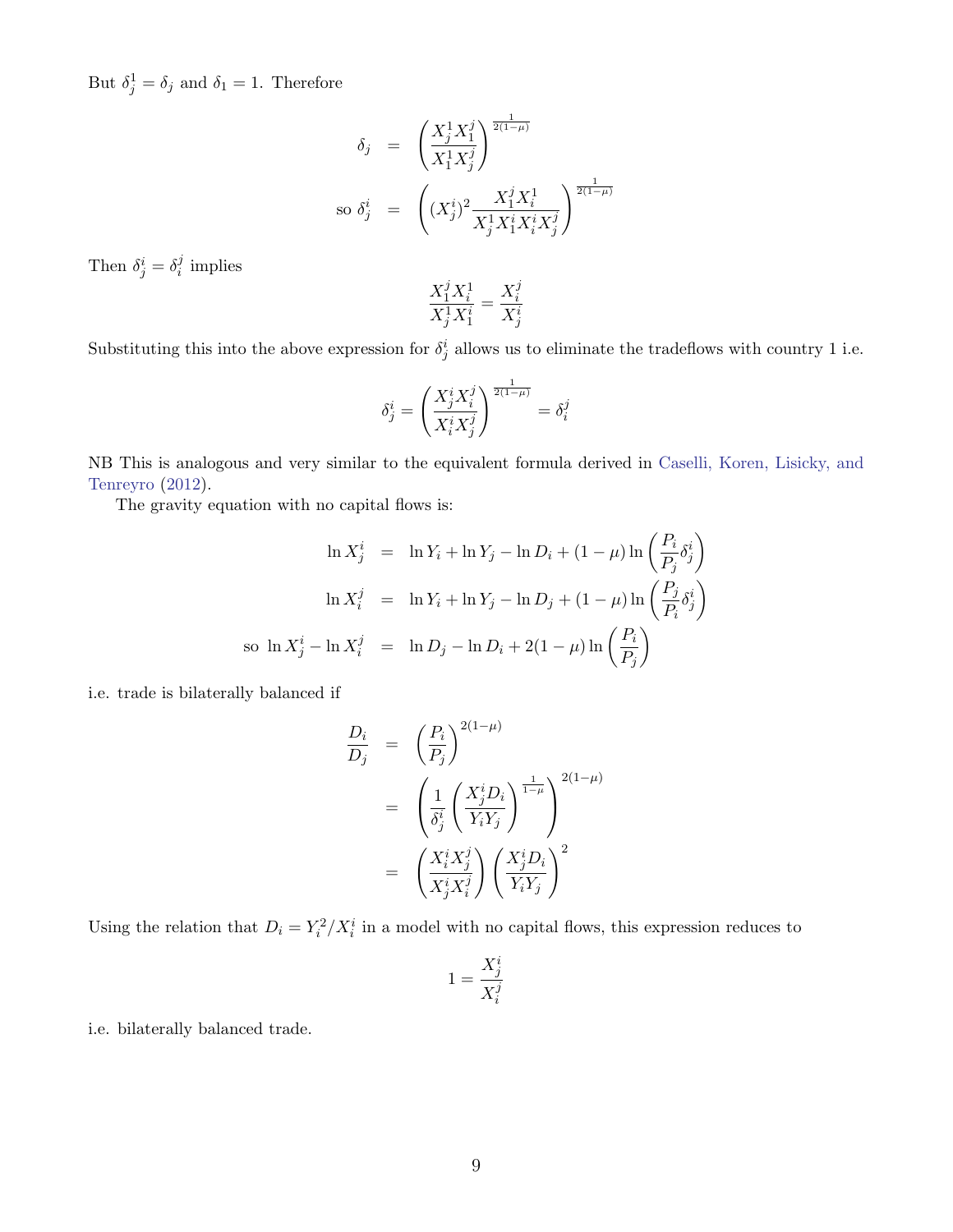#### Independence from aggregation level of the rest of the world

It is immediately clear that, in the simple world of bilaterally balanced trade and no capital flows, the measured frictions between economy  $a$  and economy  $b$  do not depend upon how  $C$ , the set of other economies in the world, is aggregated. This is obvious from the formula, derived in Appendix [C,](#page-37-0) which shows that  $C$  does not enter:

$$
\delta_{ab} = \left(\frac{X_{ab}(D_a D_b)^{1/2}}{Y_a Y_b}\right)^{\frac{1}{1-\mu}} = \left(\frac{X_{ab}}{(X_{aa} X_{bb})^{1/2}}\right)^{\frac{1}{1-\mu}}
$$

For the full model, with capital flows and without necessarily bilaterally balanced trade, things are more complicated. To simplify, note that the labelling of countries is arbitrary, and without loss of generality we can label country  $a$  as 1, and country  $b$  as 2. This has the advantage that we normalise with respect to country 1 and so  $P_1 = 1$ . We want to show that  $\delta_2^1$  and  $\delta_1^2$  are independent of how the set of countries  $C = \{3, ..., n\}$ , are aggregated.

Firstly, from the gravity equation, it is clear that the quantity  $\frac{P_i}{P_j} \delta_j^i = \left(\frac{X_j^i D_i}{(\tilde{S}_i \tilde{W}_i))}\right)$  $(\tilde{S}_i \tilde{W}_i) Y_j$  $\int_0^{1/(1-\mu)}$  is independent of the aggregation of countries  $h \neq i, j$ 

Then

$$
D_1 = \sum_{j=1}^n \left(\frac{P_1}{P_j} \delta_j^1\right)^{1-\mu} Y_j
$$
  
\n
$$
= Y_1 + \left(\frac{P_1}{P_2} \delta_2^1\right)^{1-\mu} Y_2 + \sum_{j \in C} \left(\frac{P_1}{P_j} \delta_j^1\right)^{1-\mu} Y_j
$$
  
\n
$$
= Y_1 + \left(\frac{1}{P_2} \delta_2^1\right)^{1-\mu} Y_2 + \frac{D_1}{(\tilde{S}_1 \tilde{W}_1)} \sum_{j \in C} X_j^1
$$
  
\n
$$
= Y_1 + \left(\frac{1}{P_2} \delta_2^1\right)^{1-\mu} Y_2 + A_{DATA}
$$

where clearly  $A_{DATA}$  does not depend on the aggregation within the set C

**Likewise** 

$$
D_2 = \sum_{j=1}^n \left(\frac{P_2}{P_j} \delta_j^2\right)^{1-\mu} Y_j
$$
  
\n
$$
= \left(\frac{P_2}{P_1} \delta_1^2\right)^{1-\mu} Y_1 + Y_2 + \sum_{j \in C} \left(\frac{P_2}{P_j} \delta_j^2\right)^{1-\mu} Y_j
$$
  
\n
$$
= (P_2 \delta_1^2)^{1-\mu} Y_1 + Y_2 + \frac{D_2}{(\tilde{S}_2 \tilde{W}_2)} \sum_{j \in C} X_j^2
$$
  
\n
$$
= (P_2 \delta_1^2)^{1-\mu} Y_1 + Y_2 + B_{DATA}
$$

where clearly  $\mathcal{B}_{DATA}$  does not depend on the aggregation within the set  $C$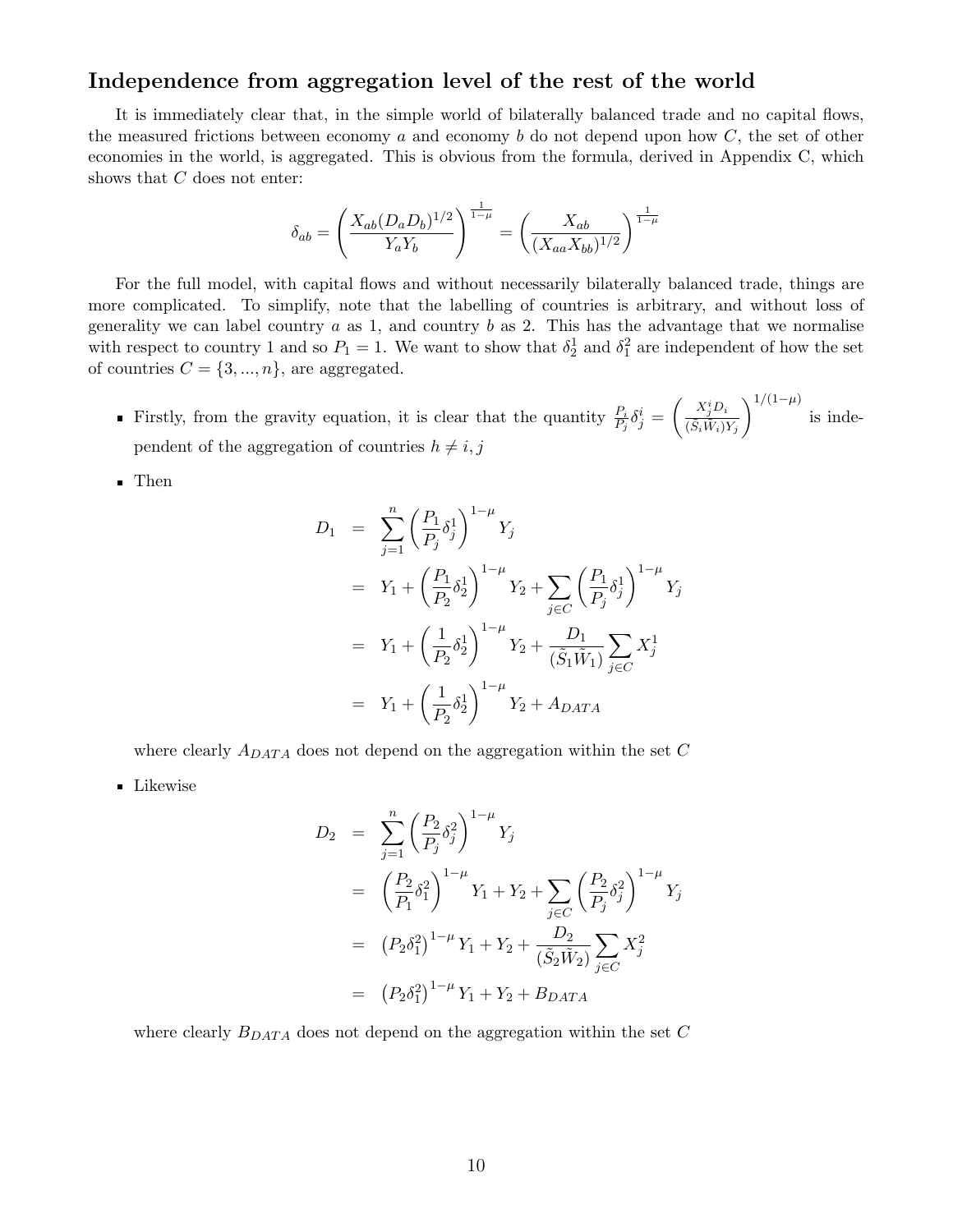Combine two gravity equatiions to get a third condition

$$
\ln X_1^2 = \ln \left( \tilde{S}_2 \tilde{W}_2 \right) + \ln Y_1 - \ln D_2 + (1 - \mu) \ln \left( \frac{P_2}{P_1} \delta_1^2 \right)
$$
  

$$
\ln X_2^1 = \ln \left( \tilde{S}_1 \tilde{W}_1 \right) + \ln Y_2 - \ln D_1 + (1 - \mu) \ln \left( \frac{P_1}{P_2} \delta_2^1 \right)
$$
  

$$
\delta_2^1 \delta_1^2 = \left( \frac{D_1 D_2 X_1^2 X_2^1}{\left( \tilde{S}_1 \tilde{W}_1 \right) \left( \tilde{S}_2 \tilde{W}_2 \right) Y_1 Y_2} \right)^{\frac{1}{1 - \mu}}
$$

i.e. we have 3 equations in 3 unknowns,  $\{\delta_2^1, \delta_1^2, P_2\}$ , which can be solved without any consideration of how the set  $C$  is aggregated

$$
D_1 = Y_1 + \left(\frac{1}{P_2}\delta_2^1\right)^{1-\mu} Y_2 + A_{DATA}
$$
  
\n
$$
D_2 = (P_2\delta_1^2)^{1-\mu} Y_1 + Y_2 + B_{DATA}
$$
  
\n
$$
\delta_2^1 \delta_1^2 = \left(\frac{D_1 D_2 X_1^2 X_2^1}{\left(\tilde{S}_1 \tilde{W}_1\right) \left(\tilde{S}_2 \tilde{W}_2\right) Y_1 Y_2}\right)^{\frac{1}{1-\mu}}
$$

#### Negative relationship between size and measured frictions

Suppose that the world consists of  $\Omega$  identical small countries, each with GDP = GNI = Y, so that world GDP,  $Y_W = \Omega Y$ . Since all countries are identical, price level P and home share  $\lambda = (Y - (\Omega 1\frac{X}{Y}$ , must be identical in each country. There is a constant bilateral trade friction,  $\delta$  between any two countries which perfectly determines bilateral trade flows i.e.

$$
\ln X = 2\ln Y - \ln D + (1 - \mu)\ln \delta
$$
  
= 2\ln Y - \ln \left(\frac{Y}{\lambda}\right) + (1 - \mu)\ln \delta  
= \ln (\lambda Y) + (1 - \mu)\ln \delta  
i.e. X = \lambda Y \delta^{1-\mu}

Now consider the case where we cannot observe these small identical countries, but instead the observed actual countries are aggregrations  $M = \{1, ..., m\}$  and  $N = \{m+1, ..., m+n\}$  of non-overlapping underlying "countries". In this case:

$$
Y_M = mY
$$
  
\n
$$
Y_N = nY
$$
  
\n
$$
X_{MM} = m\lambda Y + m(m-1)X
$$
  
\n
$$
X_{NN} = n\lambda Y + n(n-1)X
$$
  
\n
$$
X_{MN} = mnX = X_{NM}
$$

If we now use the model to measure the frictions associated with observed trade flows, using the procedure for calibrating the simplified model with bilaterally balanced trade and no capital flows from Appendix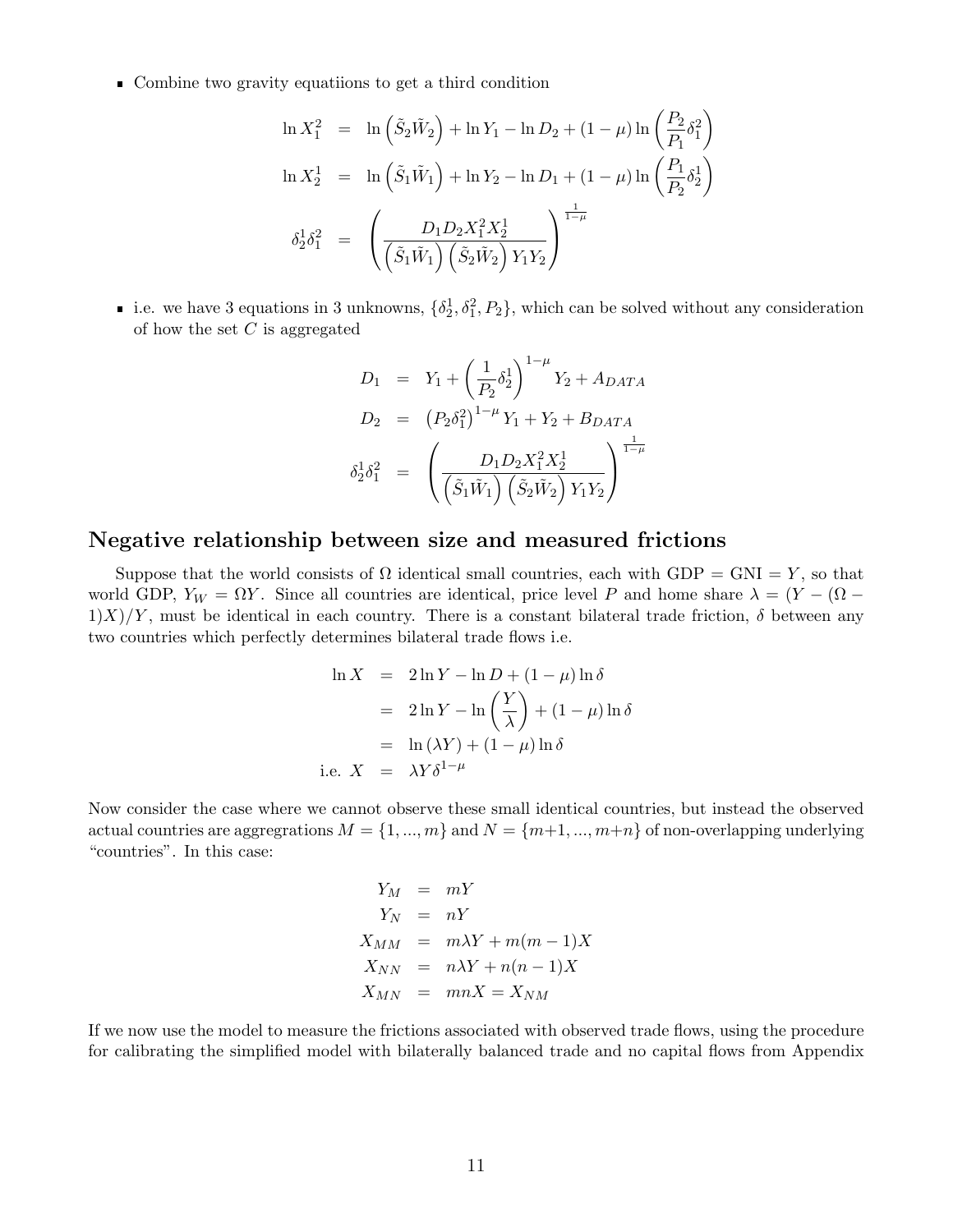[C,](#page-37-0) we obtain

$$
\delta_{MN} = \left(\frac{X_{MN}}{X_{MM}^{1/2} X_{NN}^{1/2}}\right)^{\frac{1}{1-\mu}}
$$
  
\n
$$
\ln \delta_{MN} = \frac{1}{1-\mu} \ln \left(\frac{mn\lambda Y \delta^{1-\mu}}{(m\lambda Y + m(m-1)\lambda Y \delta^{1-\mu})^{1/2} (n\lambda Y + n(n-1)\lambda Y \delta^{1-\mu})^{1/2}}\right)
$$
  
\n
$$
= \frac{1}{1-\mu} \ln \left(\frac{m^{1/2} n^{1/2} \delta^{1-\mu}}{(1+(m-1)\delta^{1-\mu})^{1/2} (1+(n-1)\delta^{1-\mu})^{1/2}}\right)
$$

Differentiating  $\ln \delta_{MN}$  by  $\ln Y_M$  and evaluating this at  $m=1$  gives

$$
\frac{\partial \ln \delta_{MN}}{\partial \ln Y_M} = \frac{\partial \ln \delta_{MN}}{\partial \ln m}
$$

$$
= \frac{1}{2(1-\mu)} \left(1 - \frac{\delta^{1-\mu}m}{1 + (m-1)\delta^{1-\mu}}\right)
$$
  
i.e. 
$$
\frac{\partial \ln \delta_{MN}}{\partial \ln Y_M} (m=1) = \frac{1 - \delta^{1-\mu}}{2(1-\mu)}
$$

Therefore, purely from aggregation effects rather than any real frictions, we would expect to observe a negative relationship between log frictions and log incomes with a slope in the range  $\frac{1}{2(1-\mu)} < 0$  (for high values of  $\delta$ ) to 0 (for a value of  $\delta \approx 1$ ). This range, given the value of  $\mu$  used in the main analysis, is  $(-0.1419, 0)$ . The empirically observed slopes shown in Figure [2](#page-11-0) are  $-0.0700$  for country-country frictions, and −0.0967 for region-region frictions.

### <span id="page-37-0"></span>C. Numerical procedures

### Calibrating simplified model with bilaterally balanced trade and no capital flows

From data we have  $\{Y_i, X_{ij}, D_i\}, \forall i, j$ . We know that balanced trade and no capital flows is associated with symmetric trade frictions. Therefore, the gravity equation implies

$$
\delta_j^i = \left(\frac{XijD_i}{Y_iY_j}\right)^{\frac{1}{1-\mu}} \frac{P_j}{P_i} = \left(\frac{XijD_j}{Y_iY_j}\right)^{\frac{1}{1-\mu}} \frac{P_i}{P_j} = \delta_i^j
$$
\n
$$
\text{therefore } \frac{P_i}{P_j} = \left(\frac{D_i}{D_j}\right)^{\frac{1}{2(1-\mu)}}
$$
\n
$$
\text{so } \delta_{ij} = \left(\frac{X_{ij}(D_iD_j)^{1/2}}{Y_iY_j}\right)^{\frac{1}{1-\mu}} = \left(\frac{X_{ij}}{(X_{ii}X_{jj})^{1/2}}\right)^{\frac{1}{1-\mu}}
$$

So we have the price indices and bilateral trade frictions directly from data. We can solve for the wage rate per unit effective labour, the quantity of effective labour and the measure of the continuum of firms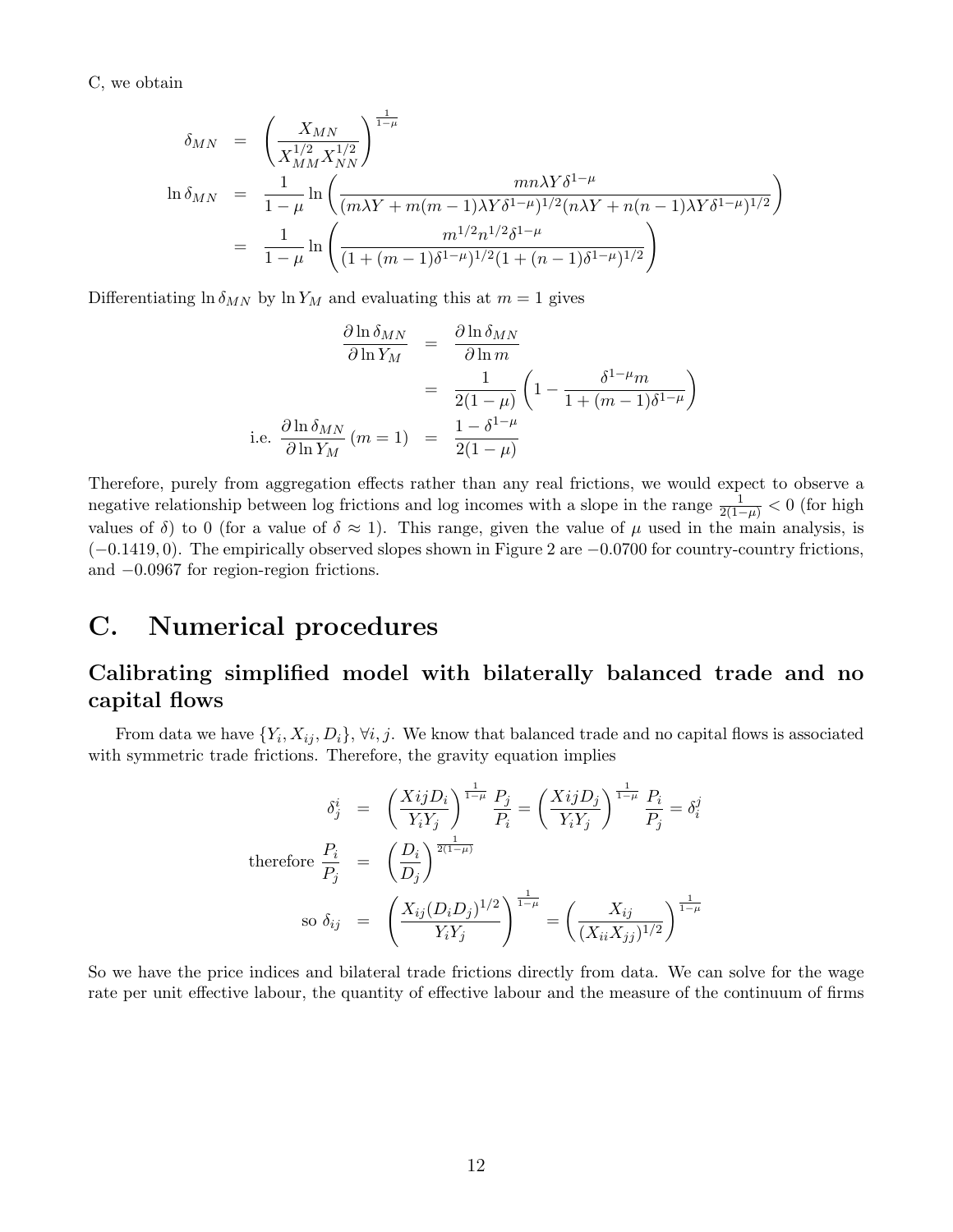using:

$$
\left(\frac{\tilde{W}_i}{P_i}\right)^{-\mu} \frac{D_i}{P_i} = \left(\frac{1}{\theta} - \frac{1}{\mu}\right) \mu
$$

$$
Y_i = \tilde{S}_i \tilde{W}_i
$$

$$
\left(\frac{1}{\theta} - \frac{1}{\mu}\right) \tilde{S}_i = \tilde{M}_i \frac{D_i}{P_i}
$$

#### Calibrating full model to data that divides the world into 3 countries

From data we have  $\{(\tilde{S}_i \tilde{W}_i, Y_i, X_{ij}, T_i, D_i\}, \forall i, j$ . We then find the endogenous variables of the model  $\{\tilde{S}_i, \tilde{W}_i, P_i, \tilde{M}_i, \delta_i\}$ , by solving the following system of 15 equations simultaneously, using the results of the calibration under bilaterally balanced trade and no capital flows as an initial condition, using Excel's solver tool.

$$
\tilde{S}_{i} = \frac{\left(\tilde{S}_{i}\tilde{W}_{i}\right)}{\tilde{W}_{i}}, \quad i = \{1, 2, 3\}
$$
\n
$$
\tilde{M}_{i} = \left(\frac{1}{\theta} - \frac{1}{\mu}\right) \frac{P_{i}}{D_{i}} \tilde{S}_{i}, \quad i = \{1, 2, 3\}
$$
\n
$$
\frac{\delta_{i}}{P_{i}} = \left(\frac{X_{i}^{1}D_{1}}{(\tilde{S}_{1}\tilde{W}_{1})Y_{i}}\right)^{\frac{1}{1-\mu}}, \quad i = \{1, 2, 3\}
$$
\n
$$
\left(\frac{\tilde{W}_{i}}{P_{i}}\right)^{-\mu} \frac{D_{i}}{P_{i}} = \left(\frac{1}{\theta} - \frac{1}{\mu}\right)\mu, \quad i = \{1, 2, 3\}
$$
\n
$$
1 = \sum_{j} \frac{\left(\tilde{S}_{j}\tilde{W}_{j}\right)}{D_{j}} \left(\frac{X_{j}^{1}X_{i}^{j}}{X_{i}^{1}X_{j}^{j}}\right) \left(\frac{P_{j}}{P_{i}}\frac{\delta_{i}}{\delta_{j}}\right)^{1-\mu}, \quad i = \{2, 3\}
$$
\n
$$
P_{1} = 1
$$

#### 3 country model policy experiments

By assumption we have  $\{\tilde{S}_i, \delta_j^i, T_i\}$ ,  $\forall i, j$ . We then find the endogenous variables of the model  $\{\tilde{W}_i, \tilde{M}_i, P_i, Y_i, D_i\}$ , by solving the following system of 15 equations simultaneously, using the results of the calibration before changing the parameters as an initial condition, using Excel's solver tool.

$$
\left(\frac{\tilde{W}_{i}}{P_{i}}\right)^{-\mu} \frac{D_{i}}{P_{i}} = \left(\frac{1}{\theta} - \frac{1}{\mu}\right) \mu , \quad i = \{1, 2, 3\}
$$
\n
$$
\tilde{M}_{i} = \left(\frac{1}{\theta} - \frac{1}{\mu}\right) \frac{P_{i}}{D_{i}} \tilde{S}_{i} , \quad i = \{1, 2, 3\}
$$
\n
$$
D_{i} = \sum_{j} \left(\frac{P_{i}}{P_{j}} \delta_{j}^{i}\right)^{1-\mu} Y_{j} , \quad i = \{1, 2, 3\}
$$
\n
$$
Y_{i} = \tilde{S}_{i} \tilde{W}_{i} + T_{i} , \quad i = \{1, 2, 3\}
$$
\n
$$
1 = \sum_{j} \frac{\tilde{S}_{j} \tilde{W}_{j}}{D_{j}} \left(\frac{P_{j}}{P_{i}} \delta_{i}^{j}\right)^{1-\mu} , \quad i = \{2, 3\}
$$
\n
$$
P_{1} = 1
$$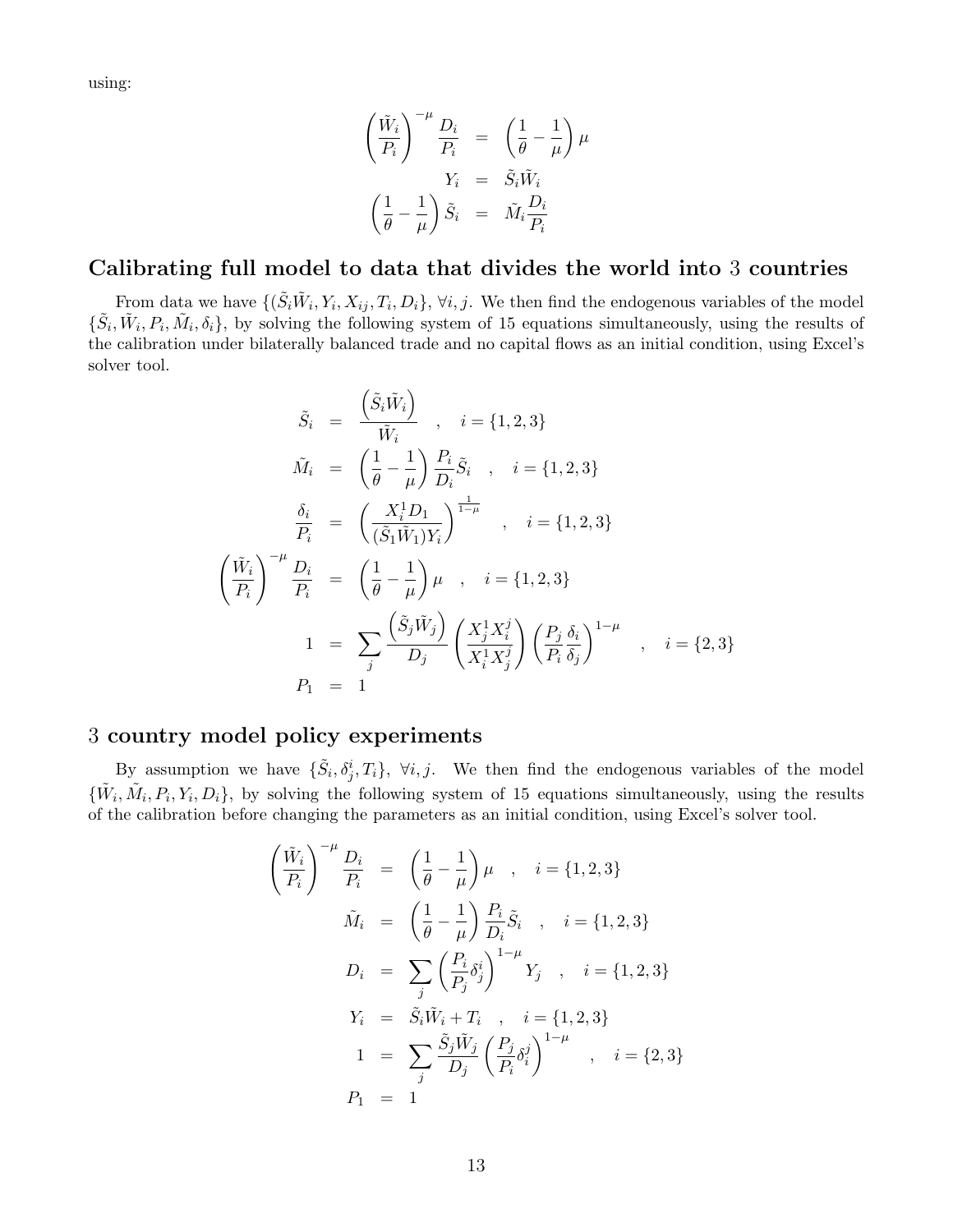### n country model policy experiments (assuming bilaterally balanced trade and no capital flows)

By assumption we have  $\{\tilde{S}_i, \delta_{ij}, T_i = 0\}$ ,  $\forall i, j$ . We then find the endogenous variables of the model  ${X_{ii}, D_i}$ , by solving the following system of 2n equations simultaneously, using the results of the calibration before changing the parameters as an initial condition, using Excel's solver tool.

$$
\left(\frac{\mu}{\theta} - 1\right)^{-\frac{1}{\mu}} = \left(D_1^{-\frac{1}{2\mu}} D_i^{-\frac{1}{2\mu}} \frac{X_{ii}}{S_i}\right) \sum_j \delta_{ij}^{1-\mu} \left(\frac{X_{jj}}{X_{ii}}\right)^{\frac{1}{2}}, \quad i = \{1, ..., n\}
$$
  

$$
D_i = \left(\sum_j \delta_{ij}^{1-\mu} X_{jj}^{\frac{1}{2}}\right)^2, \quad i = \{1, ..., n\}
$$

Bilateral trade flows, nominal incomes, price levels, and real incomes can then be recovered using

$$
X_{ij} = \delta_{ij}^{1-\mu} (X_{ii} X_{jj})^{\frac{1}{2}}
$$
  
\n
$$
Y_i = (D_i X_{ii})^{\frac{1}{2}}
$$
  
\n
$$
P_i = \left(\frac{D_i}{D_1}\right)^{\frac{1}{2(1-\mu)}}
$$
  
\n
$$
y_i = \frac{Y_i}{P_i}
$$